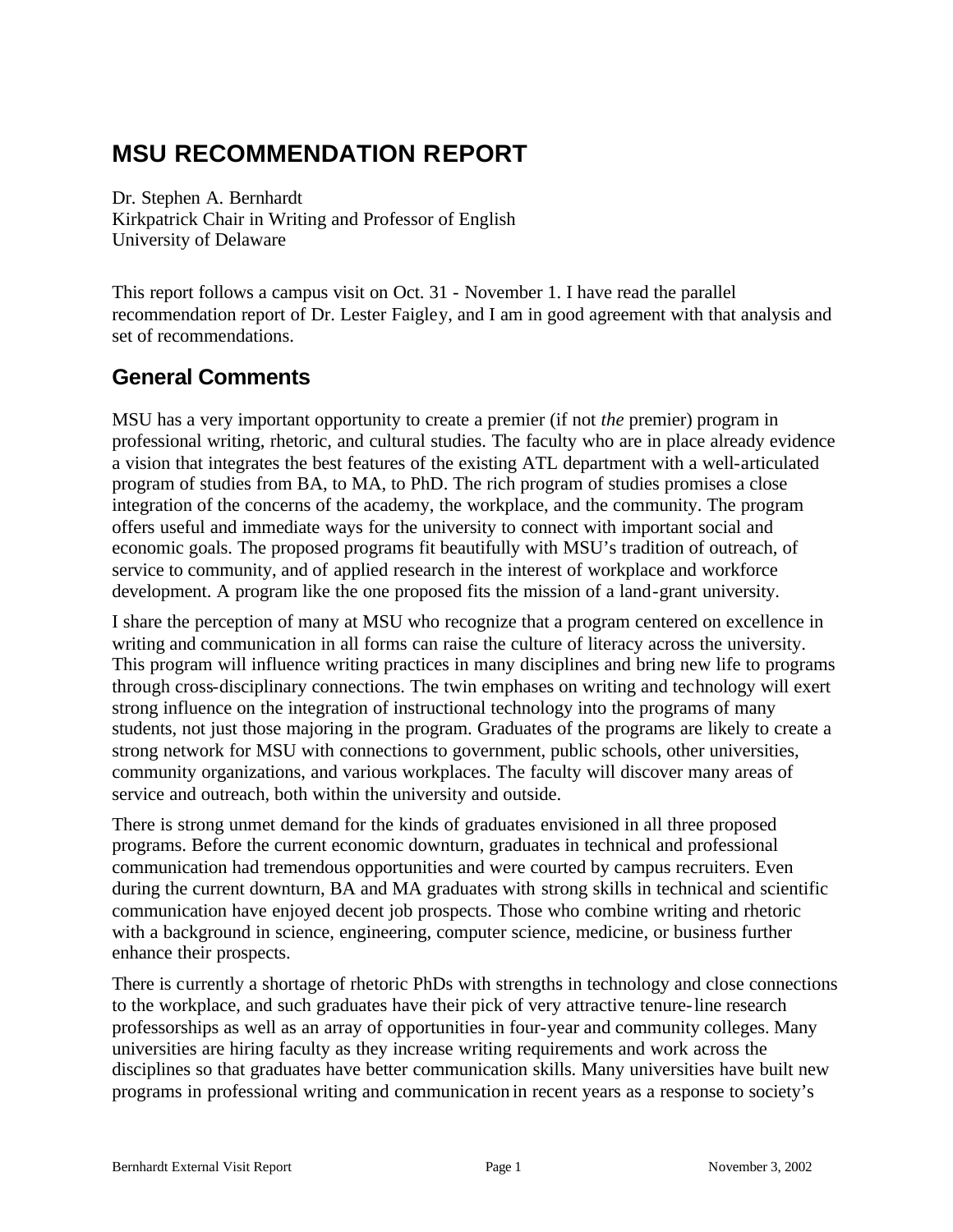demands for an increasingly literate technical workforce. Open positions frequently go unfilled due to lack of qualified applicants, and many experienced faculty are moving among institutions to better their situations. Some universities are also responding to pressures to reduce their reliance on temporary pools of itinerant labor to teach writing, and so opportunities are opening up. Research and development workplaces (high tech, labs, pharmaceutical, engineering, government) also offer opportunities to PhD grads. These career routes are often not well mapped but are always available to the opportunistic graduate. IBM, for example, has always been willing to hire PhDs in technical communication, especially those with backgrounds in usability and interface design, document design, and graphic communication.

Other universities have had a difficult time sustaining strong graduate programs in professional writing and rhetoric. Some underestimate the resources such programs demand, some place too many burdens on too few faculty, some see their key faculty stolen by emerging programs. There is good reason to be optimistic about the proposed programs at MSU, assuming the stakeholders can align their vision and anticipate the challenges proactively.

# **Challenges facing the proposed programs.**

**Aligning the vision**: These proposed programs have progressed quite rapidly and there has been a remarkable level of planning and accomplishment. A continuing challenge is to involve potential contributors to the programs in necessary discussion and to over-communicate in addressing concerns about what is settled and what alternatives are still on the table. Plans and assumptions gain momentum in various committee and departmental discussions, with the result that some important people feel left out of the conversations.

A consequential decision that is immanent is the placement of the new degrees. It seems logical to me and to at least some others that a newly-named Department of American Thought and Language, with a revised mission, should and will be the home for these three new degree programs. Much is contingent on this placement—recruiting and advising, departmental reorganization, and planning faculty roles and responsibilities. A second option is to keep the programs, or perhaps the graduate programs, in the College for at least some while, perhaps during a transition period, as an inter-disciplinary program. To my mind, given the extent of preparatory work that needs to be done to matriculate students in the coming fall, and given the inevitable dislocations and reinvention of faculty roles within ATL, it makes sense to make the transition to the new department and new programs at once and to undertake the reorganization necessary to plan for the new programs under one stable and permanent administrative structure.

It is advisable to continue to give Jim Porter the central role of shepherding the programs through the complex planning and administration process, with a direct line of communication to the Dean as afforded by his current appointment. His leadership should be assured through the startup period and through at least the first year or two.

A big question for many of those involved regards the future leadership of the re-organized ATL. Doug Noverr has put in place a lot of difficult groundwork to generate understanding and acceptance of new roles for the department and the faculty. Much remains to be done. There will be the particularly tricky business of selecting or recruiting a new department chair when Doug decides to step down. What I witnessed in meetings on campus suggests the department is wise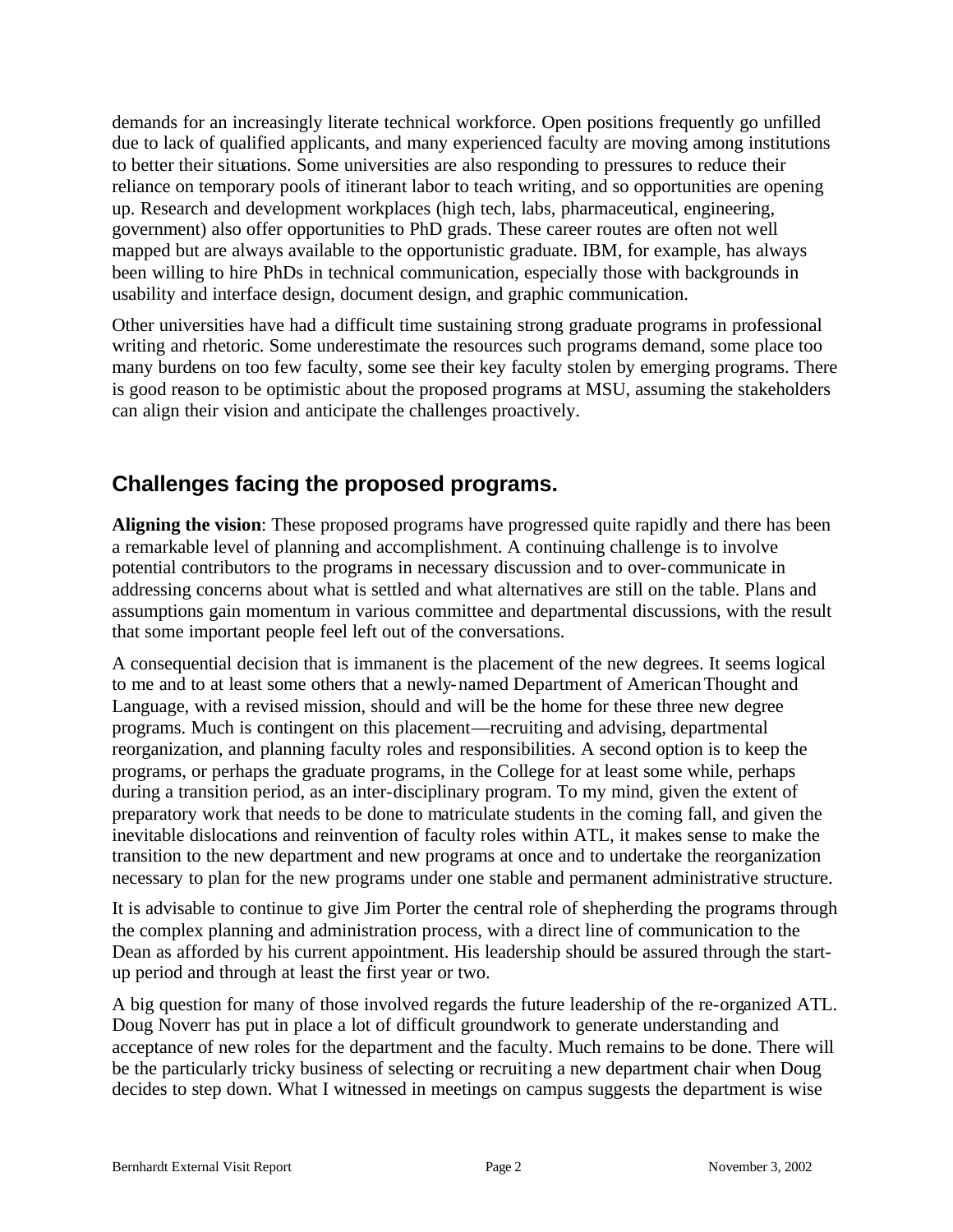enough and willing to make choices that ensure these new programs will work. At the appropriate time, discussions should be conducted as to whether it is advisable to go outside the university to hire the next chair, which would give MSU the opportunity to add a senior scholar of national reputation to the department and thereby provide intellectual leadership and administrative expertise.

**Developing the programs:** The proposed BA describes a very rich offering of courses and experiences for students. The proposed graduate course offerings do not appear as rich, but under special topics numbers, courses can be introduced as pilots and given permanent numbers if deemed central to the graduate program. The listed cognate courses in English, linguistics, and graphic design add power to the curriculum. Grad students might benefit from the opportunity to study approaches to training, consulting, and development in industry, government, and community settings. A course that complements the composition pedagogies course, one that centers on professional communication teaching and training (business, technical, workplace) is one approach tha t can work well. It may be that good electives exist elsewhere on campus.

The department should keep an eye out for issues associated with cross-listing too many courses, where advanced undergrads and grad students find themselves in the same classrooms. These arrangements can work ok with the right faculty and the right topics, but grad students, especially PhD students, need opportunities for seminars with other PhD students. Some PhD programs enroll all entering PhD students in a Proseminar to orient them to the discipline, department, relevant scholarship, an interests of faculty, and to set each student upon an appropriate course of individual study.

There is a special issue of program focus on *writing* as opposed to *communication.* Reasons for doing so are sometimes based on the claims of other departments or colleges to the term *communication*. Yet it is not sensible to isolate attention to writing from the broad concerns of integrated communication practices. Students who major in the new programs, as well as students across the university, need to develop broad, work-relevant communication skills, which include the various kinds of face-to-face and mediated interactions that accompany work and the production of texts. Students need some understanding of organizational and interpersonal communication, interaction, teamwork, project planning and coordination, and presentation skills. As communication is increasingly mediated by computers, hybrid forms of communication predominate, so it becomes difficult to extract writing from email conversation, chat from text, reading from writing, the visual from the verbal. It is best to focus on integrated development of communication skills, rather than attempt to maintain ownership of certain activities by traditiona l divisions of the university. Jim Porter pointed out that in my presentation I was inconsistent in my use of the terms *writing* and *communication*; this was in part due to my attempt to change my normal usage—*communication*—in favor of the term *writing* as codified in the MSU program descriptions.

**Teaching of Tier 1 courses with tenure -stream faculty.** As the many new courses for the proposed programs are put in place, ATL faculty will be siphoned off from teaching Tier 1 sections to staff the new courses. The temptation may be to convert Tier 1 teaching from tenurestream faculty to more expedient limited-term staff or to increase the numbers of sections taught by graduate students. Faculty central to the new program, those with interests in professional writing and rhetoric, will be quite pressured by their teaching commitments to the new undergraduate and graduate programs, and their ability to give time to teaching first-year students may be threatened. The only counter to these tendencies will be to maintain or increase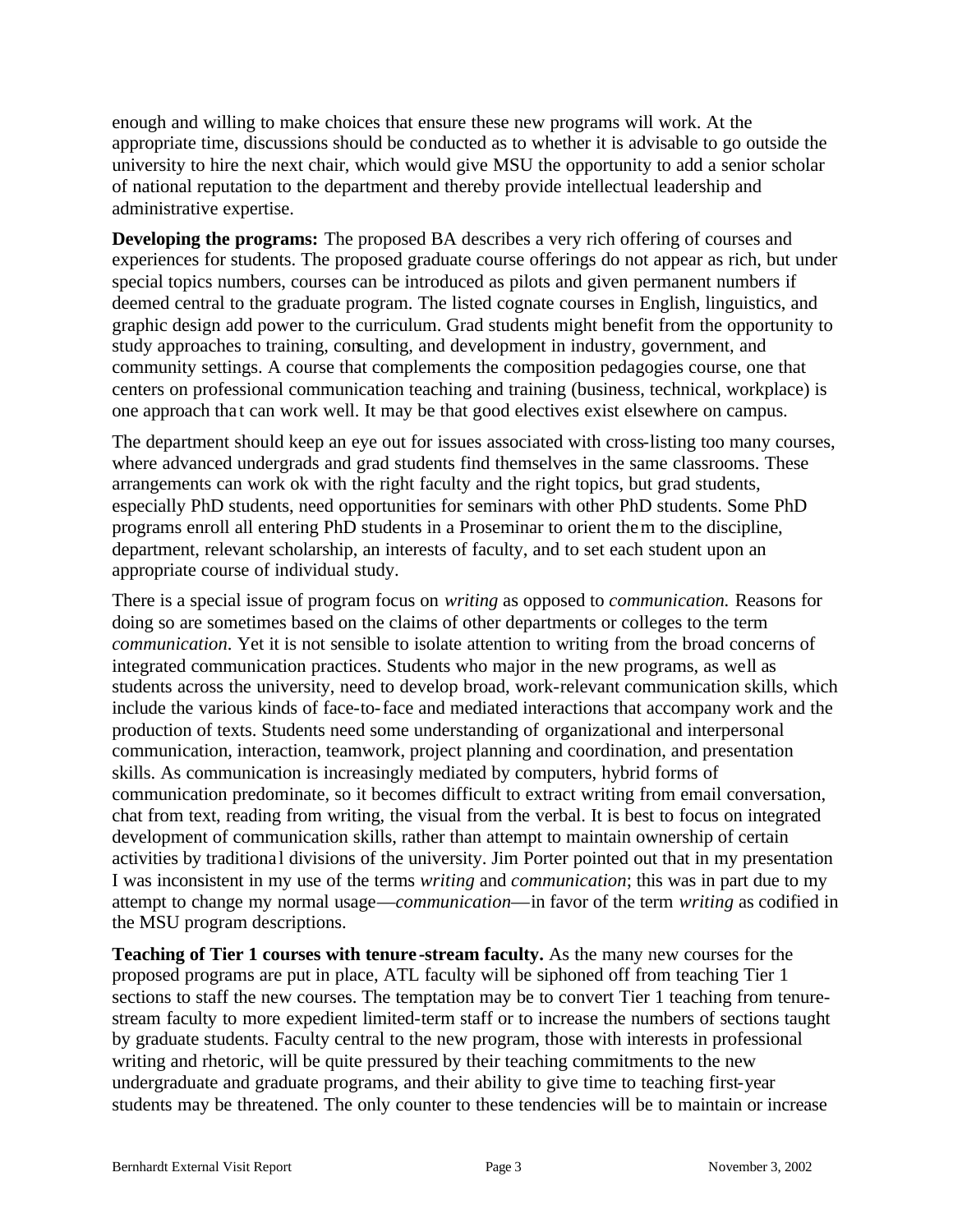the number of tenure lines in the department and recruit sufficient numbers of new faculty whose interests and training allow each to contribute to both Tier 1 and the new degrees. Having strong department commitment and full faculty involvement in Tier 1 sends a strong signal to the community of the value MSU places on writing instruction while giving students an outstanding experience as part of their first year. The department may want to set a target as to minimum level of participation in Tier 1 by each faculty member—perhaps one course per year, perhaps one each two years, with the expectation that most faculty will teach more sections of Tier 1.

While it makes a strong pedagogical statement to assign four hours credit to the Tier 1 courses, having a four-hour course as opposed to three complicates issues of faculty assignment. Here I would also second Prof. Faigley's recommendation that class size be reduced to 25 if not lower to bring the courses in line with professional practice.

**Anticipate personnel issues:** It is important to come to an understanding of the roles of faculty who are not in ATL but who have contributed and should continue to contribute in important ways, notably those faculty in English, but also those in TESOL/Linguistics, Education, and other departments. Again, I think it would be easier to create these formal alignments of cognate faculty if the matter were settled that the new programs were to be part of the re-named and reorganized ATL. It would then be possible to convene formal discussion among English, ATL, Linguistics, and other players to determine the best ways to develop a model of crossdepartmental work that satisfies everyone. Cross appointments seem to be a good idea. I would note that the CSTE faculty appear to be quite busy and productive already, so I would be careful about expectations. There is also the threat to English that the new programs will drain both students and faculty from English programs, so some lines of communication need to be opened sooner rather than later.

A plan for GAs should be developed. The new program may offer an opportunity to convert term-limited staff teaching positions to GA lines. GAs may increasingly be assigned from within the program, as opposed to being assigned from cognate programs, such as English, which is also likely to cause some distress within English. Some decisions need to be made about GA support for MA students and whether they will be assigned full responsibility for teaching classes.

**Plan systematically for implementation**. If students are to be brought into these programs in the coming fall, there is a huge lot of work to be done: admission processes and criteria, program descriptions, advising materials, exam policies and procedures, and a host of policies governing student roles and responsibilities. The program faculty appear to have gotten off to a fast start in developing these materials, but much remains to be done. It is important to have everything in place so students do not perceive that program rules and procedures are being made up on the fly, as issues arise.

Students, especially undergrads, will need to be steered toward appropriate electives to complement their work in the major if they are to take advantage of the university. Many students (and faculty) need to expand their imaginations regarding potential career choices that involve writing and communication. Faculty will need to be trained so they are systematic in approaches to advising. Student advising can be well supported by building out web resources, so there is work to be done there as well.

Groundwork also needs to be in place for intern opportunities. Students who complete one or more internships are vastly better prepared, they bring new perspectives to classrooms, they tend to adopt professional identities (and reject prior identities), and they provide peer leadership.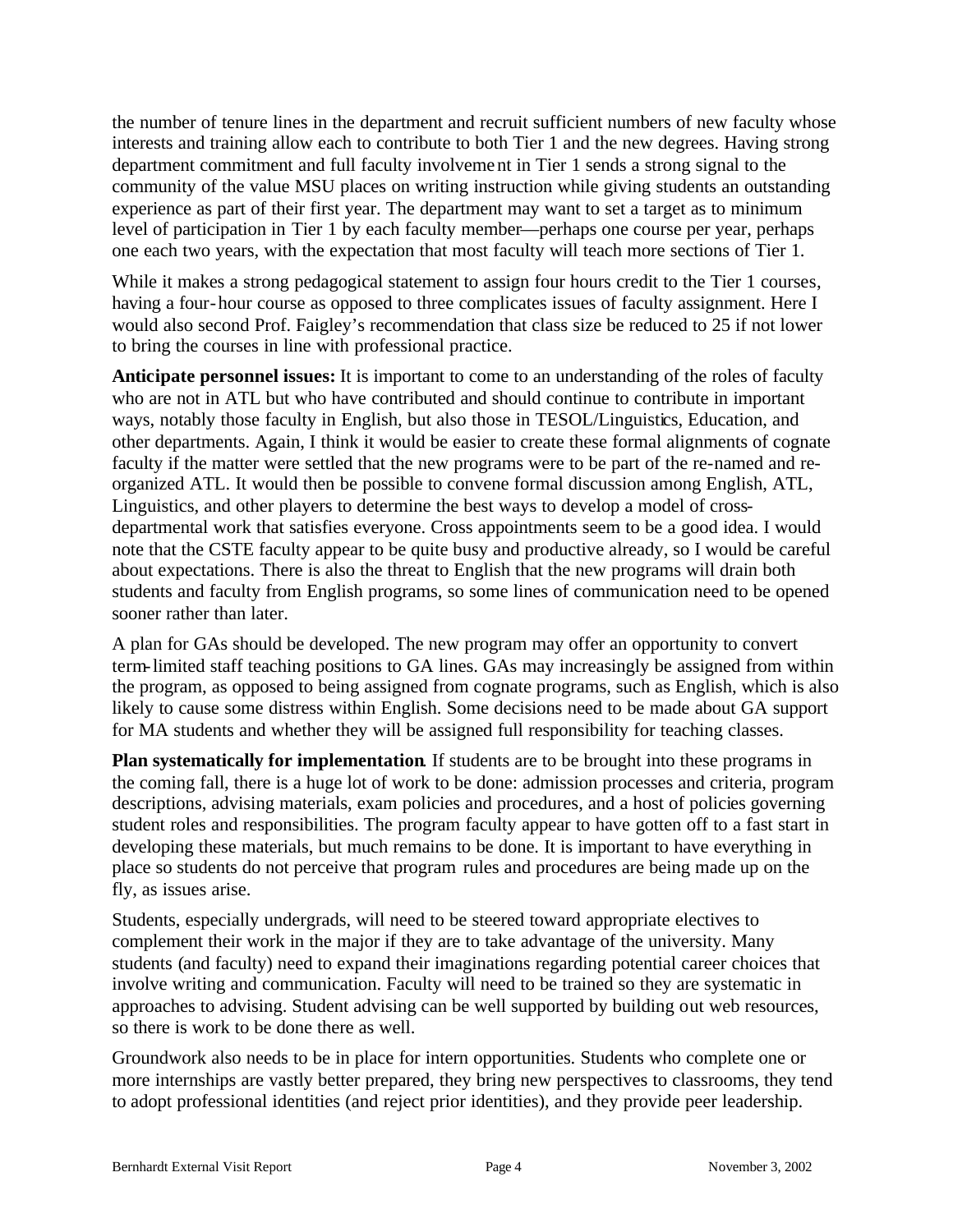**Establish Equitable Workloads**: With the founding of the new department, there should be a new workload statement that assigns teaching load as a factor of faculty productivity in research, service, and outreach. Writing programs have an inordinately large teaching and service role, particularly if they embrace initiatives to extend writing across the disciplines, maintain outreach to high schools, workplaces, and communities; and devote the time necessary to support a quality writing program. It is important for programs in professional communication to maintain close connections to industry, which means developing joint projects, development grants, and various training and consulting initiatives. Writing programs have high administrative demands, including curriculum development, TA and staff hiring, and teacher training and supervision. MSU has an extremely large Tier 1 program, and there are likely to be emerging roles for the writing faculty in support of the Tier 2 requirement. The program plans aggressive adoption and support of technology, and if MSU follows the lead of other universities, technology will increasingly be integrated into the Tier 1 experience. Evaluation of writing and general education outcomes, both in the department and across campus, often falls to writing faculty.

It is common for faculty in writing and rhetoric to be expected to take on all these roles (each of which is a good thing) while being judged by standards of research that are appropriate to faculty in other disciplines who may not have corollary duties. The proposed programs also involve internships (which demand development time and supervision) and job placement activities, as well as advising, graduate exams, and thesis and dissertation committee work. There will also be good reason to expand the service learning components of the curriculum.

Recruitment is another duty. The best programs actively recruit the top students, some with budgets to support campus visits by prospective students and attentive hosting of top candidates. Recruiting the right graduate students is extremely important to program success and very demanding in terms of faculty time if done right.

It is important that the various kinds of work that must be performed to mount a quality writing program be evened out across the new department and not be loaded too heavily on too few key faculty. It is especially important to protect faculty who are not yet tenured. Much of the work mentioned above has not traditionally been a part of ATL activities, and some ATL faculty may assume the new faculty will do it all. The upside is that the large department has many potential contributors to the new programs, assuming the ATL faculty find ways to align their energies with the program goals.

The department will need to find ways to share the load. The 2/2 teaching workload for all ATL faculty may need to be reworked. Those faculty who are productive scholars and who contribute in substantial ways through administrative, service and outreach roles should continue to teach 2/2. Those who are not publishing substantial research or performing extraordinary service should have teaching loads increased. This will help the new department maintain a serious commitment to scholarly productivity and active service while helping the productivity profile of the department in terms of student credit hours generated. It will also allow released time for administrative work in support of the new programs. Many campuses are currently rewriting workload policies to make such adjustments.

Departments with large writing programs frequently identify individuals (faculty, GAs, or staff) who receive released time or summer money in support of some combination of the following duties:

#### ?? Department chair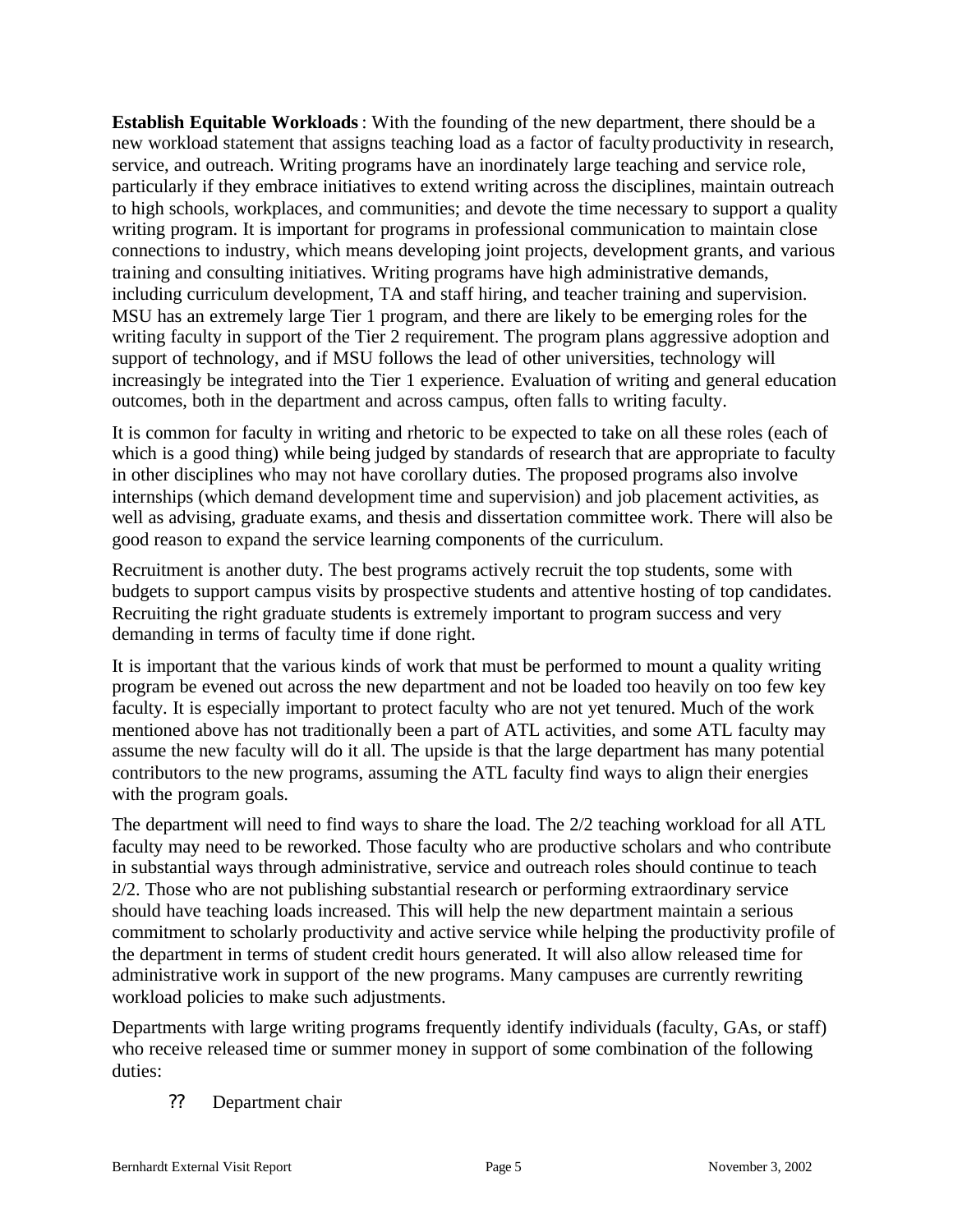- ?? Department associate chair
- ?? Director of general education in writing (Tier 1)
- ?? Director of undergraduate studies
- ?? Director of graduate studies
- ?? Advisor
- ?? Director of Writing across the Curriculum or Writing in the Disciplines (including Tier 2)
- ?? Technology coordinator; lab director; web developer
- ?? Staff developer: TA and term-limited staff hiring, training, supervision, observation, evaluation
- ?? Internship program coordinator
- ?? Placement coordinator

It would be prudent to begin to make estimates of desirable program size and to begin thinking in terms of hours of commitment for these various activities. The department needs a system to administer a flexible and equitable workload. I recognize that an administrative goal may be to reduce department-level released time across the university and ensure teaching productivity. But I also would note that writing programs are not like other programs in the university, for all the reasons stated above. Note that many of the roles stipulated are teaching and instruction-support roles, though they may not generate credit hours.

It is particularly appropriate to ask whether a Director of Campus Writing (or some such position) should be located in the College or in the University (under the Provost) to promote initiatives across the curriculum to advance the teaching of writing and enhance outcomes for all MSU students. This position on many campuses is separate from departmental roles of administering writing courses. Many campuses find that well-intentioned writing-across-thecurriculum programs falter if there are not resources provided to support intellectual leadership and to drive the new initiatives in the colleges. Many campuses have instituted such requirements as writing-intensive courses in the disciplines (such as Tier 2), but are disappointed in the results, since such a requirement does not produce the desired change without putting time and effort into the system in the form of faculty development, support, and outcomes evaluation.

**Criteria for Yearly Performance Evaluation/Merit**: The new department should forge a set of criteria for annual performance evaluation that reflects the nature of the scholarly and cultural work the department undertakes. In addition to the kinds of work referenced above, the criteria should recognize the impact of the contraction of university presses, the growing prevalence and value of collaborative and online publication, and the various ways that scholarship in writing and rhetoric reach the larger community inside and outside the university. Much work in writing is applied, enacted through collaborative projects, and assessed on the basis of outcomes as opposed to traditional measures of scholarly publication. Program and curriculum deve lopment should be given meaningful recognition, as should work that attempts to assess outcomes of instruction in writing or to move that instruction toward the disciplines through writing-acrossthe-curriculum initiatives. The evaluation criteria should give meaningful recognition to faculty who perform research, training, or development activities in public schools, workplaces, or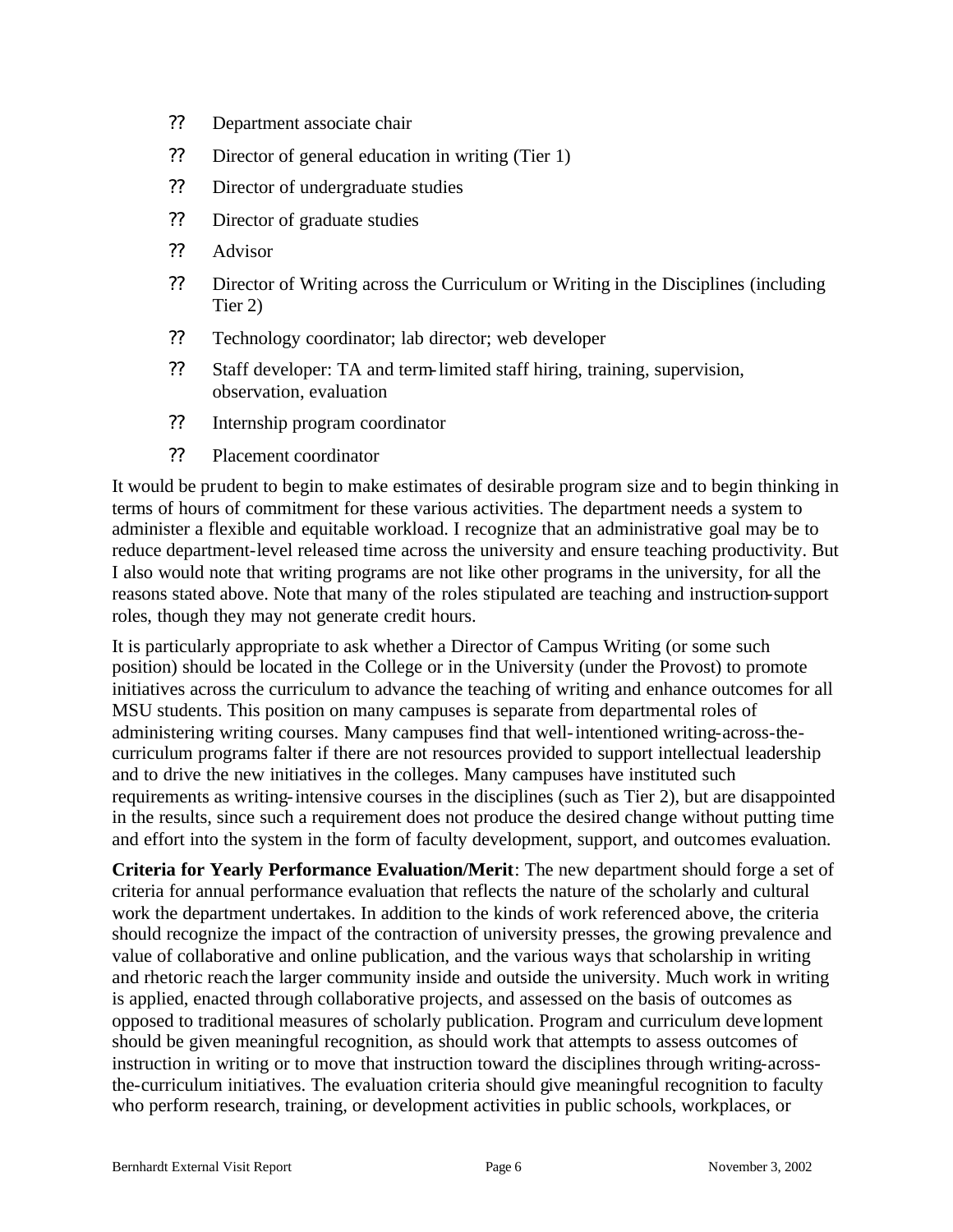community sites. Department faculty are also likely to play very active roles in national leadership in writing, rhetoric, and cultural studies—some already do.

**Supporting Technology:** I would reinforce the cautious words in Prof. Faigley's report and would tend to trust his numbers on the costs of technology support. The department needs to be careful not to underestimate the resources needed in terms of both staff and dollars. It is typical for departments to rely on the willingness of young, web-savvy professors to provide leadership, faculty support and training, maintenance support, and all the other necessary and timeconsuming effort needed to move traditional departments toward web-supported teaching. It is typical to find dollars for new equipment, but not for technical support or replacement and upgrades.

It struck me that ATL is not particularly aggressive with regard to technology nor in moving writing instruction into computer-supported environments. The campus has interests in promoting strong technology skills among its students, and writing courses are a natural point of acquisition for these skills. Furthermore, students in writing and rhetoric, especially those with plans to enter professional communication as a field, need to develop strong computing expertise at every opportunity. They should be expanding their skills in every course. This means faculty at large should be technologically savvy, and the department itself should be sophisticated in its uses of technology to do its work.

**Supporting Grant and Outreach Opportunities**: A professional writing program has good potential for attracting external funding, which can in turn provide professionalizing opportunities for graduate students in training, development, and research. This program could be a college leader in funded initiatives. Some understandings should be arrived at between the Dean and the Department with regard to such grant-related issues as return of overhead, faculty buy-out of teaching assignments, supplemental pay, and rewards associated with bringing in external funding. Program faculty should discuss the kinds of research and development opportunities they might pursue that would be most in line with the departmental mission.

There are typically opportunities to develop special funded programs, training, or development work in partnership with professional schools (engineering, health, business). In such cases, it is important that inter-college understandings be in place as to distribution of funds, including overhead returned to department and to discretionary accounts for participating faculty.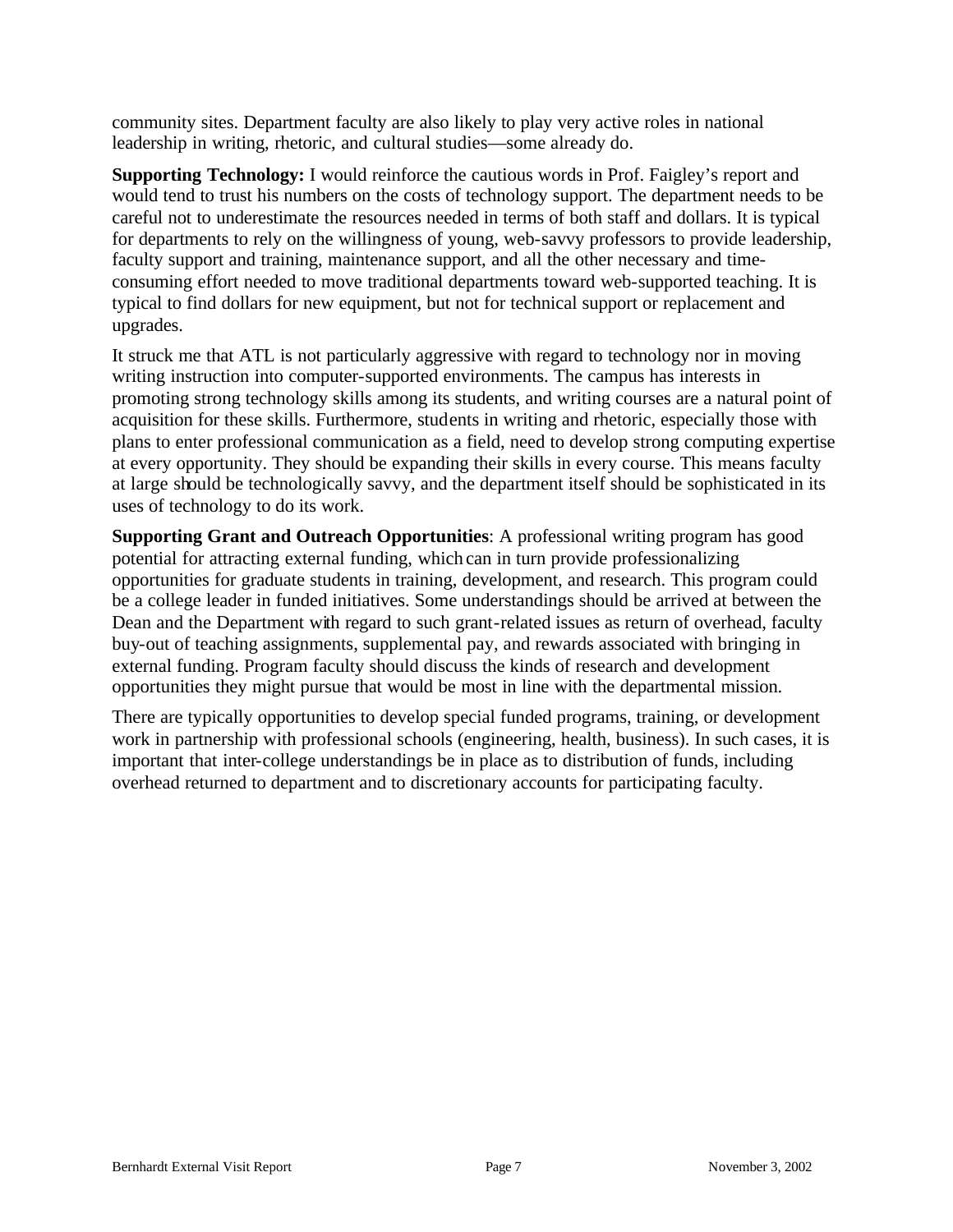# **Consulting Report for Michigan State University**

Louise Wetherbee Phelps Professor of Writing and Rhetoric Syracuse University

December, 2002

#### Introduction

As the third consultant to visit the campus (Nov. 6-9), I write my report at a very different moment in the rapidly unfolding development of the new writing degree programs at Michigan State University. Since my colleagues reported their observations and recommendations, some important decisions have been made. The new degree programs have been authorized to recruit, and the faculty of the Department of American Thought and Language has voted overwhelmingly to approve a new name (Writing, Rhetoric, and American Cultures) and mission statement. The new mission statement envisions an interdisciplinary department that focuses on writing and rhetoric while emphasizing the culturally situated nature of writing and the importance of cultural understanding in successful communication. The revamped department, which has already hired six new faculty in writing and plans to add two more, anticipates taking responsibility for the new writing degrees (BA in Professional Writing, MA in Digital Rhetoric and Professional Writing, and PhD in Rhetoric and Writing) as well as the Tier 1 courses it currently implements. The department hopes also to host undergraduate and/or graduate degrees in American Studies (currently interdisciplinary programs in the College of Arts and Letters).

At the same time, however, the campus climate for new program development has changed dramatically as the university prepares to make the tough budgetary adjustments necessitated by large shortfalls in the state budget projected for (at least) 2002-03 and 2003-04. Administrators have been asked to plan for possible budget cuts of 3%, 5%, or 7%. Despite administrators' assurances of continuing support for the writing initiative, deep cuts could pose a danger to the ambitious goals and vision that make the writing degree programs so attractive. The cost of achieving competitive excellence, as distinct from simply establishing viable programs, should not be underestimated. Even more, the longterm fiscal picture and its implications must be taken into account in projecting the future growth of the "writing program" as a whole—a complex of multiple responsibilities to students, faculty, and external constituencies.

While administrators struggle to cope with this crisis, work has begun in earnest on planning an administrative model for the writing degrees, both in the near term and for the longer term. My comments will center on this problem and its ramifications, addressing the issues presented by evolution of the current initiative from its developmental phase to its steady state. I will also analyze the relationships and conflicts among different functions of a comprehensive writing program in relation to the available options for administration and governance. My goal is not to provide definitive answers, but to help program leaders and administrators at MSU reason through the implications and possible consequences of different choices.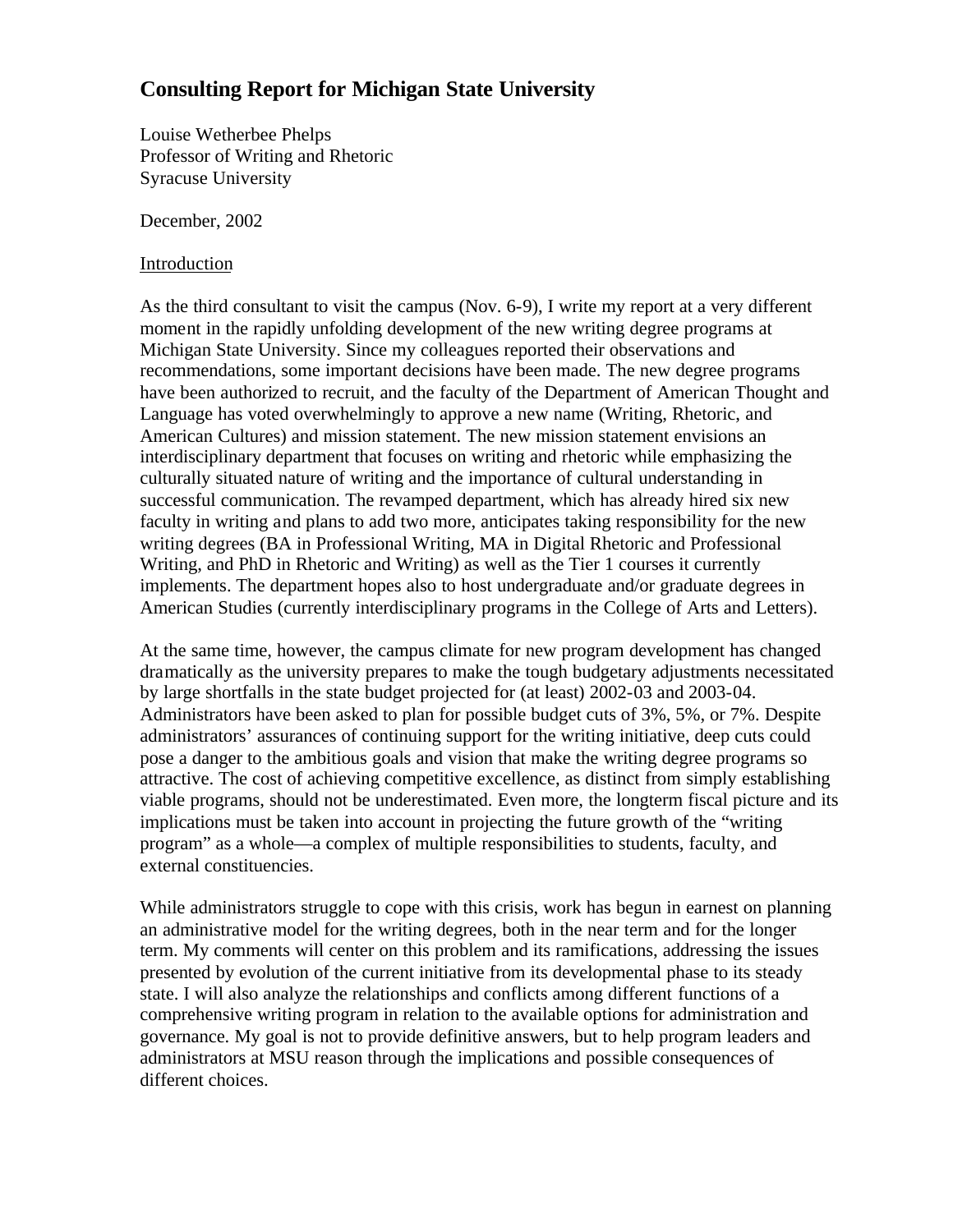I concur with the view of my fellow consultants that Michigan State has an extraordinary opportunity to develop a top-flight set of degree programs that are beautifully designed to fit its land grant misson. They are distinguished by their integrative emphasis on technology (digital writing, digital rhetoric); communities defined by academic field, profession, heritage, region, civic participation; cultural rhetorics and the cultural dimensions of communication. All three are cutting-edge frameworks for research and teaching in the fields of composition and rhetoric and professional and technical communication. Together, they are dynamite, especially when each is represented by some of the most exciting scholars in that area. MSU has done extremely well in its recent hires (much to the chagrin of my own university, which competed hard for one of them!) The combination of the new and continuing writing/rhetoric faculty, ATL faculty with complementary specializations, and affiliated faculty in English and the Writing Center makes for a strong ensemble. The program leaders have already begun extending or building other interdisciplinary collaborations that will further strengthen the faculty resources for research, undergraduate education, and graduate study.

One of the strengths of the plan is the simultaneous correlated development of undergraduate and graduate programs so that they have the potential for synergy. This approach affords high visibility to the coming launch of all three programs, and I have already heard buzz about them among colleagues in the field. The rapid progress so far owes much to the leadership of both Jim Porter and Doug Noverr. It was an amazing accomplishment to produce such a rich, thoughtfully designed array of courses in such a short time and to unite the faculty behind the new mission and program name. Clearly, none of this could have been accomplished without the proactive support of Dean Wendy Wilkins and steady encouragement of Provost Lou Anna Simon.

My colleagues have given astute advice about the challenges facing leaders in implementing these designs. It would be redundant to repeat their comments, but I will strategically reinforce points related to my own observations below.

#### Some Basic Premises and Distinctions

In the talk I gave during my visit (attached), I laid out some premises and distinctions for this analysis. Rather than treat the new writing degrees as virtually autonomous programs, I argued that MSU must understand them as contributing to its university writing program, broadly conceived to encompass all activities and functions at the institution that are related to writing and its instruction. Ideally, a writing program (like any other academic enterprise) addresses all aspects of the university's mission: not only instruction, but also research, application, and outreach to external communities. That means it requires a faculty to carry out basic and applied research on written language; its relations to mind, culture, and technology; and its role in education. The new critical mass of tenure-track writing faculty, together with the new degree programs and MSU's innovative writing center, provides the opportunity for the university to develop one of the most fully realized and intellectually substantive writing programs in the country.

I noted in my talk that the existing and contemplated elements of the MSU writing program embody an inevitable tension between two disparate modes of activity, and their corresponding structures, in writing programs: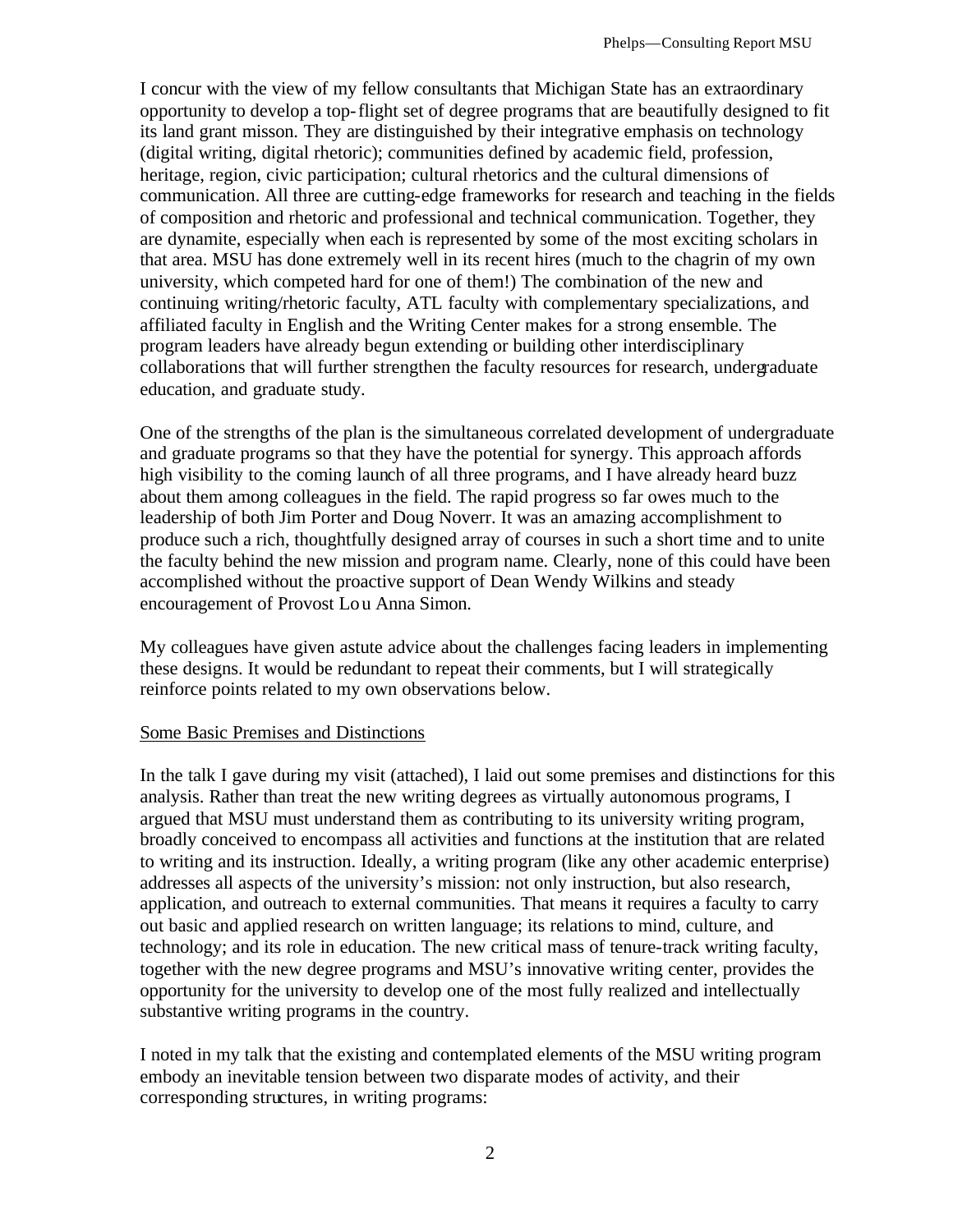(1) the traditional core responsibilities of departments (e.g., general education courses, curriculum of degree programs, advising, recruitment, assessment, degree certification)

(2) the cross-institutional consultative functions, collaborative projects, and nontraditional teaching (e.g., the work of writing centers, learning communities, or WAC programs) that are transdisciplinary.

For convenience, I'll refer to these modes as structurally "vertical" and "horizontal," respectively. The core responsibilities of departments have evolved in relation to hierarchies of administration and shared governance that organize not only curriculum but also budgeting, hiring, promotion and tenure, and other processes of institutional life. The more distributed, diffuse, often collaborative activities that don't conform to these systemic features (e.g., credits, faculty load, reporting lines, budget allocation, reward system, competition among departments and colleges) typically depend on ad hoc structures to accomplish their work, making it difficult for them to survive and thrive in hard times. Thus the challenge facing MSU is to develop administrative and governance structures that can enable both two types of function, minimize their conflict, and relate them coherently.

The continuum between these two modes can be specified more fully in terms of four prototypes represented at MSU.

|      |                            |                                                                            | <b>Vertical:</b> Writing degrees? Writing degrees? Tier 1 Tier 2 Writing Center : <b>Horizontal</b> |
|------|----------------------------|----------------------------------------------------------------------------|-----------------------------------------------------------------------------------------------------|
| Pole |                            | $(i\text{f} \text{ disciplinary}/$ $(i\text{f} \text{ interdisciplinary}/$ | Pole                                                                                                |
|      | departmental college-based |                                                                            |                                                                                                     |

At left on the continuum (the vertical mode) are found courses and curriculum offered within a degree program by a tenure-track faculty: prototypically, discipline-based and administered by a department. The argument has been advanced that the new writing degree programs at MSU fall at this end of the spectrum and therefore belong in a department rather than free floating as interdisciplinary programs in the College of Arts and Letters. Enterprises involving multidisciplinary faculty responsibility and subject matter (degree programs, projects, research centers, etc.) fall to the right of departmental degrees. At the horizontal pole is something like the Writing Center (a unit without its own faculty lines) that offers professional development and co-curricular instruction, neither sponsored by nor catering to any single department, while engaging with and serving all the university's constituencies, internal or external. Between these two poles lie many other variants, the most significant of which is the course or set of course requirements that are required (by a department, school or college, the university, an accrediting agency), but are the mission of a single unit, exemplified here by ATL's responsibility for Tier 1. Tier 2, where various departments or colleges take responsibility for meeting a universal requirement for writing-intensive upper division courses (potentially in consultation with writing faculty, or under the aegis of some institutional governance board), falls closer to the horizontal pole.

The various parameters defining the position of an activity as closer to the vertical or horizontal poles (e.g., the role of faculty from one or more departments, the source of a course or competency requirement, the significance of disciplinary expertise) determine the kinds of administrative and governance structures one might design or choose for these different activities in a writing program. These decisions (for example, the reporting line and authority of a director, the role of governance committees at different levels, the funding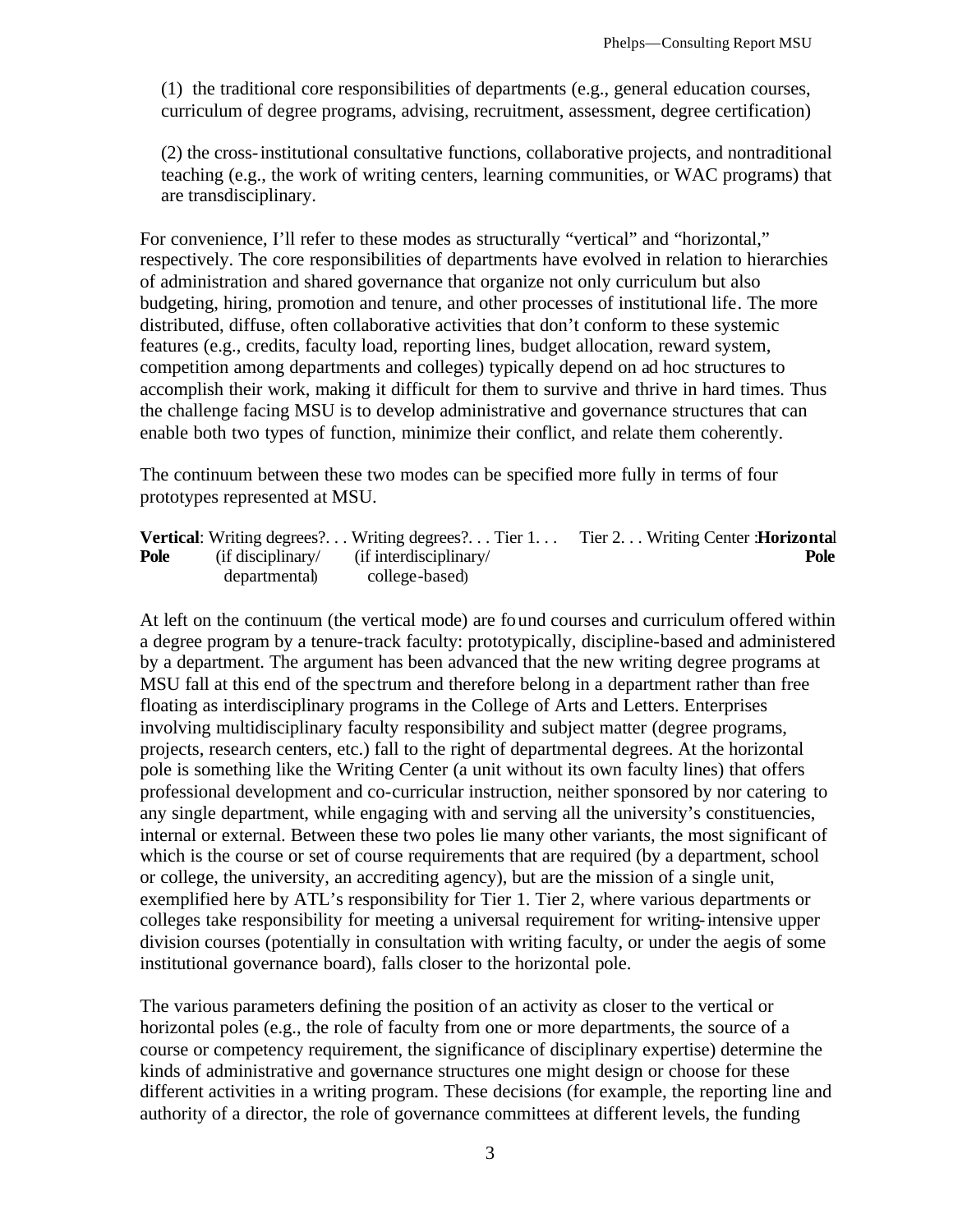sources and budget planning process, the placement of faculty tenure lines, processes of hiring, or assessment authority and mechanisms) are somewhat misleadingly bundled under the term "location," since they can be mixed and shared in various ways.

#### ATL/WRAC and Its Responsibilities

I have emphasized that the success (and national reputation) of a writing program derives from its intellectual force and credibility, which, at a research university, depend on having a writing/rhetoric faculty whose expertise infuses the program's core and distributed functions. This goal has been achieved most often in the recent history of university writing programs by separating out or creating a new academic unit with writing/rhetoric as its primary responsibility and staffing it with a faculty with research qualifications in writing studies and related fields. The new unit then takes over or develops an array of the programmatic functions I have described. Typically, the new core faculty (or its previous unit) had already administered something like Tier 1 (a course requirement taught by its faculty and staff) and some other functions like a writing center, TA training program, and so on. The new units often focus first, as did Syracuse, on consolidating and reforming those elements to reflect cutting-edge disciplinary developments, while gradually building up the more traditional functions of departments like an undergraduate minor or major and graduate degrees.

ATL is an interesting anomaly in this history. It has long been a separate department with its own faculty, but that faculty's disciplinary expertise was not primarily in the fields of composition/rhetoric or professional and technical communication. Moreover, its sole mission as a faculty was to offer a lower division "service" course, although faculty members (with varied interests and specializations) frequently taught in other departments or interdisciplinary programs through ad hoc arrangements.

An obvious move for MSU would have been to hire new writing faculty into ATL primarily to reform the Tier 1 requirement and related TA training programs, simply because that is the traditional route whereby units with this service mission have tried to gain intellectual credibility for the course(s) and for themselves. The natural extension of such an initiative (addressing the competence of all students) would be further development of the horizontal curriculum, e.g., involvement of the writing faculty in retooling or improving Tier 2. It would take years, in this model, to build a faculty and draw campus and national attention to the university as host of a writing program distinguished by its intellectual excitement and excellence. (In Syracuse's case, it took 11 years to grow the department to a faculty of ten and institute a doctoral program; it is only now, in the Writing Program's  $16<sup>th</sup>$  year, that it is developing an undergraduate major.) Instead, MSU has adopted the shrewdly dramatic strategy of focusing initially on degree programs at all levels, instituting them rapidly and simultaneously, and hiring an exciting young faculty to design and implement them.

It is a smart approach that will lead quickly to a highly visible intellectual enterprise attractive to students and faculty alike. But (in the converse of the problem with the other model) it leaves open the question of how MSU will address the more typical functions of a writing program in ensuring that all students at the university and their teachers are supported in the teaching and learning of writing. Who will be responsible for these functions, under what administrative structures and governance arrangements? What role will be played by writing and rhetoric faculty and those with related expertise (including some not in ATL/WRAC)? Within the department, what changes, if any, will be made in the Tier 1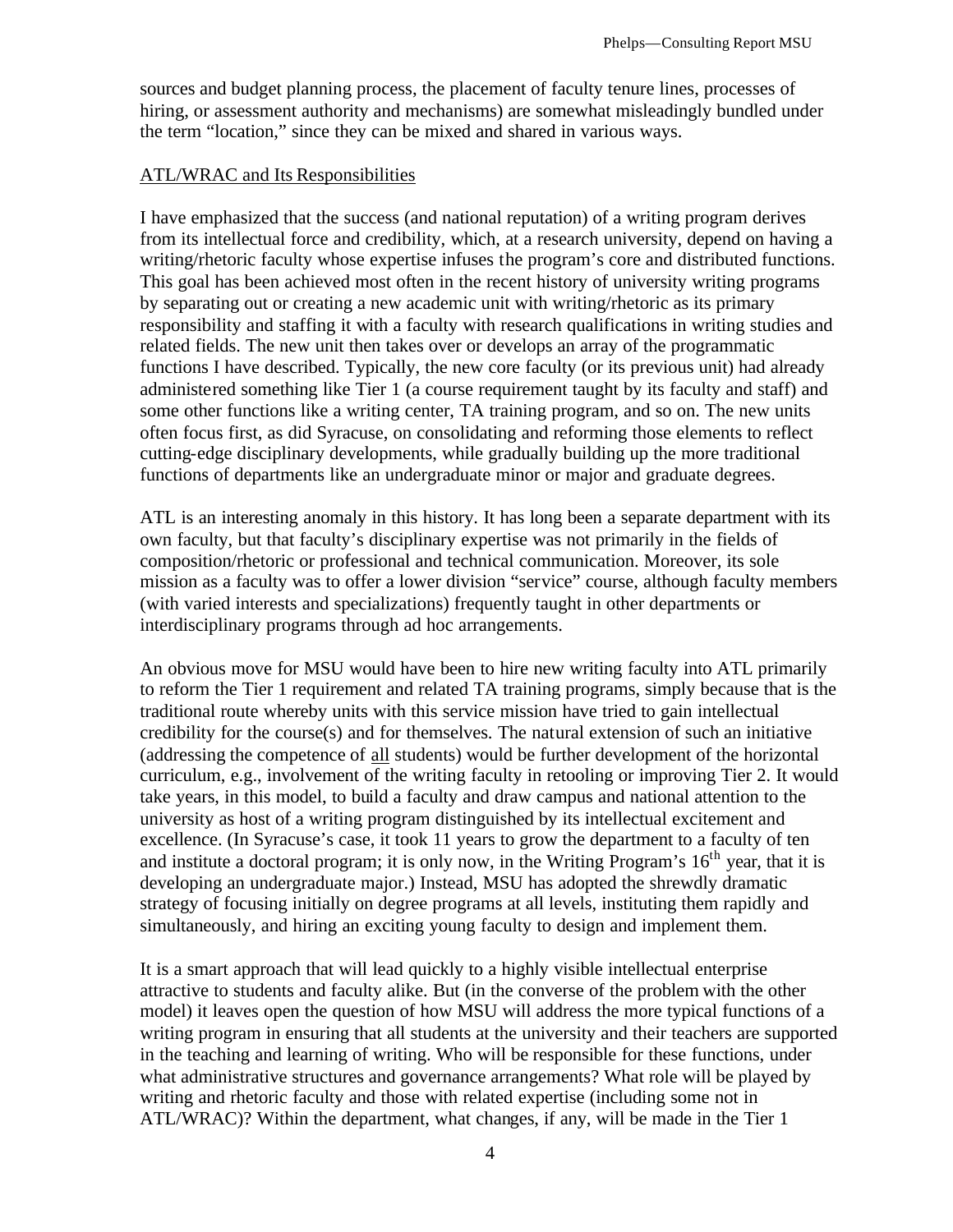curriculum, based on the discipline-driven agendas of the new writing faculty? What responsibility, if any, will they take for that requirement, now administered by the associate chair of the department, and for the training and supervision of teaching assistants (especially in view of the fact that more TAs teaching Tier 1 in the future will be studying writing and rhetoric as their primary field?) Beyond the department, what role will the writing and rhetoric faculty play in the Writing Center? in writing assessment? in potential changes or redevelopment in Tier 2, and related cross-curricular partnerships? in community engagement and outreach? How will this group contribute to helping university constituencies develop competences and opportunities in digital technology, as promised in the MSU Technology Guarantee?

These questions are not of immediate concern, but they are inevitable longterm consequences of building up a writing faculty intended, in part, to energize writing instruction on campus beyond Tier 1 and to create an intellectual center for the study of writing, rhetoric, professional communication, rhetorical communities, and digital technologies. Faculty and leaders discussed many of these longterm opportunities during my visit: for example, the potential for addressing the looseness and incoherent implementation of the Tier 2 requirement; and the desire to establish a Digital Writing and Reading Research Center. These facts suggest that in order to plan for what I call a "growing whole," program designers need to make current decisions that will provide a fruitful framework for addressing possible future agendas and responsibilities for those now undertaking to implement the new writing degrees. In particular, they must plan for evolution in administrative structures and faculty leadership. In thinking about the possibilities, program planners are necessarily mindful of the anomalous history of ATL in relation to the typical development of writing programs, and of the way this history materially and affectively shapes what can happen.

#### Location of the New Degrees: The Options and Their Implications

I would like to return to these larger questions later after examining the provisional decisions taken about the location and administration of the new degree programs. While the degrees are going forward with administrative support and enthusiasm, the planning for their "location" and administration is still ongoing, according to informal updates I have received from Jim Porter, and decisions remain tentative. Thus it may still be useful to weigh the alternatives.

Originally, consultants were asked to consider three options for locating the degrees, which imply different outcomes for the future of ATL:

(1) Transforming ATL into WRAC, a department committed to writing and rhetoric as a primary, although not exclusive mission, and placing all the new writing degrees within the department [the option embraced in the new mission statement of ATL/WRAC]

(2) Situating the degrees as independent programs within the College of Arts and Letters [the structure in which they were approved in the College] under the Director of Rhetoric and Writing, reporting independently to the dean (as currently)

(3) Creating a new writing department to host the degrees and, presumably, the writing/rhetoric faculty [an option left open by choosing Option 2 for the approval process]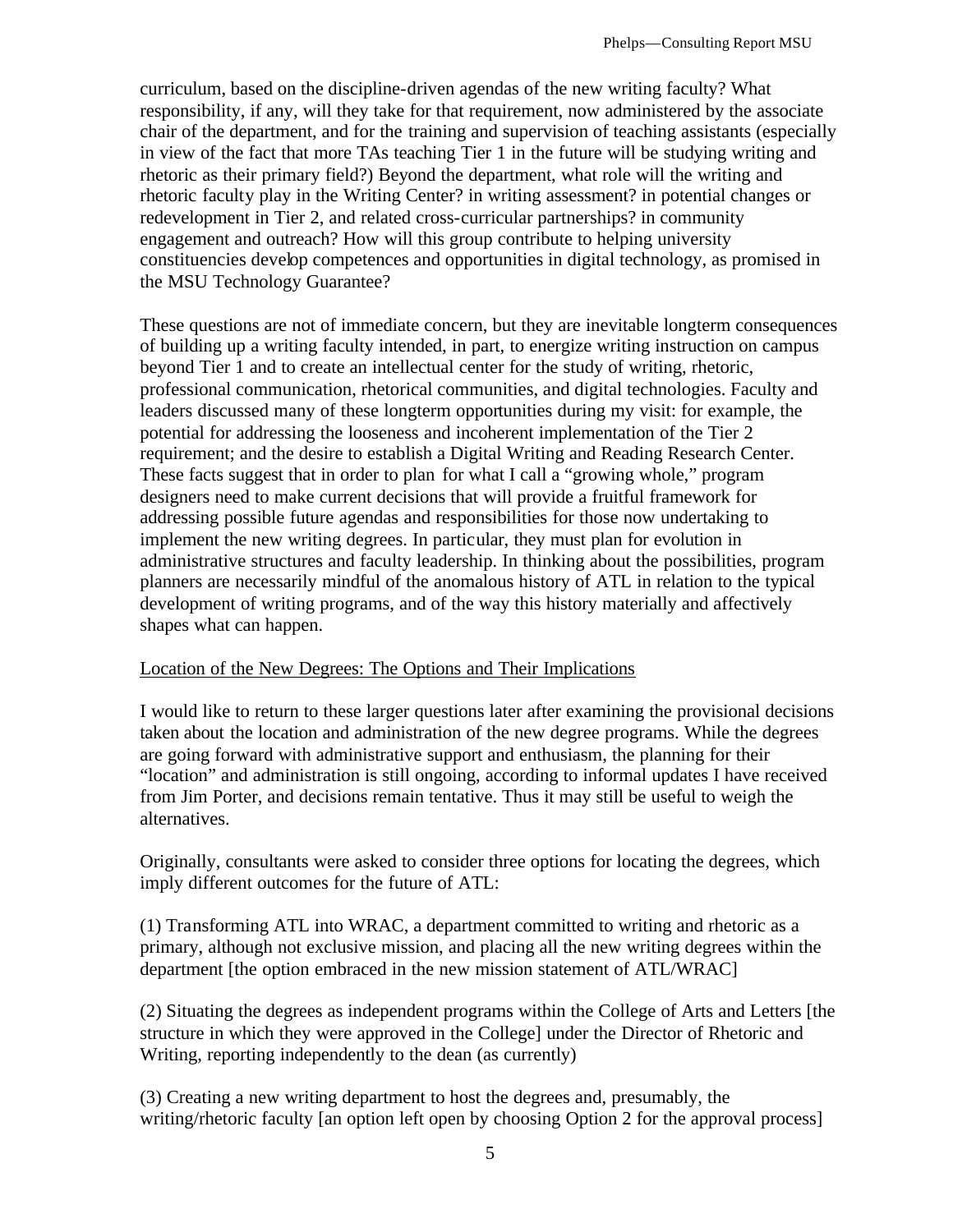Subsequently, planners realized that the degree programs could, in principle, be separated and located differently. It might make sense, for example, to leave the graduate programs in the College if they required a more interdisciplinary faculty than the undergraduate program. Provisionally, the plan is to move the degrees into WRAC sequentially, starting with the undergraduate program in professional writing in Fall 2003 (under its own director). The graduate degrees are projected to follow (tentatively in 2005).

I originally considered Option 2 a serious possibility, especially for the graduate degrees. MSU is unusually rich in interdisciplinary, intracollege and intercollege degree programs and research centers and apparently manages successfully the difficulties they can create for faculty and students who participate. Furthermore, a draft document on the College website ("College Organization for Interdisciplinary Programs, Jan-Feb. 2001) seemed to suggest mechanisms for administering such degrees in ways that would protect the program, faculty, and students against their typical problems. However, I discovered later that this draft plan, written by Dean Wilkins, had never been adopted. As it stands, interdisciplinary programs lack designated faculty lines and direct access to the College budgeting process. In the longterm, it is hard to sustain a program that floats between departments and/or colleges, depending on their faculty and the support and cooperation of their administrators, when all the structures of the institution favor departmental agendas and priorities. Strong programs tend to evolve into departmental structures if they can't thrive within an existing department.

Thus I came to understand this option as a temporizing measure that, like the establishment of a directorship of Rhetoric and Writing reporting directly to Dean Wilkins, gave the institution an independent venue for rapid development of the degrees under a strong leader while, on another track, their future in ATL was explored. Nationally, many degree programs in rhetoric and composition, whether developed in or outside English departments, have required some degree of autonomy as a protection against possible bureaucratic obstacles and faculty resistance—during their developmental periods and even after.

I assume Option 3 was put on the table because of the possibility (given its history) that ATL would prove inhospitable to the writing faculty and degrees, unwilling or unable to embrace a new mission. Although ATL has showed its good faith by a strong vote in favor of the new mission statement and name, and Doug Noverr has done an extraordinary job with Jim Porter in gaining this endorsement, some may still harbor doubts about the viability of this plan. Here, as I project them, are the consequences of choosing instead to establish a new writing department.

It immediately becomes evident why it is impossible to make decisions about the degree programs in isolation from the other functions of a writing program. It would not make any sense to create a new department of writing and rhetoric without giving it responsibility for administering Tier 1. But, since Tier 1 is ATL's only official mission, that would leave ATL without a raison d'etre unless the university planned to move one or more American Studies degrees into ATL and develop them as strongly as it now supports the writing degrees. Further, the small writing faculty could not actually implement Tier 1 alone, so the new department would have to depend in part on ATL faculty to continue teaching the requirement. Members of the writing faculty would find themselves with the unwelcome task of overseeing the teaching of faculty in another department. In contrast, the close association of the continuing ATL faculty and the new writing faculty and PhD students within WRAC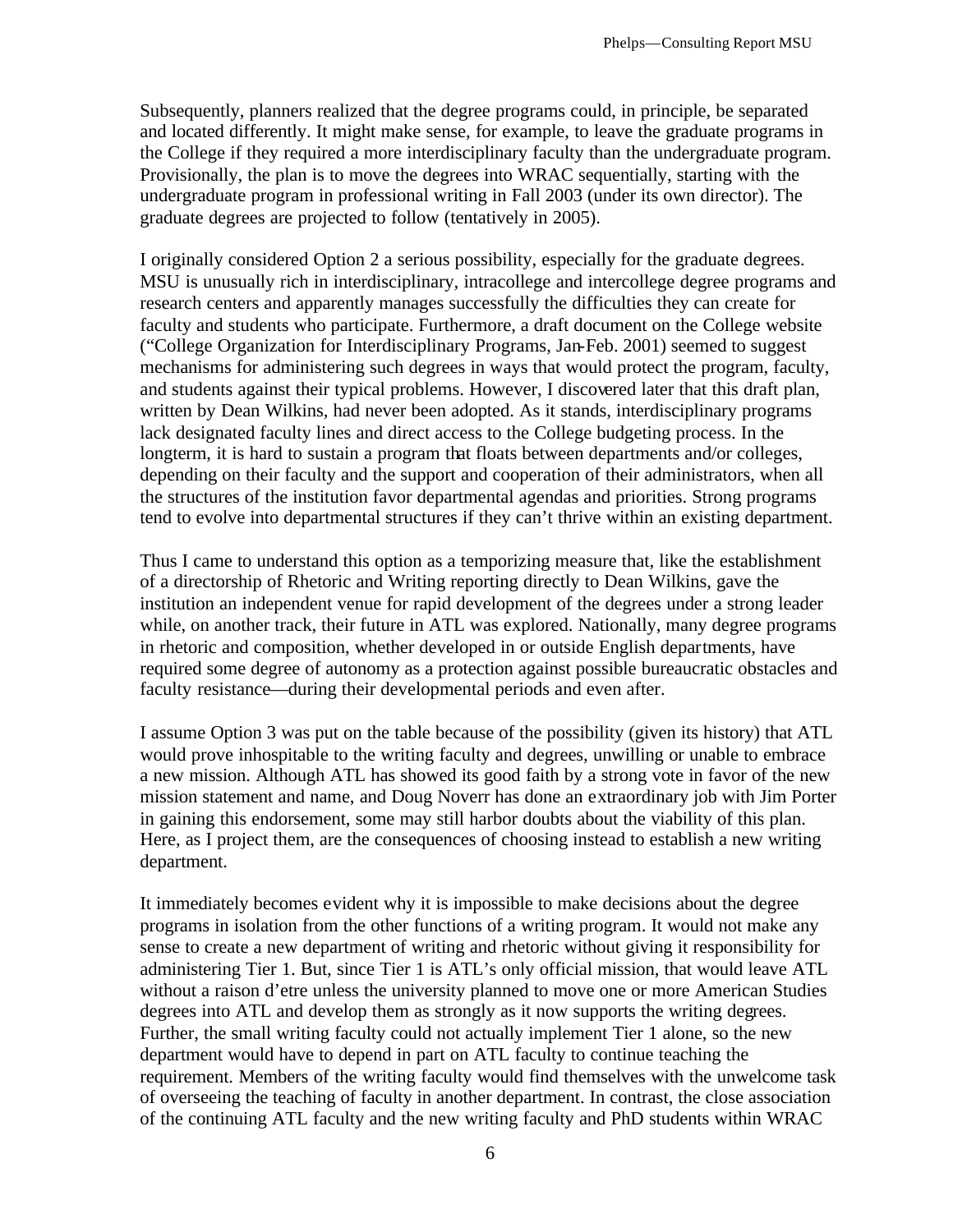should encourage coherence between Tier 1 and the degree programs, although I foresee some problems (addressed below) if writing faculty become heavily involved in Tier 1.

There are other advantages to situating the new writing faculty in a transformed ATL department rather than an entirely new writing department. Practically speaking, it is easier to leverage the resources of an existing department willing to transform its mission in an evolutionary manner than to start from scratch with a new department. (And it is not clear who would be eligible to join a new writing department: would it be too small to meet its responsibilities, or would it simply turn back into WRAC?) Intellectually, there are important commonalities between the cultural focus of the old ATL, the faculty's interdisciplinary history of teaching, and the writing and rhetoric agenda represented by the new faculty and degree programs. If ATL/WRAC lives up to its commitment to the new mission, which may involve some adjustment of faculty appointments, I am not sure I see much difference between the future envisioned for WRAC and that of a new writing department, except the pace of change. In any case, the department's enthusiastic endorsement of the new directions has surely earned it the right to give the plan a chance.

On this assumption, I see no reason to keep the degree programs outside WRAC, although it seems sensible to move them incrementally to see how things go. WRAC needs at least one degree program to establish its credentials as a full-fledged department, having been (as ATL) something less than that. It makes sense to start with the undergraduate program in professional writing, launching it this fall and appointing a director who will report to the department chair and work with governance committees established by the department. Its implementation will be a good test of the department's ability to act in the best interests of the whole.

Based on the history of graduate programs in rhetoric and composition across the country, whose students and faculty have often suffered from the oversight of faculty members not in the field, there is more sensitivity about placing them under the control of a faculty that has only recently embraced a new mission, especially in the developmental phase. This problem can be dealt with by extending the development period for the graduate programs under the continuing leadership of an independent Director of Rhetoric and Writing (reporting to the Dean) until they are well-established. I recommend this arrangement for a period of about 4- 5 years, or one generation of doctoral students. This period is sufficient to play out a variety of other contingencies, including some retirements, additional hiring (including another senior scholar in writing), possible moves of faculty into or out of WRAC, choice of a new WRAC department chair, decisions about the American Studies undergraduate and graduate programs, and planning the role of writing/rhetoric faculty in developing and implementing future horizontal features of the university writing program. How autonomous the graduate programs need to be once moved into the department (for example, through designated faculty and TA lines, or through control by the writing faculty over recruiting and admission), depends a great deal on the future makeup and leadership of the department.

#### Special considerations: CSTE Faculty, Tier 1

My analysis so far supports the provisional plans for positioning the degree programs in relation to WRAC. Before addressing larger issues, I want to offer some recommendations on specific points connected with the transformation of ATL into WRAC.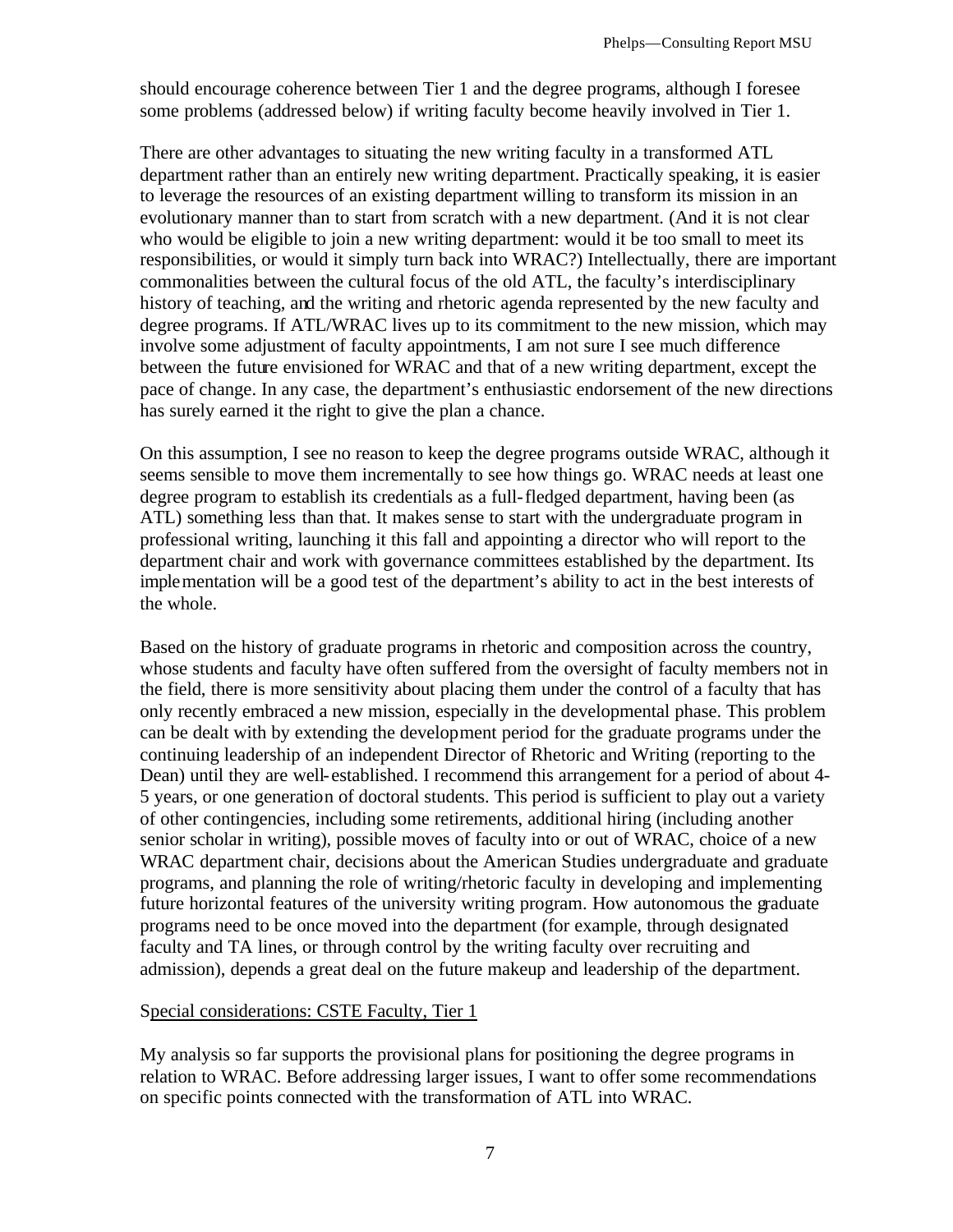#### *CSTE Faculty*

During my visits to campus, my conversation with three members of the CSTE faculty (not including Patricia Stock) suggested their eagerness to participate in the new degree programs and willingness to consider "moving" into WRAC, as has been suggested by some. The concerns raised by this prospect have to do with the potential impact on CSTE as a program and on English, the department that hosts the undergraduate and graduate programs in Critical Studies in Teaching English and holds the faculty lines to which these three are appointed. While I did not conduct the interviews that would be necessary to make an informed judgment about those matters, I do have some thoughts about how these faculty wishes might be accommodated.

Questions have been raised about the future location of the CSTE program itself, its overlaps or competitiveness (at the graduate level) with the new degree programs in writing and rhetoric, and its relations to the College of Education. Presumably, Dean Wilkins will evaluate the needs and future of this program at the appropriate moment. But answers to these questions (which may be different for the CSTE undergraduate major, the Master's program, and the PhD) are not necessary in order to address the problem of faculty location in the near future. The three who expressed interest in becoming faculty members building the new degree programs in WRAC, whose primary duties in English are for CSTE, saw such participation as compatible with continuing their commitment to the CSTE courses and program. In some cases, courses appropriate for the new degree programs would be the same as they currently offer in CSTE.

Text making reference to specific faculty members has been deleted.

#### *Tier 1*

Because teaching freshman writing courses is such a traditional responsibility for faculty members in composition and rhetoric, there will be a great temptation for the core writing faculty to get involved in Tier 1 administration (faculty development, TA training, and ultimately administrative leadership). The obvious course—as in so many other writing programs—would be to reform the current Tier 1 to fit with the intellectual agendas of the writing faculty and, short of that, to participate vigorously in discussions of the curriculum and influence programmatic content through their mentoring of graduate students. I strongly recommend that the writing faculty resist this temptation. From the perspective of a writing program administrator, the current Tier 1 courses, because they are defined by their content, are essentially writing-intensive courses in cultural studies rather than "writing courses" in the strict sense. Some purists in composition would object to this and try to convert them into more discipline-based composition courses. But if they are viewed as what they aim to be, they are interesting and attractive courses. It may be unusual to start with a writing-intensive course in culture rather than "freshman writing," but it fits well with the well-established premise in composition that what is important is for students to have opportunities to study and practice writing throughout their college years in a variety of settings, from intensive instruction with writing professionals to peer writing groups, consultation in a writing center, and mentored writing practice in their own disciplines. In modern writing programs, students' writing development no longer rests on a single writing course. Since the Tier 1 courses taught by ATL faculty have worked well enough as an introduction to writing in the academy that they are not under widespread critique or institutional review, the core writing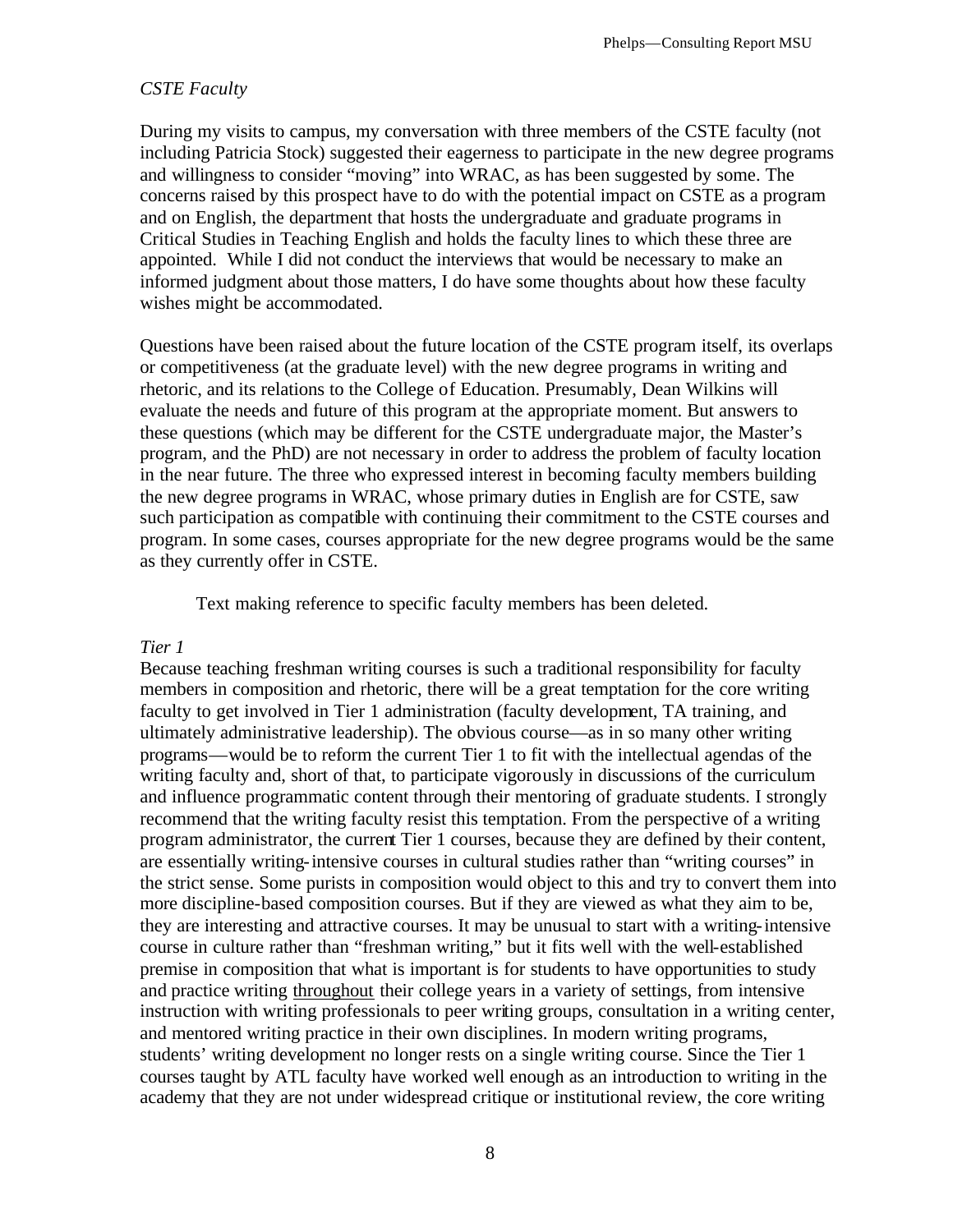specialists can concentrate in the near future on the major challenges of developing three new degree programs.

#### Planning for the Growing Whole of a University Writing Program

Clearly, there is hope that in the future the writing faculty in (and outside) WRAC will take on additional responsibilities related to the broader needs of the university writing program. My colleagues have emphasized that the writing degree programs themselves require a substantive infrastructure of technology and staffing, including faculty administrative appointments, secretarial assistance, and a technology manager, that must be planned for, a point I would like to strongly reinforce. If faculty in WRAC develop expanded roles related to Tier 2, writing-across-the-curriculum, assessment, interdisciplinary programs, and outreach, these needs will expand. It is vital to account for the time commitment and intellectual intensity of such nontraditional duties in planning the teaching load of writing faculty and evaluating them for promotion and tenure. In the case of my own writing program (a departmental unit), our faculty taught 2/1 loads for the first few years of building the program and continues to need substantial amounts of assigned faculty time and staff support for undergraduate and graduate program leadership, professional development, TA training, and interdisciplinary projects like learning communities. Such realistic accommodations are necessary if the university wants a small core writing faculty and its affiliates to leverage a broad effort to assure that undergraduates become competent digital writers and skilled rhetoricians.

In pursuing these goals, it is important for administrators to realize that what is taught through writing programs is not simply linguistic expressiveness, mastery of conventions, or technological skill, but what James Crosswhite calls "written reasoning." That means communicative effectiveness is intimately tied to content knowledge, communities, and cultural knowledge; and therefore writing instruction and practice must necessarily be diffused throughout the courses and experiences of students in their general education and majors. The entire faculty is ultimately responsible for the outcomes, but it needs the continuing support of writing professionals in roles of intellectual leadership, consultation, coordination, professional development, and collaboration.

At some future point, the university will need to decide how to coordinate all the elements of its writing program and whether to consolidate them under a single umbrella. This issue also raises the question of how the directorship of Rhetoric and Writing might evolve as the degree programs move into WRAC.

It seems impractical at a university the size of Michigan State to combine the vertical functions suited to departmental oversight (degree programs) and the horizontal functions that cross not only departmental but college lines, which require reporting lines at least at the dean's level. It has long been clear that it makes no sense to place a university-wide coordinative effort inside a department reporting to a department chair. One obvious option already contemplated for MSU is to consolidate all horizontal functions under the leadership of the Rhetoric and Writing Director, including ultimately the Writing Center, Tier 2, and other interdisciplinary initiatives and responsibilities related to writing. Plans are already underway for Jim Porter to explore these concerns and possibilities with administrators and faculty across campus, as well as to build partnerships that will facilitate such interdisciplinary collaborations. In this plan, as the degree programs pass into WRAC (with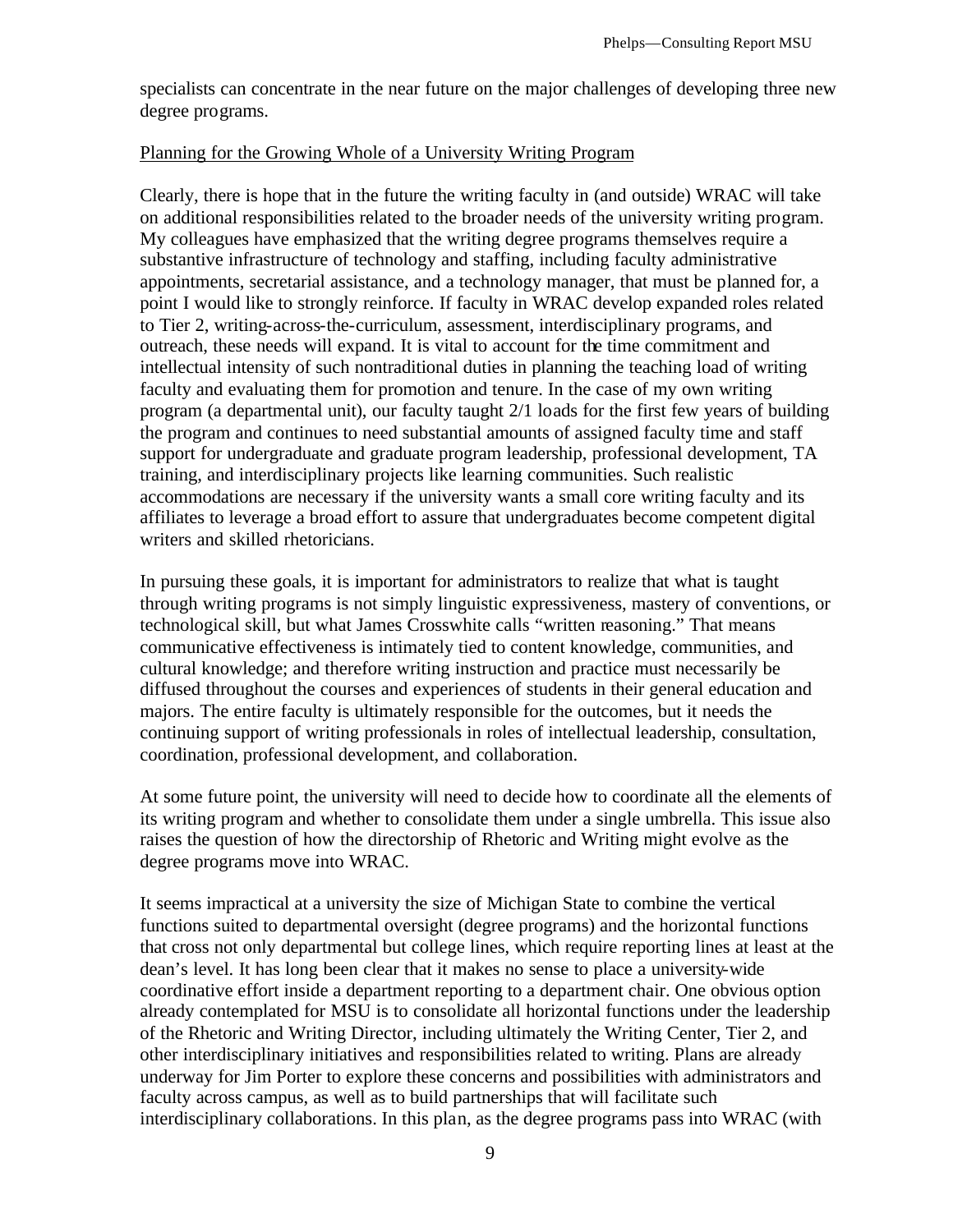their own graduate director), the current directorship would evolve into a comprehensive WAC position for a senior scholar.

I think, however, that it is problematic in the long term to have such a director floating alone in some ambiguous space outside any identifiable unit, reporting directly to the dean, with enormous responsibility but often tenuous authority to coordinate a broad range of decentered activities carried out by other faculty and in many units of all colleges. There are dangers, on the one side, of concentrating too much power in a single leader, without the constraints normally exercised through governance mechanisms in a faculty unit; and, on the other, of relying too much on one individual's scholarly reputation and personal charisma to authorize curricular initiatives that, in departmental contexts, would gain intellectual credibility from the disciplinary expertise of a whole faculty. Tier 2 is a perfect example of how difficult it would be politically and intellectually for a director to establish oversight authority over a diffuse set of curricular offerings in various units. If a director is to undertake coordination of such a requirement (or any kind of broad university writing initiative), he or she needs faculty peers and shared governance arrangements.

It is important for other reasons to develop structures that define the relationships among all the elements of a writing program and between any relatively independent administrative leaders of its component parts (i.e., directors with direct reporting lines to a dean or central administrator) and a departmentally based writing faculty. Such structured relationships are necessary to provide coherence, to assure intellectual credibility in establishing consultative and advisory relations to faculty in the disciplines, and to tap the energy, time, and resourcefulness of writing specialists in developing this dimension of the program. It is also important for the WRAC department in managing its internal affairs to understand and account for such roles among its faculty. Such structures can be networks, however, rather than following the models of either departmental governance or centralized directorial authority over a program.

I propose that MSU exploit a research center in digital writing and rhetoric (already in planning under the title "Digital Writing and Reading Center") to address these concerns and accomplish these goals. I envision such a center as a mechanism to network the various faculty involved in instructional initiatives and programs, their administrators, and faculty and student researchers in writing; and to provide intellectual coherence to writing instruction at the university through an ongoing set of inquiries and conversations among the faculty of many fields. It would function effectively as an R and D lab, led by the Director of Rhetoric and Writing and staffed by a fluid, shifting base of interdisciplinary faculty working on research grants and university-funded initiatives. The directorship of Rhetoric and Writing is already, in practice, a developmental position focused on the curriculum of the degree programs and fostering interdisciplinary relationships in support of them. I suggest that it continue to be defined that way, while shifting focus over time to a new mission. For the next few years, the graduate programs will be in a founding period, during which Jim Porter (or his successor) should serve as graduate director while exploring future directions for the university writing program. When the graduate degrees move into the department (under their own director), the directorship of Rhetoric and Writing should be rededicated to leadership of a Center for Research in Digital Writing and Rhetoric. The Center would host basic and applied research that, in part, focuses on writing instruction and learning across the university, reexamining existing programs, developing assessment strategies, and inventing innovative pedagogies. Any experiments worthy of institutionalization would spin off into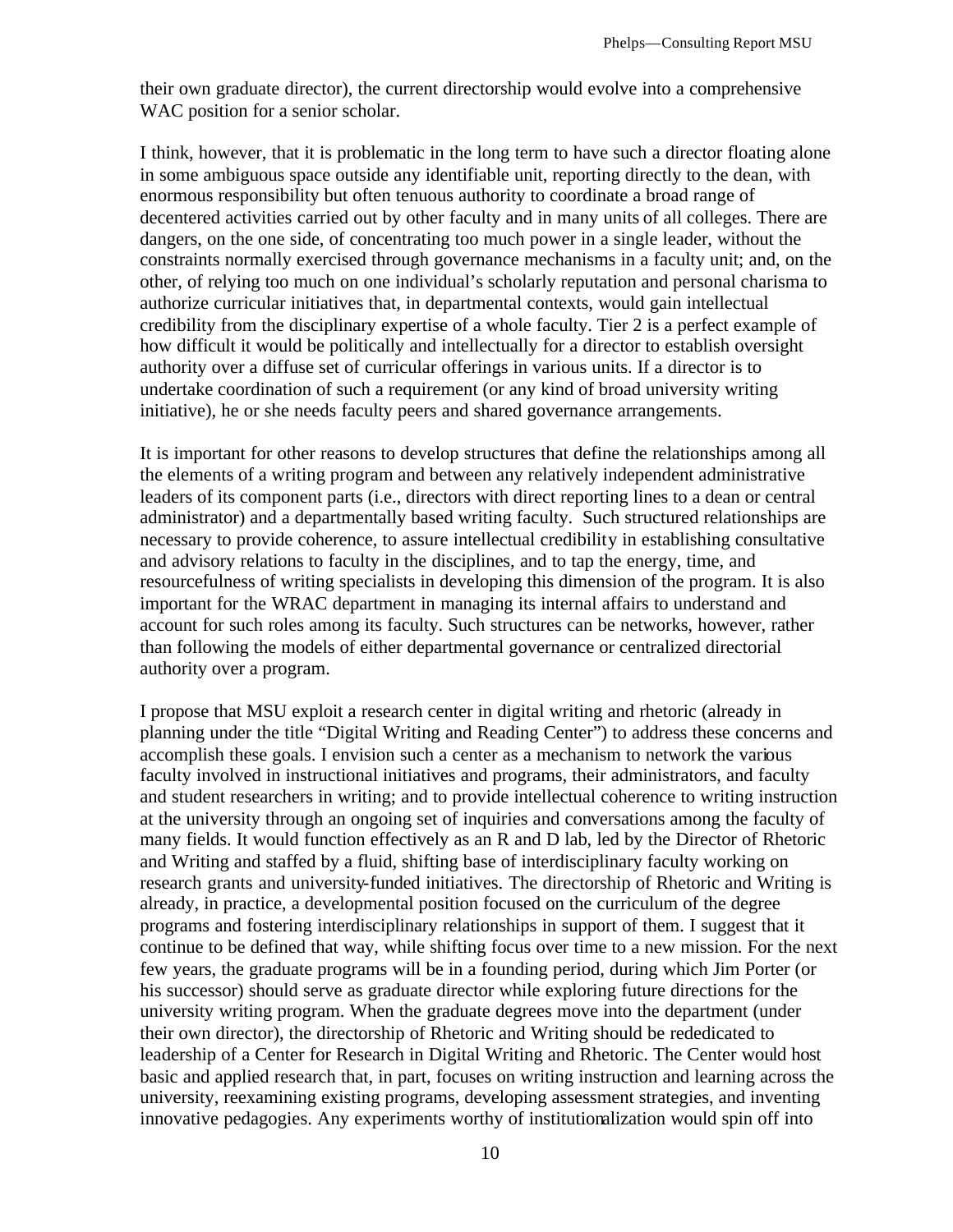programs in appropriate locations, with their own administrators and coordinators. Rather than acting as a superadministrator of all such programs, the director of such a center would coordinate conversations and collaborative inquiries.

In this model, the university will have a choice between consolidating major horizontal activities including Tier 2, the Writing Center, and other possible functions (e.g., writing assessment) under a separate WAC/WID director (as described above), or simply creating a network of such programs with their various directors, coordinating their activities informally and creating intellectual coherence among them through their association with the research center rather than by giving any single administrator responsibility for all of them. The networking option, which I would recommend for MSU, leaves that oversight responsibility directly to the dean. However, I do want to repeat my warning that there are some problems inherent in asking the dean of one college to oversee implementation of a network of courses placing demands on the resources and personnel of many units and amounting collectively to a huge enterprise. For example, trying to reform Tier 2 by initiating some kind of oversight mechanism to evaluate the writing instruction incorporated into courses already in place throughout the university would put the dean, as well as any WAC administrator, in an awkward position with other deans. If it is decided to define a WAC administrative directorship with direct authority for such requirements, I would recommend a dual reporting line to the dean and provost.

#### Reforming Tier 2

It is generally agreed that the present implementation of Tier 2 is unsatisfactory because there is no oversight or control to ensure that the courses fulfilling the requirement are effective or even writing-intensive. The discussions I heard of Tier 2 focused on the idea of making the requirement rigorous by instituting a process to review the content of these courses. I recommend against this approach. Experience has shown that it is extraordinarily difficult to police a huge array of courses like this, even when they are first instituted, and doing it retroactively (when faculty members and their departments have some investment in the status quo) is a hopeless cause. It will be extremely time-consuming, create enormous illwill, and ultimately prove unsuccessful. My advice is to start over and try to invent a system that is more sustainable, cost-effective, and self-regulating. I recommend an approach that requires every degree-granting unit to develop and implement its own plan, tailored to the needs and writing tasks of its field, for graduating undergraduates with writing competence. (Judging by my knowledge of professional schools at Syracuse, in many instances these plans might be defined at the college level rather than department by department.) Plans should be developed in consultation with a Writing Advisory Board led by a senior faculty member in writing, which would set broad guidelines for such plans. The current collegebased Writing Advisory Board could be expanded to a university-wide role for this purpose. Writing faculty and the Writing Center would work together to provide advice, professional development, and other forms of support (some requiring new funding).

During my visit, Provost Lou Anna Simon offered \$100,000 for writing faculty to carry out research to determine the kinds of experiences that lead to accomplished writing skills among graduating students (as she called it, "reverse engineering"). I would suggest putting those funds to a different but compatible purpose: piloting development in several fields of discipline-based writing plans that could replace Tier 2. In these pilots, writing scholars and Writing Center consultants could support a cluster of (preferably diverse) faculty groups in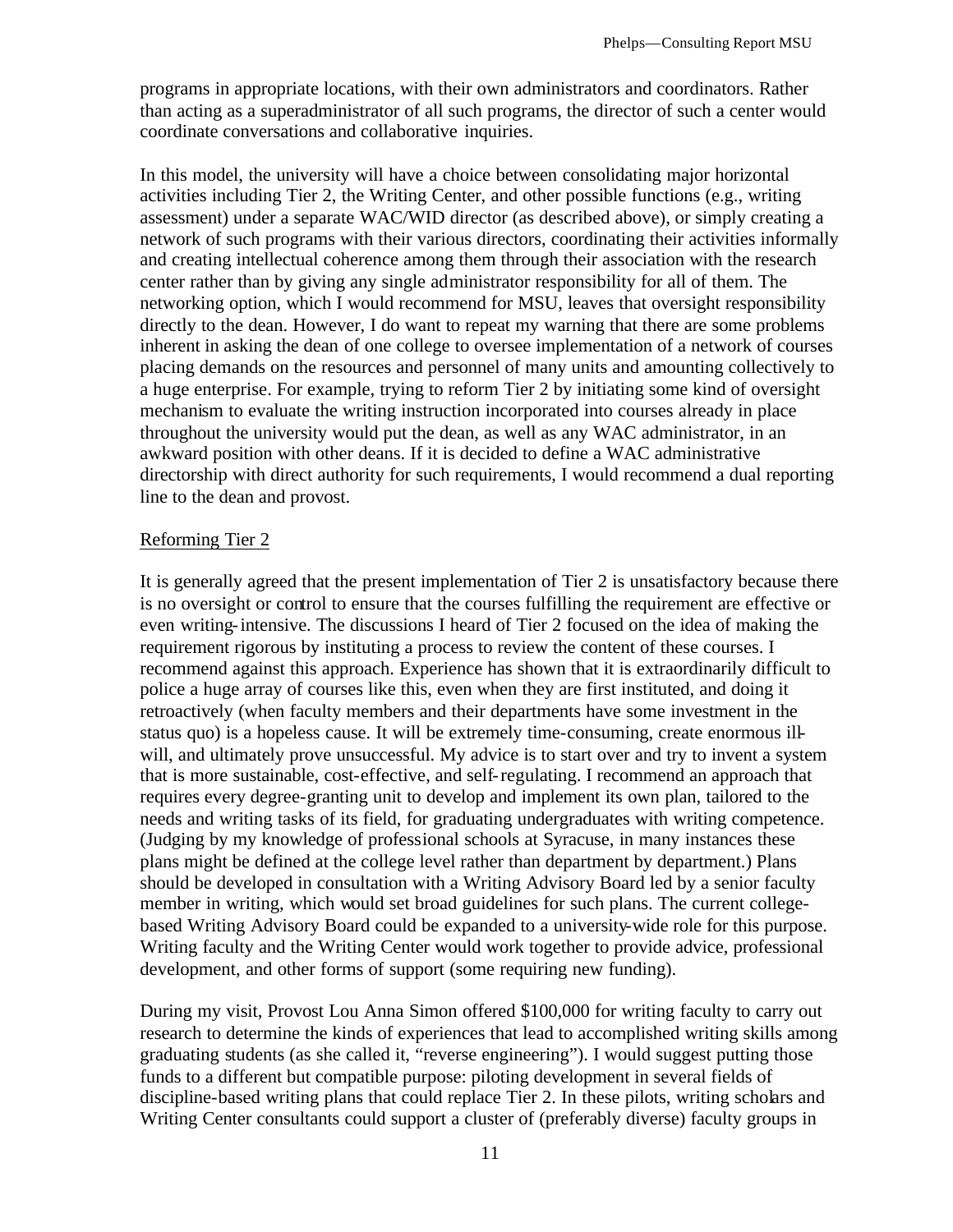defining desirable writing experiences and writing competencies for their own field and developing a preferred combination of modes of writing instruction and assessment (e.g., courses from writing professionals, writing-intensive content courses, writing in internships or service learning experiences, use of the Writing Center, capstone portfolios). Pilots would provide a good test of faculty attitudes toward such an approach, its practical feasibility, and (over time) its ability to improve student outcomes. They would also provide the basis for writing faculty and members of a university writing board to define common elements and a menu of options for such plans in all units. I further recommend selecting departments for pilots based on their having a critical mass of faculty members who have participated in the professional development workshops offered by the Writing Center. Such experiences not only signal a faculty commitment to writing, but also cultivate a common language about writing that will be useful for working together on the pilots.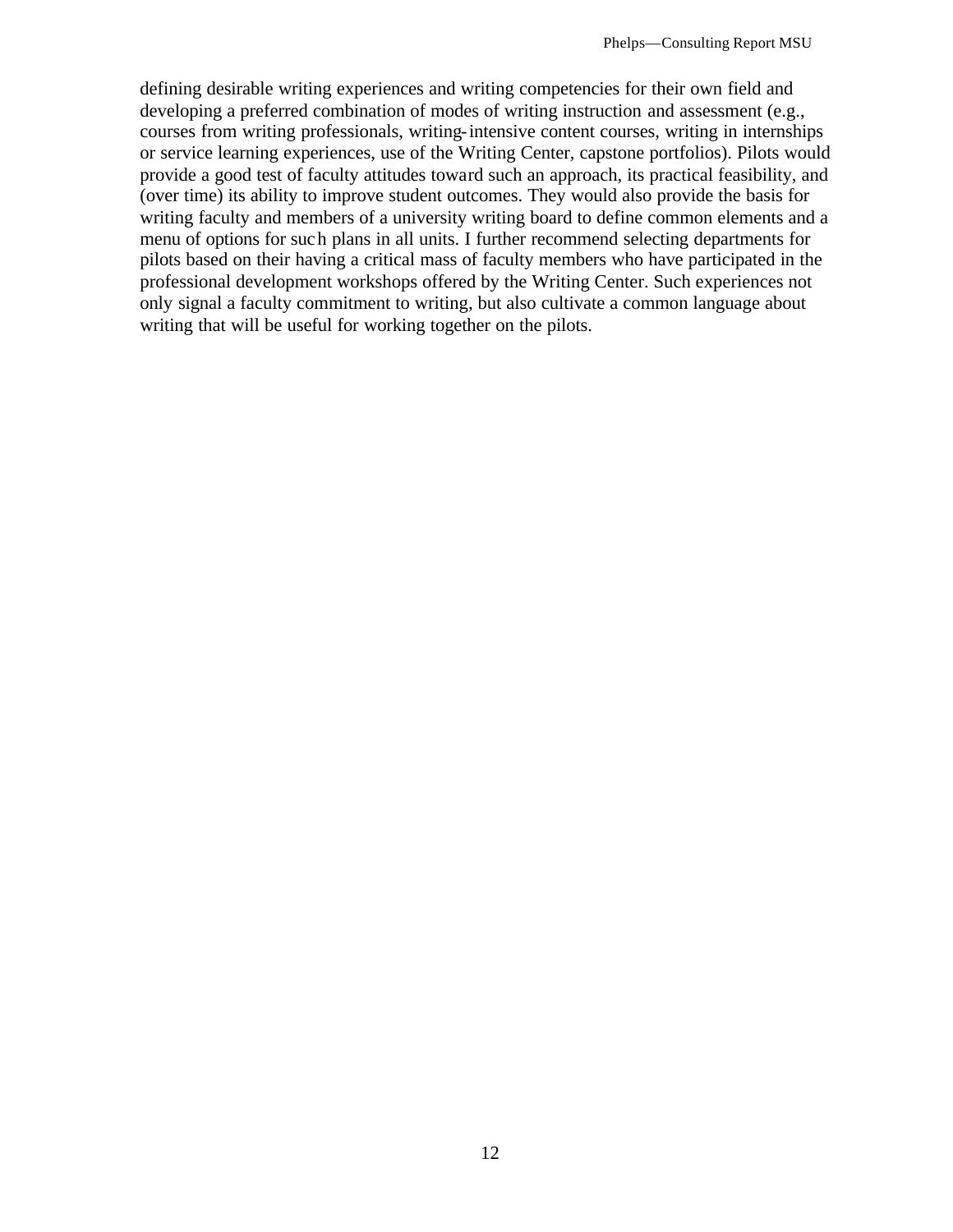#### **Request for Departmental Change Department of American Thought and Language**

### **1. Overview**

The Department of American Thought and Language is seeking approval through the appropriate academic governance process to change its name and to expand its mission in the University. Specifically, the Department is requesting approval for the following changes:

- Change the Department name to Writing, Rhetoric, and American Cultures (a name endorsed by the Advisory Council of the Department and approved by the full Department on 11.12.02 by a vote of 23-5), effective Fall 2003. This proposed name reflects the already changed constitution of the Department faculty as well as the proposed expanded mission and new curricular emphasis of the Department.
- Authorize the Department to offer degree programs, starting at the undergraduate level. For Fall 2003, the Department would take on responsibility for the BA in Professional Writing (which was approved as an interdisciplinary Arts & Letters degree program by Academic Council on 1.28.03.) For Fall 2004, the Department proposes assuming the responsibility and administration of the BA in American Studies (which currently exists as an interdisciplinary major in the College of Arts & Letters).
- Authorize the use of the prefix WRA by the Department for courses currently prefixed "ATL" and for AL-prefixed undergraduate writing courses (but not for AMSprefixed American Studies courses), effective Fall 2003.
- Change the catalog description for the Department (see Appendix A for description) to reflect its expanded mission, its changed faculty identity, and its new degree programs, effective Fall 2003.

As we propose to expand the mission of the Department, we remain fully committed to meeting our Tier I writing responsibilities and are committing sufficient resources to maintain our current level of Tier I offerings.

## **2. Brief History of Process**

The mission of the Department has always been to teach writing—at the Tier I level. We are requesting an expansion of this mission in order to offer undergraduate and graduate writing degree programs. Over the past five years, the Department has changed significantly in its composition and its research and teaching expertise in ways that position it well for the proposed changes. A large number of retirements (11 between 1999 and 2002) and the expanding demand for professional writers in education, business, civic life, and public affairs have prompted the Department to reevaluate its role in the University. The proposed changes adapt the Department to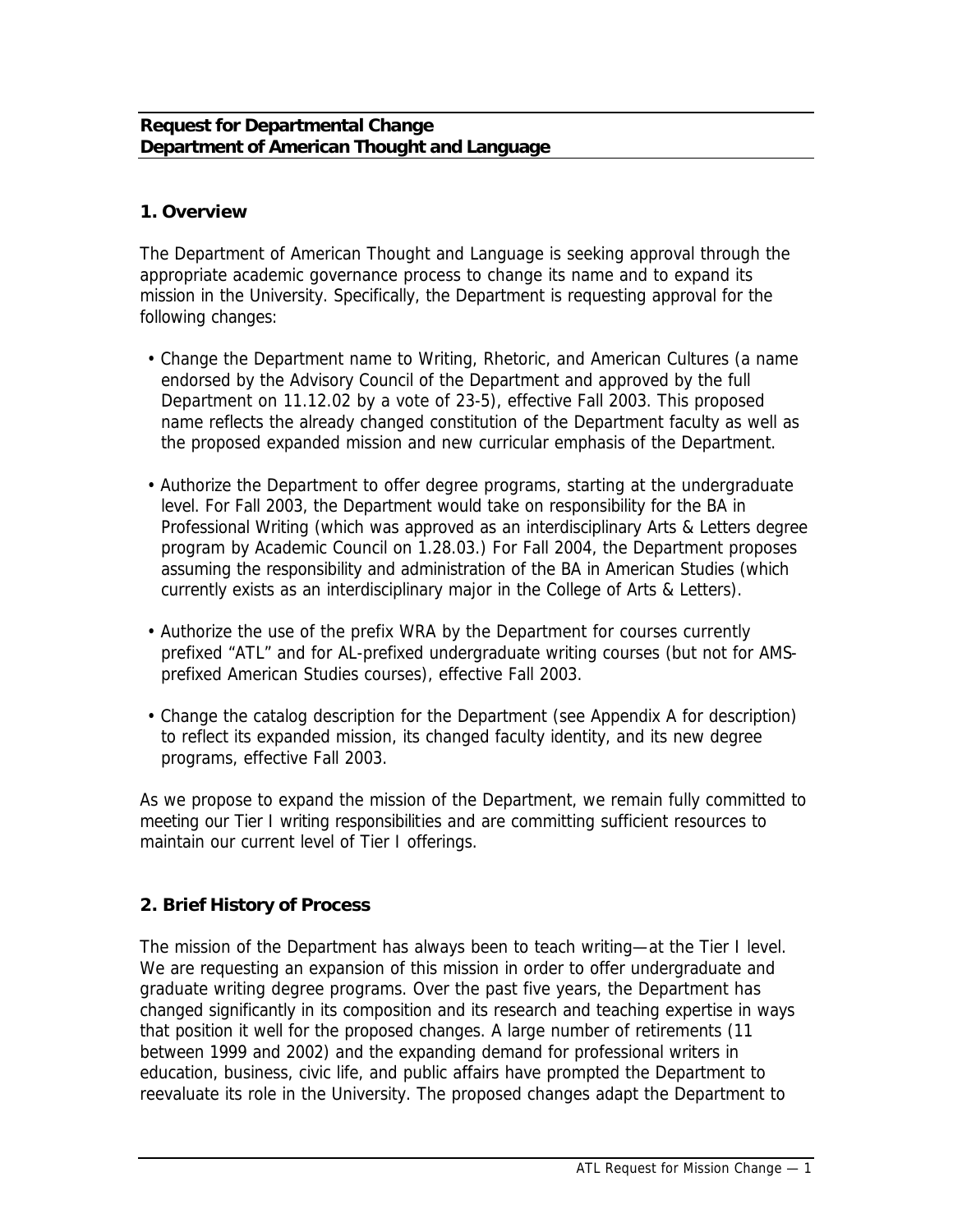take on a full range of professional responsibilities and opportunities, while maintaining its crucial service role. Our proposed expansion, which has been encouraged and supported by Dean Wendy K. Wilkins, enables our Department to address MSU's land grant imperative by responding to the changing needs of students in the State of Michigan.

**Faculty Strength.** Over the past two years, with the support of Dean Wilkins and Provost Lou Anna Simon, the Department has made five tenure-stream appointments in writing, rhetoric, and professional writing (three with tenure), including a senior position held by a distinguished scholar, James Porter, who has led our curriculum development efforts as Director of Rhetoric and Writing. These five new faculty join at least six established senior faculty with significant research and curricular interests in rhetoric and the teaching of writing, and strong connections with other university writing initiatives, including the Writing Center. Many others have teaching experience and research expertise in American culture. These five new hires have added strength in rhetoric, particularly in digital and professional writing, theoretical and applied studies in writing, and American Indian rhetoric. These new faculty bring substantial experience teaching a variety of upper-level courses, serving on or directing graduate committees, advising students, and developing as well as administering curriculum. In addition, over the past six years the Department has successfully hired minority faculty particularly well positioned to contribute to the teaching of writing and rhetorics of specific American cultures.

**Curriculum Development.** In Fall 2001, faculty committees were formed to create BA, MA, and PhD programs in professional writing and rhetoric. The committees, convened by Professor Porter, also drew on the expertise of CSTE faculty (Critical Studies in the Teaching of English) from the Department of English. Based on their evaluation of national trends and needs of MSU students, three new degree programs were developed—a BA in Professional Writing, an MA in Digital Rhetoric and Professional Writing, and a PhD in Rhetoric and Writing—supported by 28 accompanying new course requests. The courses and programs were designated AL (Arts and Letters) with the recommendation of the Arts and Letters College Curriculum Committee, with the Committee recommending that the Department work through the governance process to enable the programs to be brought into a departmental home.

These programs and courses moved through the academic governance system in Spring 2002, Fall 2002 and Spring 2003. All three have been approved by Academic Council. (See Appendix B for approved timeline.) Nine of these new courses were offered during the 2002-2003 academic year, with enrollments at or near capacity. Eighteen are scheduled to be taught in 2003-2004.

During the same time, the Americanist and American Studies faculty expressed an interest in developing the undergraduate major in American Studies; Dean Wilkins encouraged an exploration of this opportunity. Four new courses have been developed by Department faculty in concert with the Director of American Studies, and forwarded for inclusion to the College Curriculum Committee as part of revised core requirements for the AMS undergraduate major. They were approved by CCC on 2.13.03. Additionally, courses in the undergraduate professional writing program were framed to focus on the study of American cultural rhetorics and their various forms, sites, and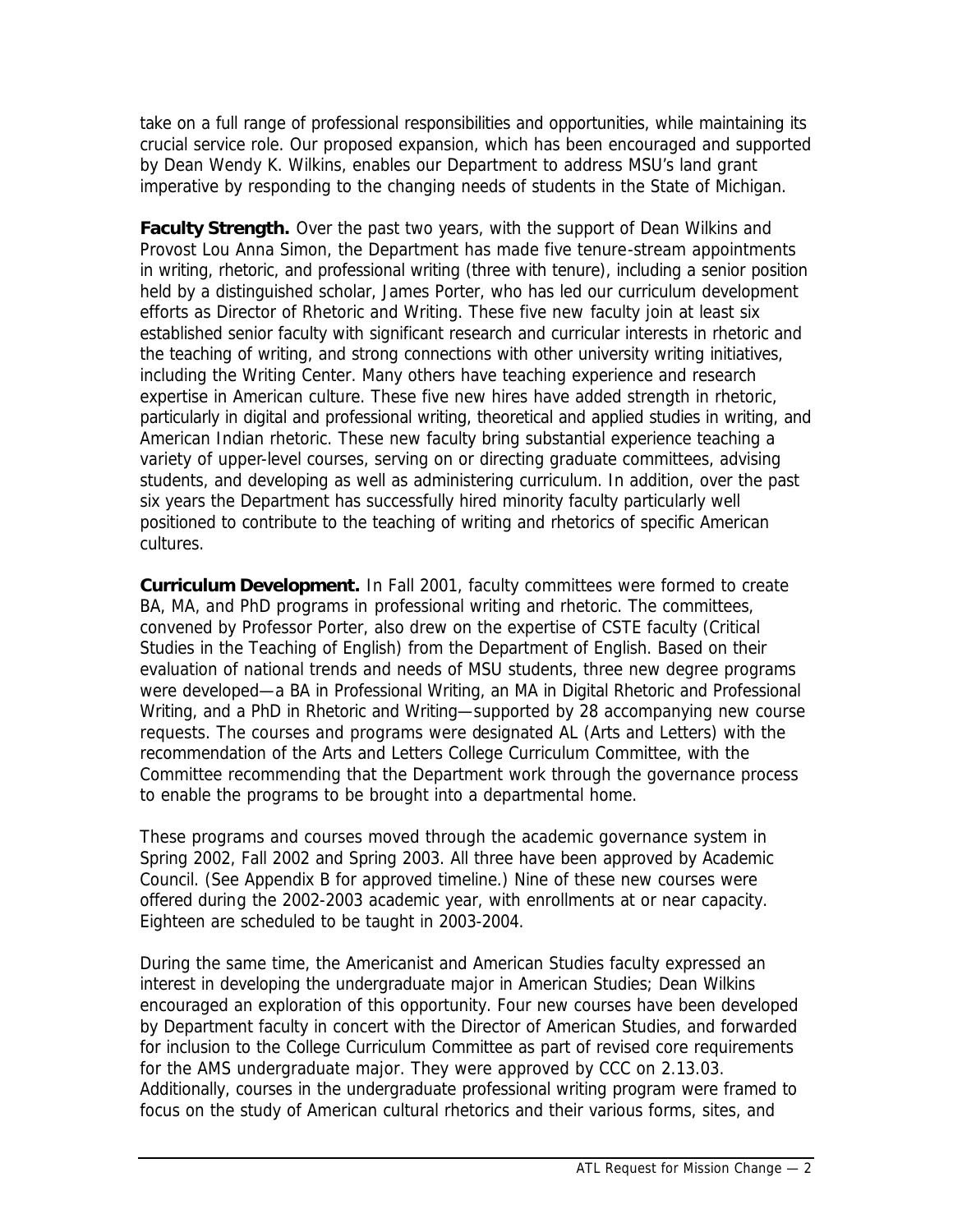practices. These 200- and 400-level courses (to be first offered in 2003-2004) bring new and established faculty together on a common ground and provide a focus for future collaborative research and curriculum development connecting the study of writing/rhetoric with the study of culture (e.g., the Writing in Communities and Cultures track of the BA in Professional Writing). Concerted efforts have been made to meld the expertise, interests, and training of the Department faculty, while allowing for specialized interests that will go in different directions.

**Administrative Support**. The Department has received strong support and encouragement from Dean Wendy Wilkins and Provost Lou Anna Simon for moving in the direction taken, especially in terms of providing nationally competitive hiring and support packages for new appointments and in bringing prominent consultants to campus.

**External Reviewers**. In Fall 2002, three distinguished consultants—Stephen Bernhardt of the University of Delaware, Louise Phelps of Syracuse University, and Lester Faigley of the University of Texas—reviewed the newly developed programs in rhetoric and writing very favorably. (See Appendix C for Reviewer Profiles and Appendix D for Reviewer Reports.) All three reviewers expressed the view that the new degree programs and the students in them would be best served by placement in a department focusing on the study of writing (rather than remaining as college-level, interdisciplinary programs). In his report Professor Bernhardt stated "MSU has a very important opportunity to create a premier, if not the premier, program in professional writing, rhetoric, and cultural studies" (p. 1).

#### **3. Rationale for Name Change**

The proposed mission and name change, which reflects these initiatives, was developed by the Department Advisory Council and approved by Department vote of 23-5 on 11.12.02. As is evidenced by this vote, the Department faculty has enthusiastically embraced this new mission. Its goal is to establish nationally ranked programs in rhetoric and writing and in American Studies, and the faculty welcome this challenge to establish long-term excellence and innovative programs.

The revised Departmental name and programs maintain the centrality of reading and writing cultural texts as the focus of study. The proposed name change to Writing, Rhetoric and American Cultures recognizes and represents changes in disciplinary scholarship and in community and workplace needs. **Writing** comes first in the name, to represent our primary focus of instruction and research. "Writing" is the common thread of practice that connects all responsibilities of the department and the learning experiences of the students. **Rhetoric**, the second term, identifies the disciplinary perspective of that practice—and also serves as the middle term connecting "writing" and "culture." Rhetoric is its own established field of study with two interrelated branches (speech and writing). As both an ancient and modern art, rhetoric refers to strategies for producing effective discourse—that is, discourse that meets the needs of an audience in a particular context. Our use of this term in conjunction with "writing" establishes our connection to emerging rhetoric and composition programs across the country. **American cultures** recognizes the American Studies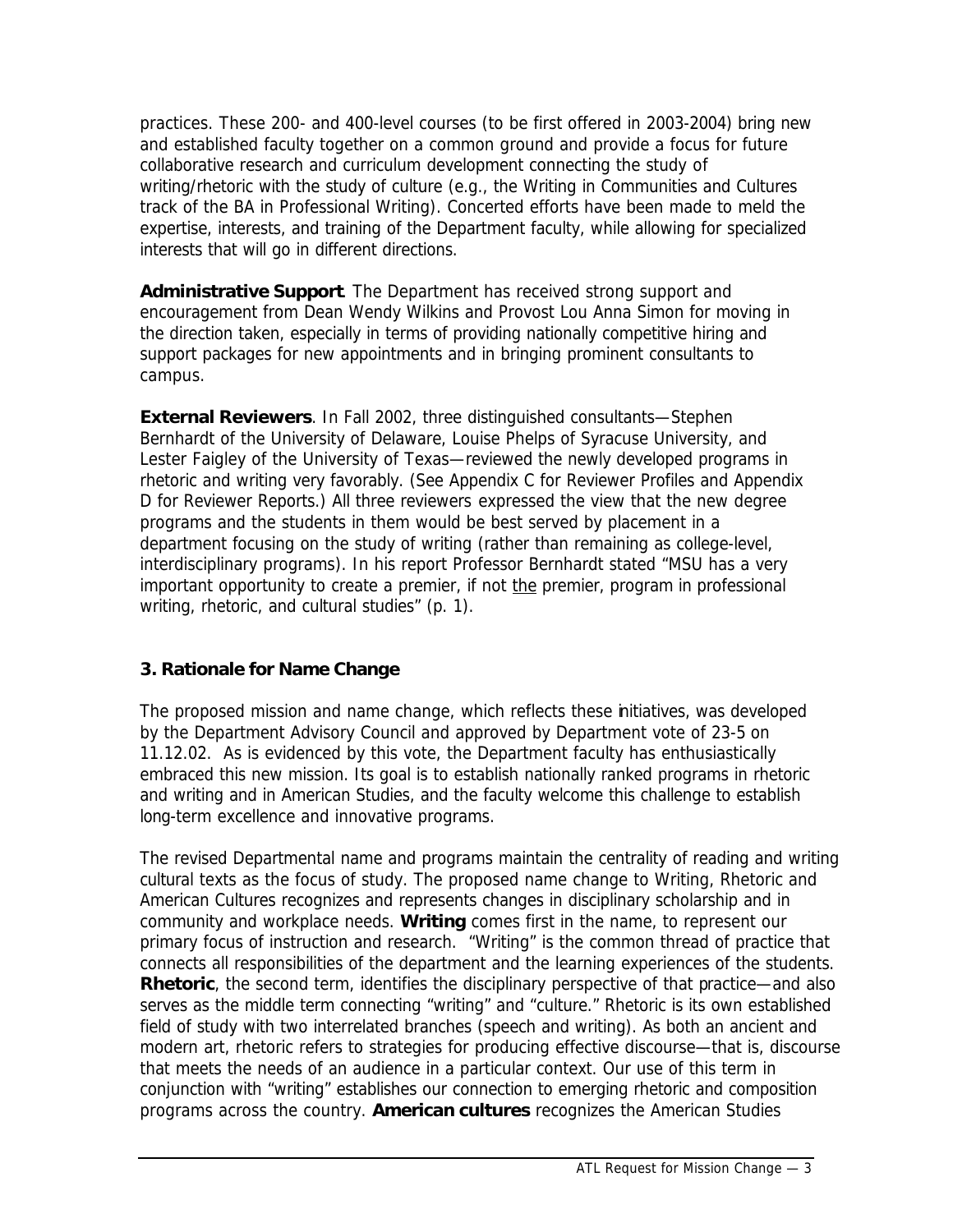specialties in the Department and places us at the forefront of national trends that connect the study of writing to the study of culture (for example, current programs at Syracuse University and the University of Texas). American cultures are the dynamics, the sites, the groups, the contexts out of which writing arises. The name "Writing, Rhetoric, and American Cultures" well represents the current constitution of our faculty. It represents our historic roots as a Department as well as acknowledging its new mission and direction.

# **4. Rationale for Mission Change**

The Department proposes to take a leading role both locally and nationally as other writing programs continue to revise their curricula in ways which make connections between community needs and classroom learning, the study of cultures, the study of writing in digital environments, and the development of expertise in producing and studying technical writing. All three external consultants emphasize the Department's present capabilities and future potential to take such a role. The recent process of curriculum development to meet new student needs as well as to invigorate interdisciplinary research leaves the Department well-positioned for these changes.

For several reasons, we believe that the Department of Writing, Rhetoric, and American Cultures is the most suitable location for the new writing degree programs and for the undergraduate degree in American Studies:

• **The new writing degree programs are best served by having a departmental home.** Departments are the traditional home of undergraduate degree programs. This placement arguably offers students a campus "home" whose resources are stable and ongoing. Programs within departments offer well-informed advising by faculty who teach in and develop the curriculum. Tenure faculty lines within departments provide a cadre of faculty engaged in continuous quality improvement and innovation and make course offerings more regular and consistent. In addition, the placement of these programs in the Department ensures that the programs are well represented in the governance process. All three consultants strongly advised a department home for the writing programs, for these and other reasons. The rhetoric/writing faculty within the Department concur.

**• The Department has evidenced its commitment to this expanded mission through its recent hiring and its support of these curricular changes**. A large majority of the faculty who have developed and who will teach the courses in these programs are members of the Department—and, in the case of Professional Writing, entirely within the Department. The Department faculty has taken the initiative in developing the new courses and programs and shepherding them through the governance process with strong support from the faculty at large.

**• The Department now has the necessary complement of expert and experienced faculty to support the new writing program and the AMS undergraduate major.** The Department has at least 12 faculty primarily in rhetoric/writing (complemented by other faculty from outside the Department). For the undergraduate American Studies program, the Department has eight faculty with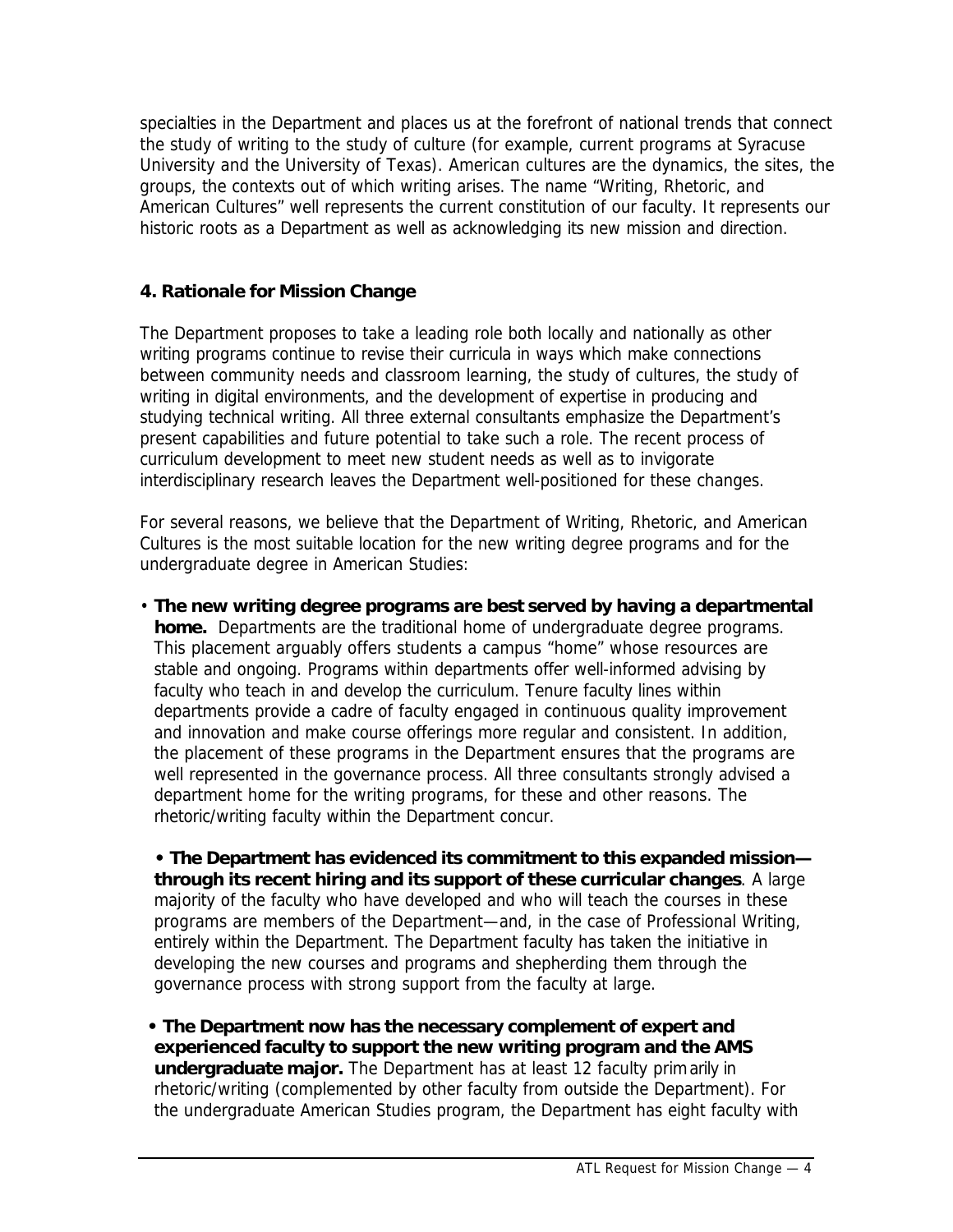PhDs in American Studies and thirteen Americanist emphasis faculty in history, literature, and cultural and ethnic studies. This corps of faculty is actively publishing and pursuing research agendas and is professionally active and nationally visible, often in areas where Americanist and rhetorical studies intersect. All have extensive experience teaching writing. Projected retirements through 2005 (at least four) will allow the Department to make appointments in areas of need and to complement existing faculty strengths.

- **An expanded mission makes better use of existing faculty resources**, creating a full range of responsibilities and improving delivery of services to students, who can take better advantage of the wide range of expertise and research experience available in the faculty. Though the Department has been responsible only for Tier I courses, its faculty have broad expertise in teaching upper-level and graduate courses in other departments and programs at MSU, including American Studies; at other universities; and in their work at the graduate and undergraduate levels in writing initiatives such as the Writing Center and the FIPSE Project for writing in the sciences.
- **The expertise of faculty in Rhetoric and Writing and in American Studies and Americanist studies complement one other in line with national trends in both areas.** All three consultants have affirmed our position that the Department has envisioned a unique program and is prepared to take a leading role nationally. As consultant Louise Phelps noted, "This Department is uniquely positioned, because of its history, to establish itself as a nationally recognized program in the study of writing, rhetoric, and American cultures…Intellectually, there are important commonalities between the cultural focus of the old ATL, the faculty's interdisciplinary history of teaching, and the writing and rhetoric agenda represented by the new faculty and degree programs" (p. 7).
- **The proposed changes will strengthen the Department's commitment to Tier I writing courses and spread of innovation both from and to Tier 1 courses.**  It will strengthen and invigorate an already active learning community where faculty can experiment, practice, and perfect current research and best practices in the teaching of writing. The Tier 1 Service Learning Writing Project, for example, is already recognized nationally as a successful and innovative linking of active learning and composition instruction, and has served as a model for upper level courses in the new writing curriculum. Technological innovations in the new courses in digital and technical writing are spreading to Tier 1 Department offerings, promising to strengthen the University's Technology Guarantee. Adding tenure-line faculty in rhetoric/writing has already allowed us to offer more computer-based sections of Tier I writing courses (e.g., ATL 110) and to provide additional training for TAs new to teaching first-year writing (e.g., a new mentoring workshop for TAs to be offered in Fall 2003). Technological support has made a solid beginning though a dedicated professional writing lab (coming on line in Fall 2003) to be located in 317 Bessey Hall. We expect that adaptation of the revised mission will prompt further curricular innovation and improvement of instruction at the Tier 1 level.
- **With the proposed changes the Department expects to be better situated to contribute to the ongoing conversations about Tier II writing.** Faculty are eager to discuss Tier II issues with other units and to partner with those units to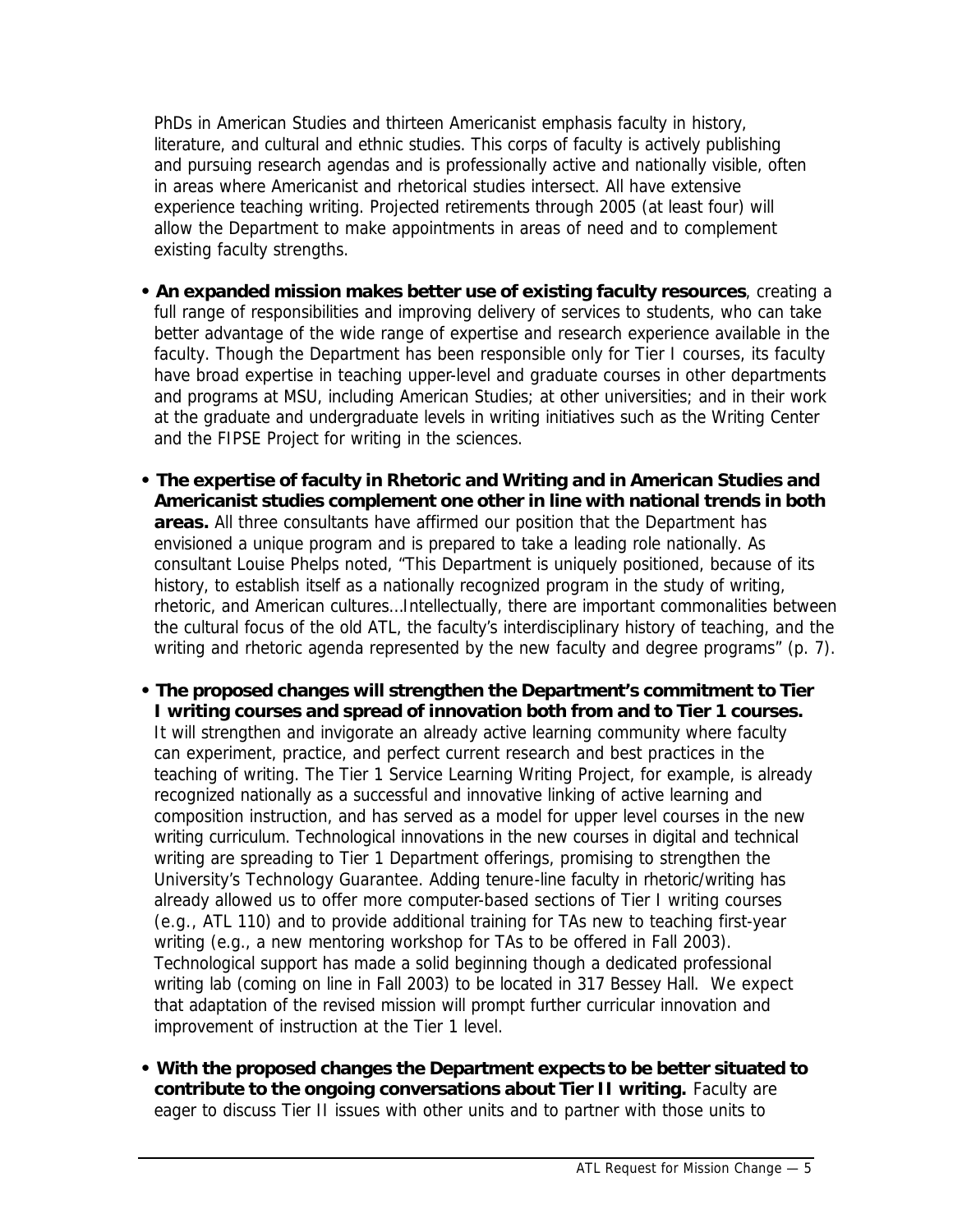develop approaches to addressing their Tier II needs. Indeed, we believe that the new initiative in rhetoric/writing will effect positive change in writing curricula across the University.

## **5. Proposed Program Alignment and Administrative Structure**

The new Department of Writing, Rhetoric, and American Cultures will continue to be administered by a Chair and two Associate Chairs. One of the associate chairs will administer the undergraduate degree program in American Studies. The other associate chair will administer the undergraduate professional writing program as Director of Professional Writing. Both Associate Chairs will report directly to the Chair of WRAC.

A College of Arts & Letters Writing Board has already been established to review matters related to writing instruction, curriculum, and administration within the College.

**Note:** The PhD program in American Studies and the two new writing graduate programs (PhD in Rhetoric and Writing; MA in Digital Rhetoric and Professional Writing) will continue to be administered as college-level, interdisciplinary programs with their own directors (who report directly to the Dean of Arts & Letters). The Writing Center will continue to have its own Director, who reports directly to the Dean of Arts & Letters, as is the current arrangement.



FIGURE: Proposed program alignment within Arts & Letters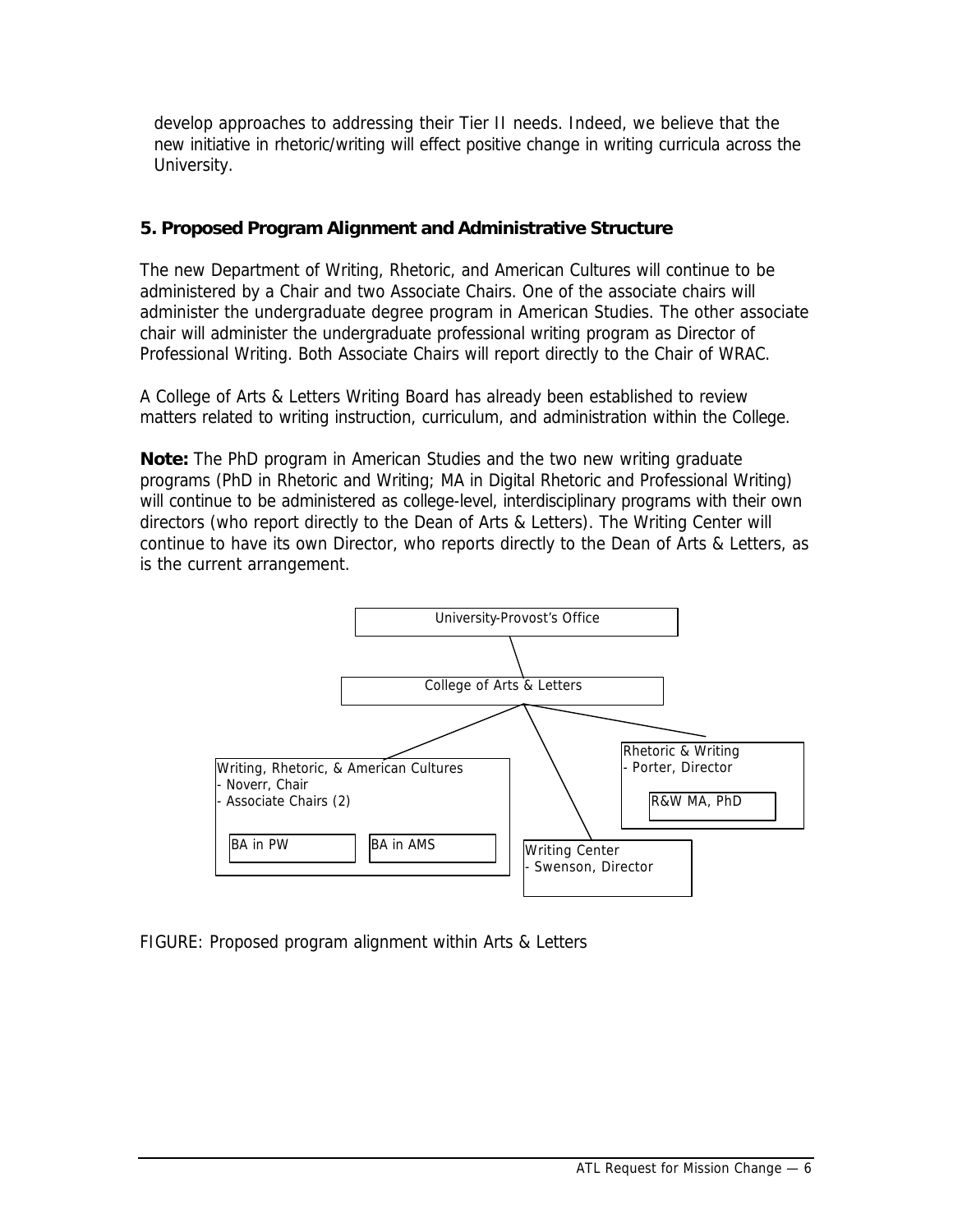## **6. Additional Considerations**

- The proposed changes do not affect the status of non-tenure or tenure-stream faculty. (The change in name and mission does not affect faculty status.)
- The proposed changes do not affect curriculum or staffing. The same faculty will teach the same courses whether they are AL, ATL, or WRA prefixed.
- The proposed changes do not require additional funds, as funding for the new programs and courses has already been provided for (i.e., whether they are AL or WRA does not affect funding).
- The proposed changes do not negatively impact students, because (a) there are no students yet in the professional writing major and (b) any students now in the AMS major can complete that major in its current form, whether the major is an AL or WRA major.

## **Appendixes**

- A. Proposed Catalog Description
- B. Timeline and Status of Approvals
- C. External Reviewer Profiles
- D. Reports from External Reviewers (Faigley, Bernhardt, Phelps)
- E. Overview of BA in Professional Writing and New Undergraduate Course Descriptions
- F. Faculty Biographies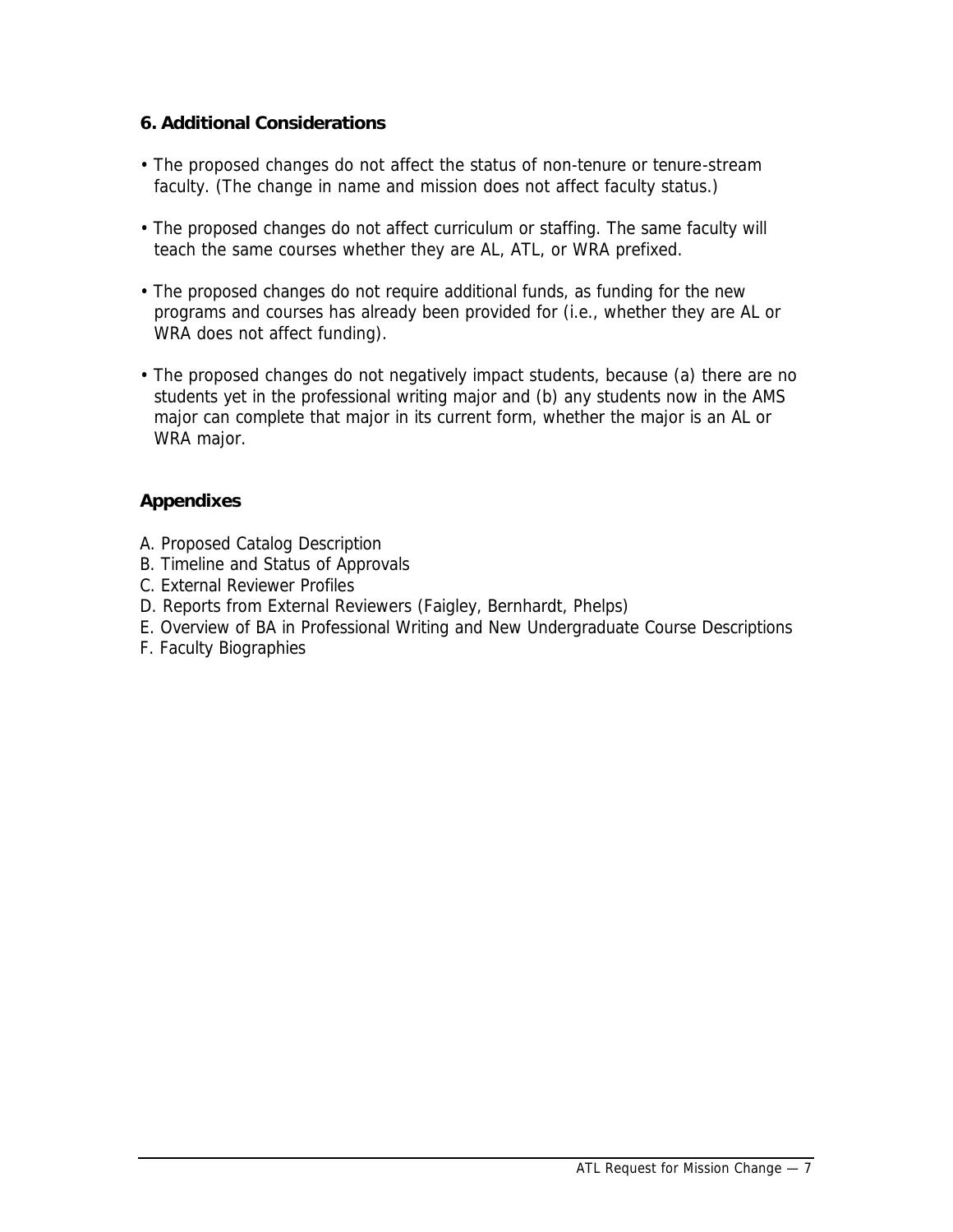## **A. Proposed Catalog Description**

The overall goal of the Department of Writing, Rhetoric, and American Cultures is to prepare students for the kinds of writing they will be called upon to produce in the university and in their personal, professional, and civic lives. In all its courses, the Department views writing as key to students' intellectual development and as inherently linked to other aspects of communication. Effective writing demands both rhetorical knowledge and cultural understanding. Rhetorical knowledge involves an awareness of strategies appropriate to the context, beginning with attention to audience and aim and extending to knowledge about genre and style, modes of inquiry and development, and argumentative and persuasive techniques. Writing practices are culturally situated and need to be understood and studied with an awareness of their larger cultural and intercultural contexts.

The Department is responsible for providing courses that meet the University's common Tier I writing requirement and for degree programs in writing, rhetoric, and professional writing. Its Tier I writing courses are designed to improve students' ability to read carefully and critically; to collect, analyze, and share information; and to develop arguments and present ideas to others in clear, effective, and persuasive prose in a variety of genres. Analysis of verbal and visual texts helps students develop their knowledge of the cultural heritages of the United States, of public issues, and of principles of writing.

In its degree programs, the Department places special emphasis on the rhetorical, cultural, cognitive, and technological contexts within which writing is created and distributed. Various tracks within these programs allow students to explore the rhetorical nature of cultures and communities and the cultural and community contexts within which writing takes place and is shaped.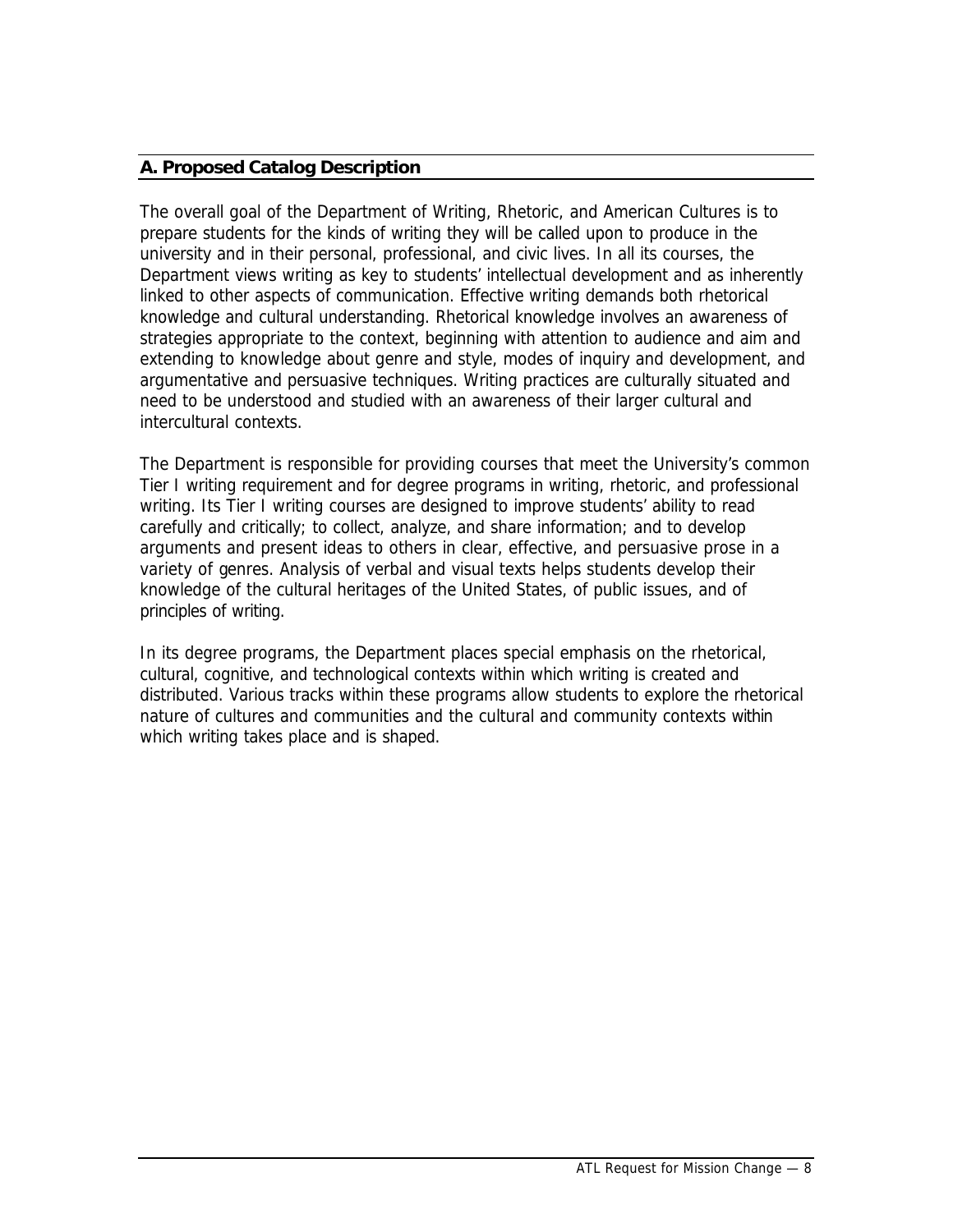# **B. Timeline and Status of Approvals**

| Proposed Program or Action                                                             | Approvals                                                                                                                                                           |  |  |
|----------------------------------------------------------------------------------------|---------------------------------------------------------------------------------------------------------------------------------------------------------------------|--|--|
| New PhD in Rhetoric & Writing;<br>New MA in Digital Rhetoric &<br>Professional Writing | - approved by ATL Department 12.06.01<br>- approved by CAL Graduate Committee 02.21.02<br>- approved by UCC 10.24.02<br>- approved by Academic Council on 11.26.02  |  |  |
| New BA in Professional Writing                                                         | - approved by ATL Department 04.08.02<br>- approved by CAL Curriculum Committee<br>04.25.02<br>- approved by UCC 11.21.02<br>- approved by Academic Council 1.28.03 |  |  |
| Revised BA in American Studies                                                         | - approved by ATL Department 12.06.01<br>- approved by CAL Curriculum Committee 2.13.03                                                                             |  |  |
| ATL Department Name Change                                                             | - approved by ATL Department 11.12.02                                                                                                                               |  |  |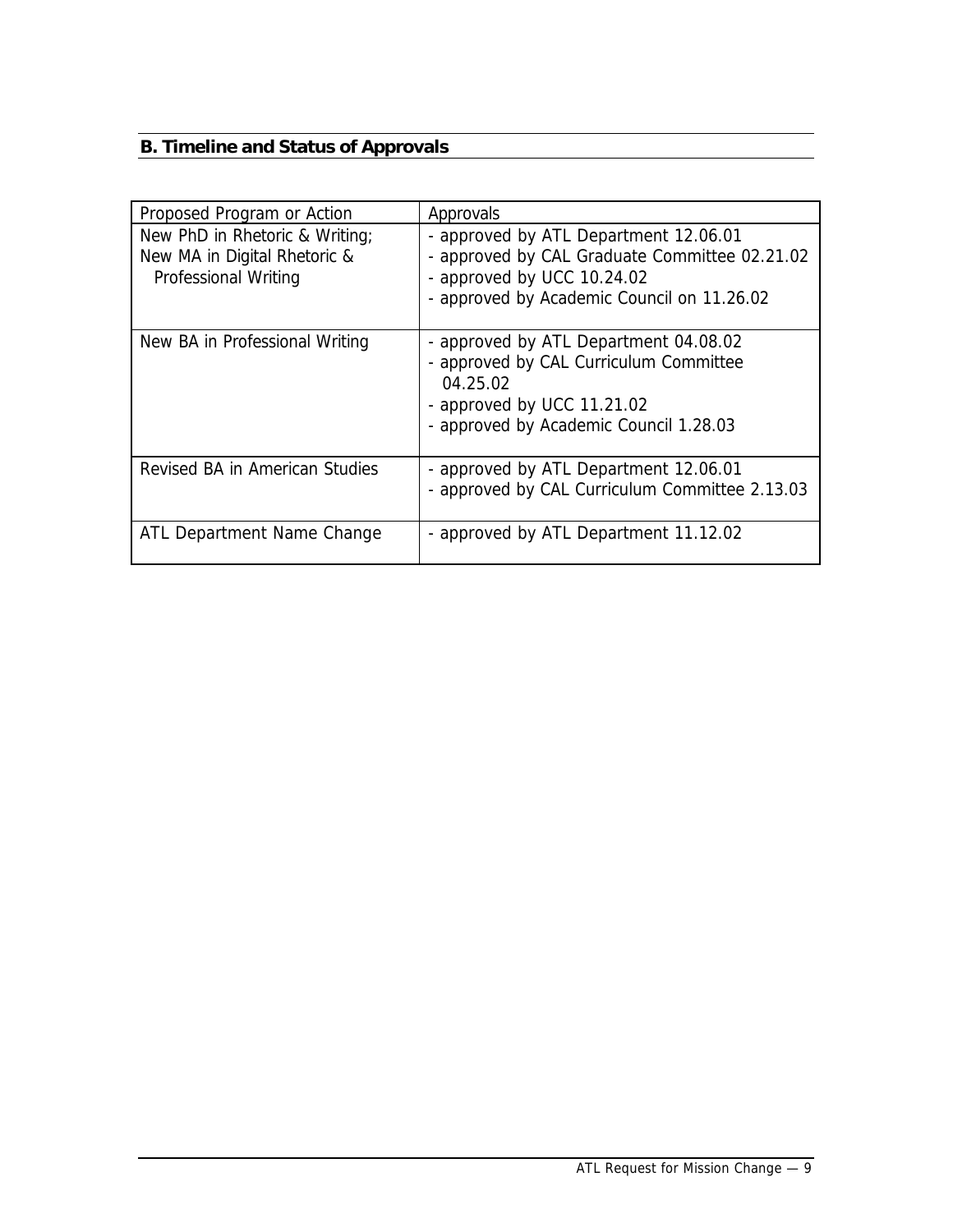## **C. External Reviewer Profiles**

#### **Lester Faigley, University of Texas**

Professor Lester Faigley holds the Robert Adger Law and Thos. H. Law Professorship in Humanities at the University of Texas at Austin. He was the founding director of both the Division of Rhetoric and Composition and the Concentration in Technology, Literacy, and Culture at Texas, and he served as the 1996 Chair of the Conference on College Composition and Communication. Faigley has published six books, including *Fragments of Rationality* (Pittsburgh, 1992), which received the MLA Mina P. Shaughnessy Prize and the CCCC Outstanding Book Award.

## **Stephen Bernhardt, University of Delaware**

Professor Stephen A. Bernhardt is the Andrew B. Kirkpatrick, Jr. Chair in Writing and Professor of English at University of Delaware, where he teaches technical and business communication at all levels and works to build a culture of writing on campus. His book *Writing at Work: Professional Writing Skills for People on the Job (McGraw Hill, 1997) is a* practical book for working writers who desire to improve their grammar and style (cowritten with Edward Smith). *Expanding Literacies: English Teaching and the New Workplace* (co-edited with Mary Sue Garay, SUNY, 1998) looks at the transformation of English teaching in high schools and colleges. Bernhardt is widely published in leading journals, with research interests centering on visual rhetoric, computers and writing, workplace training and development, and the teaching of scientific and technical communication. He is Past President of both the Council for Programs in Technical and Scientific Communication (CPTSC) and the Association of Teachers of Technical Writing (ATTW); he is also on the Editorial Board of *Technical Communication Quarterly* and the *Journal of Business and Technical Communication*. As consultant to the pharmaceutical industry, he helps such companies as Pfizer, Schering-Plough, and AstraZeneca design large documentation sets, use global teams and technologies, deliver training programs, and improve written communication as a part of new drug development and registration.

#### **Louise Phelps, Syracuse University**

Professor Louise Wetherbee Phelps is Professor of Writing and Rhetoric at Syracuse University and a former Fellow of the American Council on Higher Education. The founding director of the Syracuse Writing Program, she established the unit as an independent department and led development of its undergraduate and doctoral programs. Phelps is the author of *Composition as a Human Science* (1988) and coeditor of two volumes, *Feminine Principles and Women's Experience in American Composition and Rhetoric* (1995) and *Composition in Four Keys* (1995), as well as numerous articles and chapters on writing, rhetoric, and administration. Her recent writing includes essays on response to student writing, educating faculty leaders, institutional invention, and the history of composition. Currently she is completing *Poetics of Composition: Footprints of an Intellectual Journey*, the first of a two-volume collection of her published and unpublished writings called *Madisonian Research.*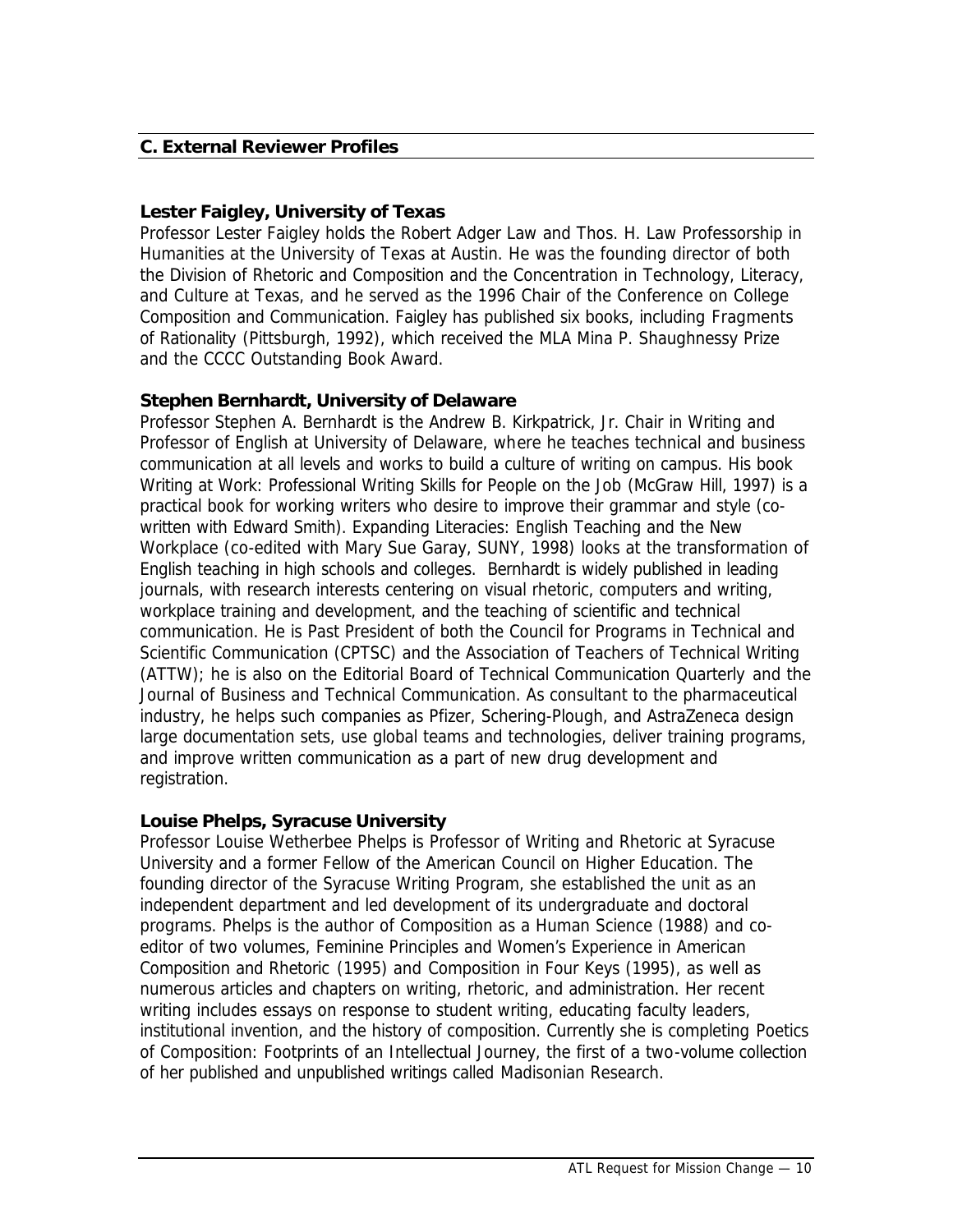Appendix D – Reports from External Reviewers (Faigley, Bernhardt, Phelps), Attached

Appendix E – Overview of BA in Professional Writing can be found at the following website: http://www.rhetoric.msu.edu/undergrad/BA\_profwriting.pdf

Appendix F – Faculty Biographies, Attached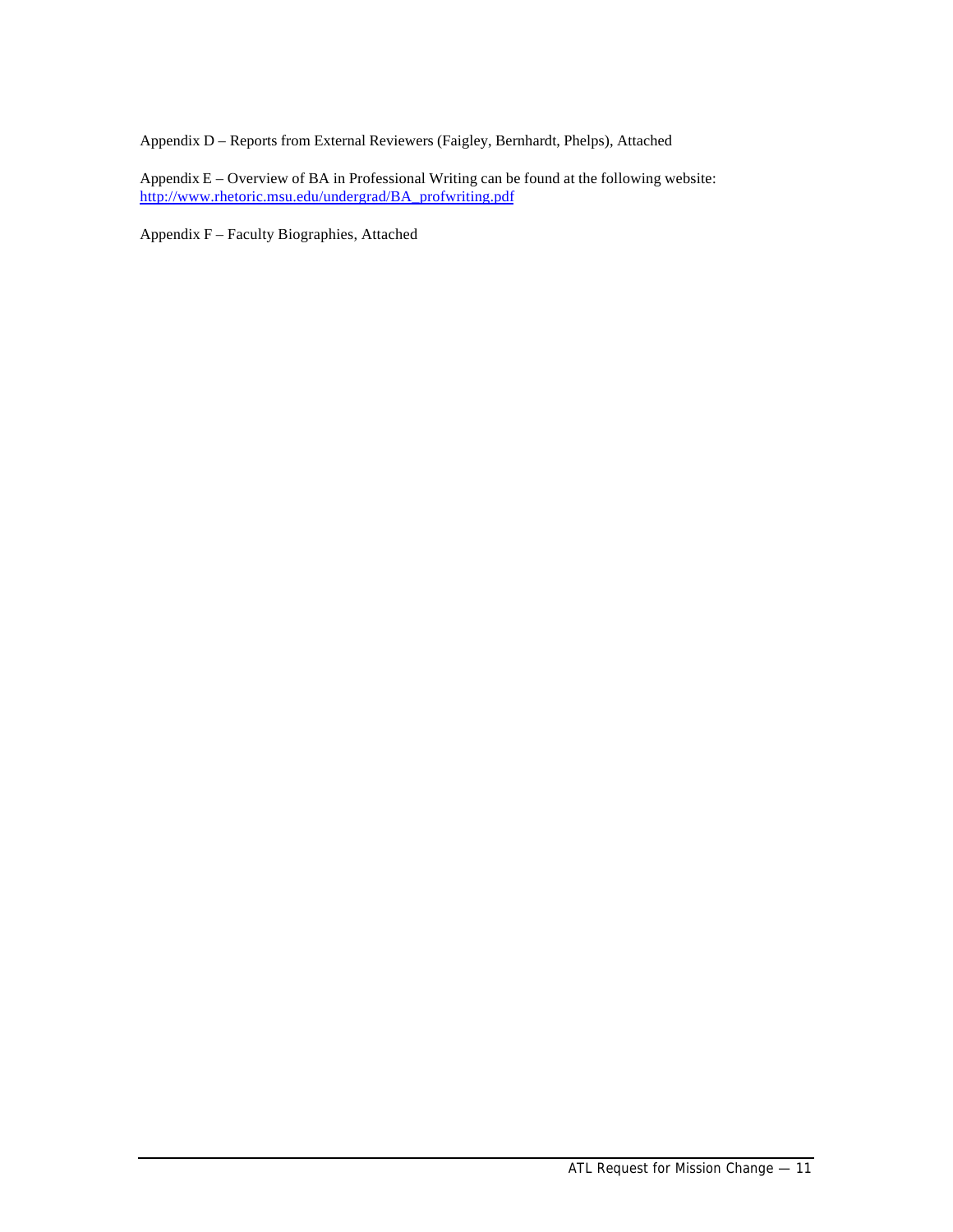Date: March 24, 2003

- To: Lou Anna K. Simon, Provost
- From: Wendy K. Wilkins, Dean College of Arts & Letters
- Re: ATL mission and departmental name change

By way of this memo, I am sending to you, with my strong endorsement, a recommendation that the Department of American Thought and Language (ATL) expand its mission in the University and change its name to the Department of Writing, Rhetoric, and American Cultures. An "expansion" of this department's mission would involve authorizing it to offer degree programs, thus bringing into line with every other department at MSU in which faculty make their tenure homes. The recommended name accurately reflects the interests and expertise of the current faculty.

These recommendations are the result of a lengthy and in-depth process of faculty consultation within ATL. The College Advisory Council, at its meeting of 13 March 2003, reviewed the recommendations and all relevant documents and voted unanimously to support the initiative as brought forward by the ATL faculty.

The current proposal includes a request that the prefix WRA be authorized for both the courses currently prefixed ATL and the new AL-prefixed undergraduate writing courses. However, no new courses (or degree programs) are being created or recommended as part of this proposal; the degree programs involved are the BA in Professional Writing and the BA in American Studies. Further, and especially importantly in the current context, the proposal is completely revenue neutral; it requires no new budgetary investment of any kind. The capacity of the current faculty to undertake an expanded mission, in particular the offering of new writing courses, was thoroughly discussed during the curriculum review process when the new major in professional writing was approved. The new major is now "housed" in the College of Arts & Letters; more appropriately, it should "reside" in the home unit of the faculty who developed it and who have the primary oversight responsibility.

Because the courses and undergraduate degree programs to be offered by the proposed Department of Writing, Rhetoric, and American Cultures involve only courses already established and degrees already approved and offered within Arts & Letters, and because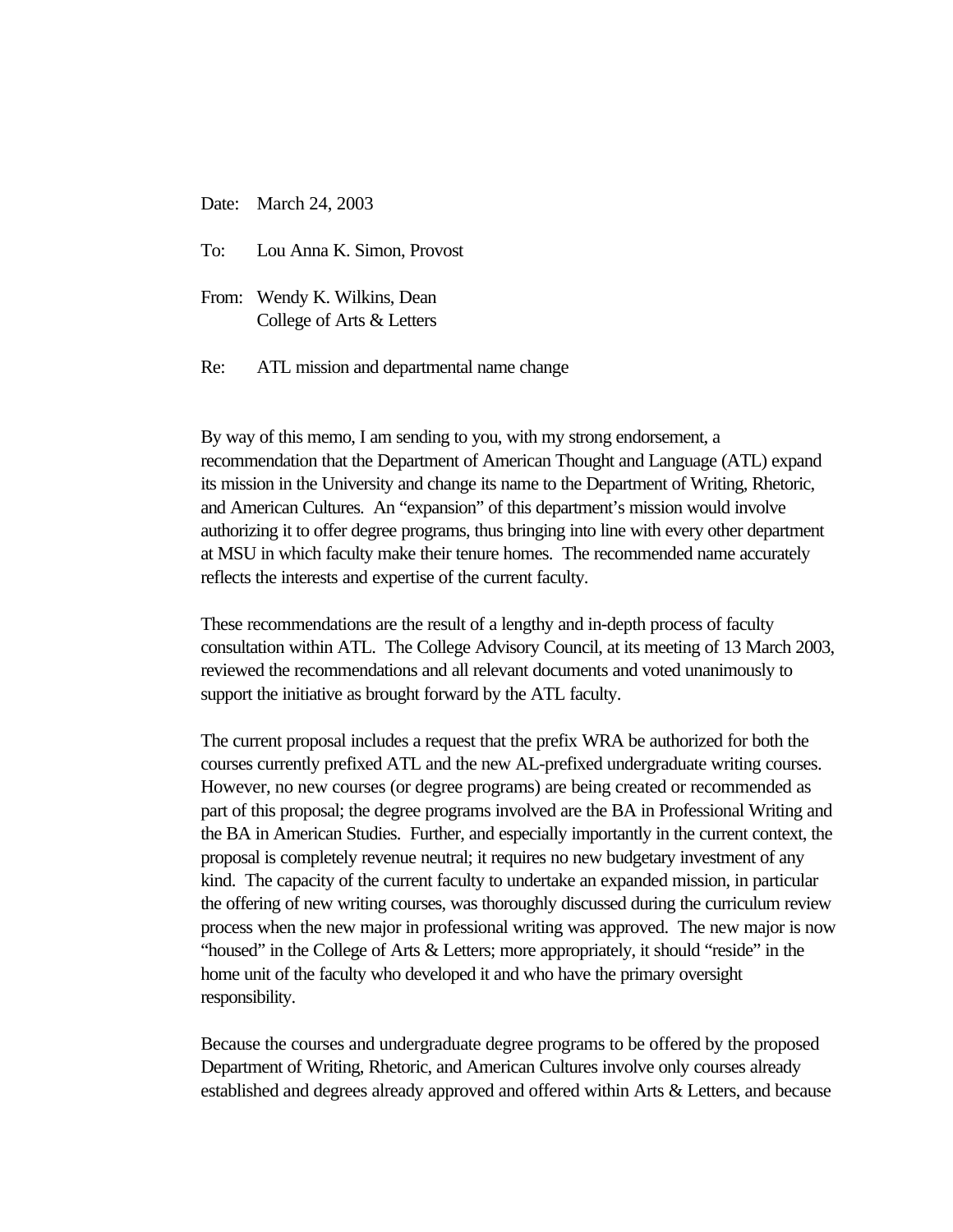no new administrative structure (or restructuring) is needed or requested, this initiative can be accomplished quickly. I recommend that the name change and mission expansion become effective with the beginning of the Fall, 2003 semester.

Along with this memo, I attach ATL's request that this recommendation be submitted for approval through the academic governance process. The request includes an overview, a brief history of the process to date, a rationale for the name change, a rationale for the mission change, a proposal for the alignment and administrative structure for the writing programs and the programs in American studies, and notes about certain further considerations. The appendices include the proposed catalog description, the timeline and status of approvals to date, profiles of the three external reviewers who served as consultants on the new writing programs, the reports from the external reviewers, an overview of the BA in professional writing and the new undergraduate course descriptions (all of which are already scheduled to be offered), and biographies of the current faculty.

Please let me know if there is further information you would recommend that we provide in order to move this proposal forward. It is my assumption that the documents will need to be made available to ECAC, and perhaps other committees, and they are all available electronically, or can be provided in hard copy.

Thank you for your attention to this request.

c: Doug Noverr, Chair, Department of American Thought and Language Jim Porter, Director, Rhetoric and Writing Anna Celenza, Chair, College Advisory Council Pat Paulsell, Associate Dean, College of Arts & Letters Pat McConeghy, Associate Dean, College of Arts & Letters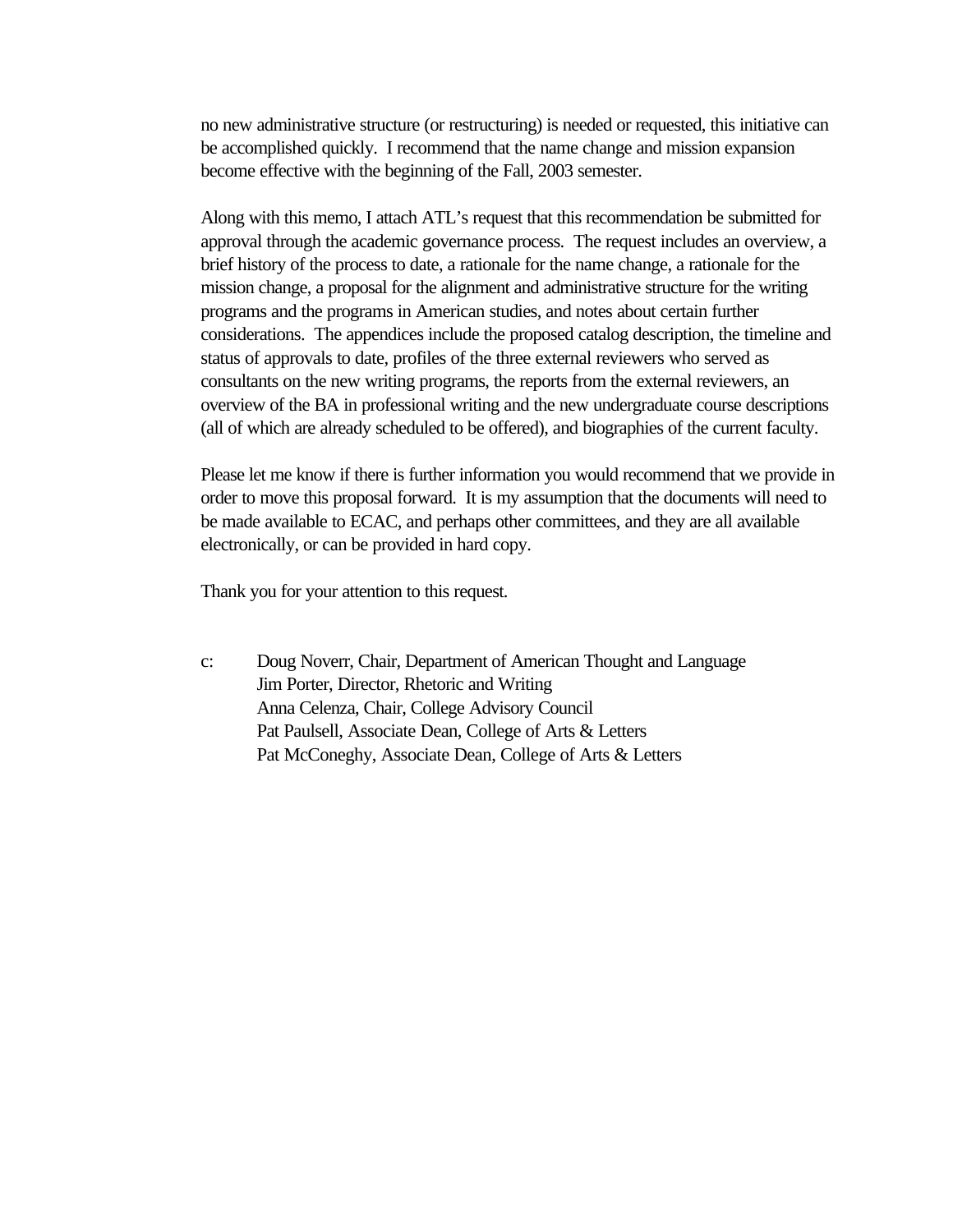#### **Tenure Stream Faculty Department of American Thought and Language**

**Assistant Professor Phil Bellfy** earned his Ph.D. in American Studies at Michigan State University. He is a member of the White Earth Band of Minnesota Chippewa. He teaches first-year writing for the Department of American Thought and Language. He also teaches an IAH course on the Native People of North America and has taught upper level courses in sociology, psychology, American studies, history, and English at other institutions. Bellfy's research is concerned with the comparative experience of the indigenous people in both the United States and Canada, especially those who live on the border. He is also interested in how indigenous people are referred to and represented in popular culture, especially how they are portrayed in corporate logos, and on flags, coats of arms, coins and currency.

Bellfy recently edited the *American Review of Canadian Studies* special theme issue dealing with the Aboriginal People of Canada (Spring-Summer, 2001). His cross-referenced dictionary of tribal names, people, and places, *Indians and Other Misnomers*, was published by Fulcrum Press in Spring 2001. He is a member of the Association for Canadian Studies in the United States, and co-chairs their affiliate organization, the indigenous Peoples Issues Circle. He is a member of the MSU Canadian Studies Advisory Board and is the current President of the Midwest Association for Canadian Studies.

**Professor John Bratzel** received his Ph.D. in history from Michigan State University and also studied at the *Centro de Documentación Intercultural* in Cuernavaca, Mexico. In 1983, Bratzel won the prestigious MSU Teacher-Scholar Award for excellence in both of teaching and scholarship. In 1994, the Center for Latin American and Caribbean Studies awarded him its "Distinguished Faculty Award." In addition to Tier 1 writing courses, he has taught IAH, and graduate and undergraduate courses in American Studies and Latin American Studies. He has recently developed a new IAH course, Latin American and the World, and has led study abroad programs to the Regional Technological Institute in Merida, Mexico.

He has published extensively on the role of German and Japanese espionage in Latin America during World War II. *The Shadow War: German Espionage and United States Counterespionage in Latin America* won the "best Book" prize from the National Intelligence Center. He has also published works on the perceptions of Latin Americans in the United States as defined in the popular media. He has also published eighteen articles, many on the perceptions of Latin Americans in the United States as defined in the popular media, and has given many papers.

Bratzel has been Acting Chair and Associate Chair of the Department of American Thought and Language. Currently, he is the Graduate Coordinator for the Center for Latin American and Caribbean Studies. Among his duties are supervising FLAS and Tinker Fellowships and writing grant applications for the Center. He is also the National Coordinator for *eLCTL* initiative to coordinate and organize the offering of Latin American Less Commonly Taught Languages (LCTLs).

**Professor Roger Bresnahan** earned his Ph.D. in English at the University of Massachusetts. He taught for three years at a historically Black college in South Carolina and for one year at the University of the Philippines. Since joining the faculty at MSU in 1974 he has sought to balance four areas of teaching, research, and public service: race and ethnicity, Southeast Asia, Midwestern culture, and the study of rhetoric. He has published two volumes of interviews with Filipino writers and has edited two other books—a collection of American anti-imperialist writing in reference to the Philippine-American War and a volume of essays on Philippine cultural studies. He has written more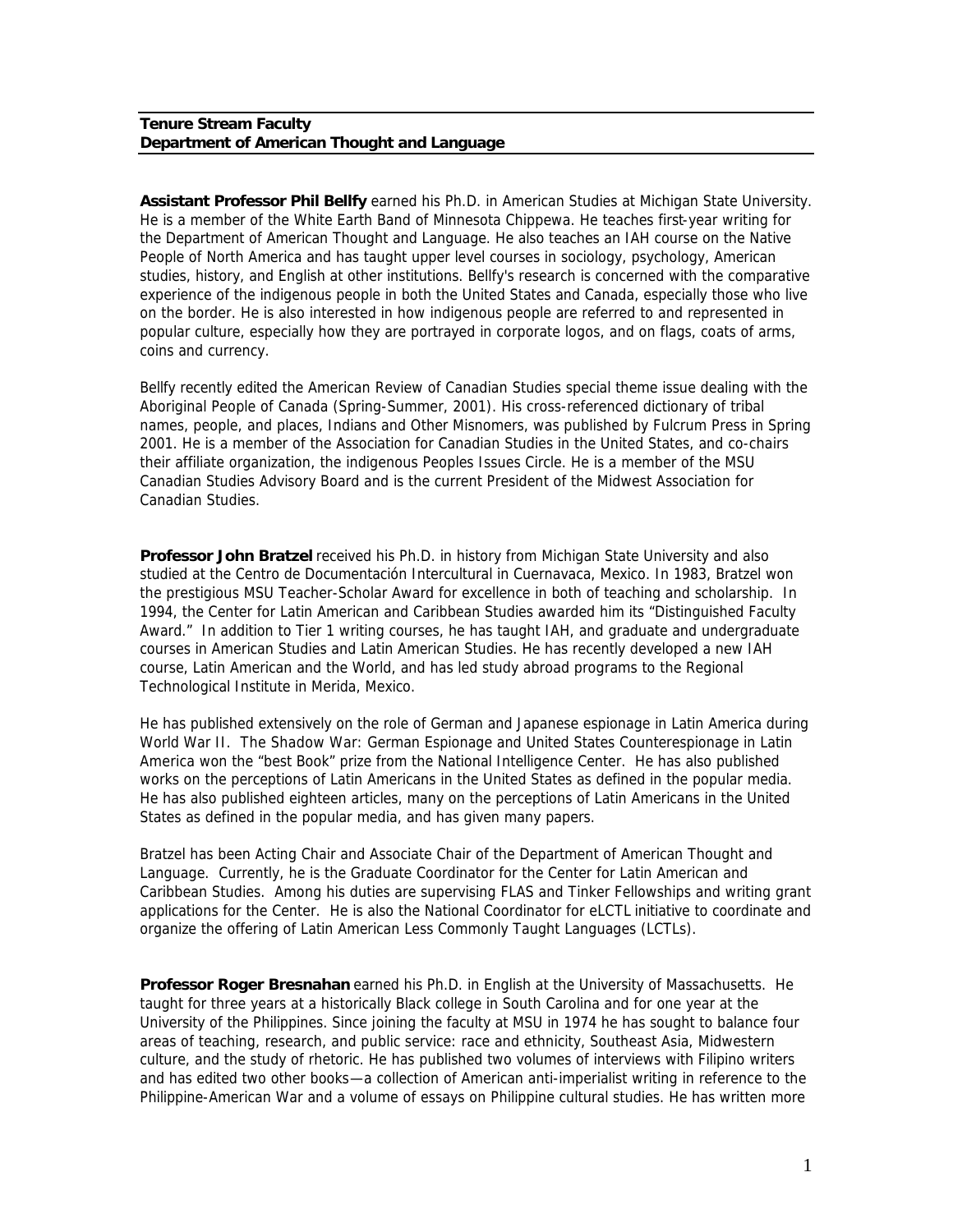than 200 articles, book reviews, and papers, and he has supervised independent study in Asian and Asian American studies for some 90 MSU students.

He is an active member of the Asian Studies core faculty and is book review editor for *The Journal of Asian Studies.* He regularly teaches Tier I writing courses focused on American radicalism and on issues of race & ethnicity, as well as an IAH course on Southeast Asia. In Fall 2003, he will teach AL 444 "Writing in American Cultures."

**Associate Professor Maria Bruno** received her Ph.D. in English from Michigan State University. She has published over thirty short stories and creative non-fiction essays in *Ms.*, *Women's Words, Earth's Daughter, Korone, Italian Americana, Midway Review, The Feminist Teacher, Feminist Parenting, New Directions For Women, Waystation, The Red Cedar Review.* Her stories have appeared in the anthologies: *Catholic Girls and Boys, The Time of Our Lives, Breaking Up Is Hard To Do, and Women's Friendships.*

She has been a finalist or semi-finalist in several creative writing awards for *Ms., The Writer's Voice, Korone, Story Quarterly, Midway Review, Red Cedar Review, New Millenium,* and The Detroit Women Writer's Fiction Competition. Her two screenplays, *The Black Madonna* and *Virtually Yours*  were optioned by Rearguard Productions of Los Angeles, California. *The Black Madonna* was a semifinalist in the Moondance International Screenwriting Competition. She is currently working on a novel set in the Sixties. In addition to various Tier 1 writing courses, often Writing: Women in America, Dr. Bruno has taught senior level Women's Studies in the study abroad program in London, introduction to Women's Studies, and WS 491, The Female Body in Western Culture. She has also taught English 374: Screenwriting.

**Professor Nancy Bunge** has an A.B. in Philosophy from Radcliffe College (Harvard University) and a Ph.D. in American Lit with a minor in Philosophy from the University of Wisconsin at Madison. She has been teaching in American Thought and Language since 1973. In order to improve the way she teaches writing, she began interviewing poets and fiction writers about their teaching in the late 70's. A collection of her interviews, *Finding the Words: Conversations with Writers Who Teach*  (Swallow/Ohio, 1985) was praised by *The Washington Post*, "Noted with Pleasure" by *The New York Times Book Review* and the subject of an article in *The Chronicle of Higher Education*. Recently, her interview with Allen Ginsberg was one of 35 included in *Spontaneous Mind* (HarperCollins), a collection of the best interviews selected from over 350 published interviews with Ginsberg. She also edited and contributed to *Conversations with Clarence Major* (University Press of Mississippi, 2002). More interviews with writers are forthcoming.

She also has taught at George Washington University, University of Wisconsin at Madison, University of Vienna, Free University of Brussels, Ghent University. In addition to Tier 1 writing, her courses have included Midwestern literature, the American Novel, American literature surveys, the American Renaissance and American Poetry and she continues to publish literary analysis, including her book *Nathaniel Hawthorne: A Study of the Short Fiction*. She especially enjoys teaching widely interdisciplinary courses such "Myths and Dreams" and "The Creative Process" in the IAH program at MSU. Michigan State University gave her the teacher-scholar award for "dedication to and excellence in undergraduate teaching."

She has published over 50 contributions to books and periodicals with this work appearing in a variety of venues: *The Washington Post*, *Studies in Short Fiction*, *Philosophy Now, The Walt Whitman Review*, *The San Francisco Review of Books*, *Black Warrior Review*, *The American Poetry Review*, *Poets & Writers Magazine* and others*.* The first woman to serve as a senior Fulbright lecturer in American literature and culture at the University of Vienna, she was also a senior Fulbright lecturer in American literature at Ghent University and at the Free University of Brussels.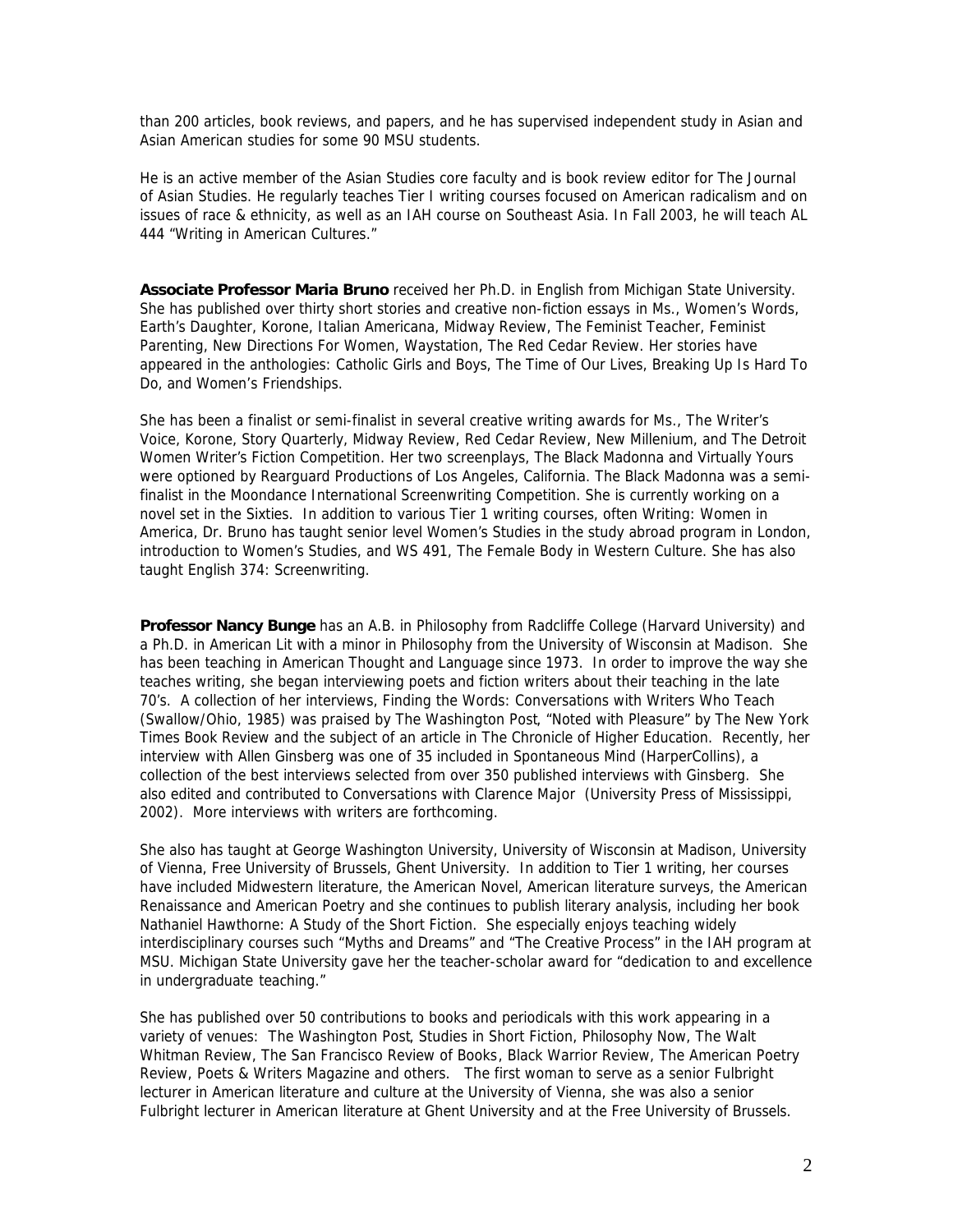**Associate Professor Jeff Charnley** has a Ph.D. in history from Michigan State University. His areas of research include oral history, military history (especially the Civil War and the War in Vietnam), United States presidential history with a focus on the life and career of Gerald R. Ford, and Michigan history. He also has experience with computers and writing instruction and humanities computing work emphasizing written historical and photographic documents and internet access and curricular applications.

As the former co-director of Project Write from 1989-1991, Charnley developed an expertise in writing-across-the-disciplines in working with faculty and students of the College of Agriculture and Natural Resources at Michigan State University. Professor Charnley developed and taught ANR 480 (Academic and Professional Writing in Agriculture and Natural Resources) as a graduate course involving collaborative teaching with ANR faculty.

He currently serves as the director of the Michigan State University Oral History Project for the sesquicentennial of the university in 2005. He has conducted many workshops relating to oral history techniques and uses oral history in his Tier 1 writing courses to involve students in original research projects and writing assignments. Dr. Charnley taught a summer graduate course in oral history methodology by invitation of the Department of History and the Walter Reuther Library at Wayne State University. He serves on several dissertation committees involving oral research methodology. His combined humanities research and computer expertise are put to good use through his development of two H-Net discussion lists (H-Michigan and H-Oralhist), where he serves as a founding editor and web editor for both lists.

**Assistant Professor Sheila M. Contreras** received her Ph.D. in English from The University of Texas at Austin. She has published in *The D. H. Lawrence Review*, *Reflexiones* and in *Codex Aztlanahuac: Going Back to Where We Came From*, forthcoming from Wings Press. Her research and teaching interests include Chicana/o Literature, Multi-ethnic literatures, the literatures and theories of travel and tourism, American Studies and Women's Studies. She has taught courses such as Introduction to Chicana/o Literature (ENG 351), Let's Go Mexico: Travel, Tourism and Revolution in the Early-Twentieth Century (AMS 891), Nationalisms and Feminisms in the United States (AMS 891), in addition to Tier one American Thought and Language writing courses focusing on multi-ethnic literatures and the history of the City of Detroit. In Spring 2003, she will teach Latina Feminist Theory in the Women's Studies Program at MSU. She is co-chairing a dissertation in the Literature of the Americas concentration in English. Her current manuscript, *Blood Lines: Indigenism and the Construction of Chicana/o Identity*, critically examines literary articulations of Chicana/o indigenous ancestry as narrative strategies of resistance that draw from and reconstitute the discourses of primitivism.

**Professor David D. Cooper** (Ph.D. American Studies, Brown University) specializes in public culture studies and rhetoric in the public interest. Author or editor of four books, Cooper's essays, articles, and commentaries on education for democracy, service-learning in the humanities, the land grant tradition, and civic education and the language arts have appeared in numerous journals and national magazines such as the *Michigan Journal of Community Service-Learning*, *The American Behavioral Scientist*, *About Campus*, *Composition Chronicle*, and *The Higher Education Exchange*. As a practicing public scholar, Cooper edits reports and proceedings for the Bipartisan Urban Caucus of the Michigan House of Representatives and the Michigan Partnership for Economic Development.

In 1999, Cooper received the national Thomas Ehrlich Faculty Award for Service-Learning, awarded by the Campus Compact and the American Association of Higher Education for "exemplary leadership and scholarship in advancing service-learning as a teacher, a researcher, and a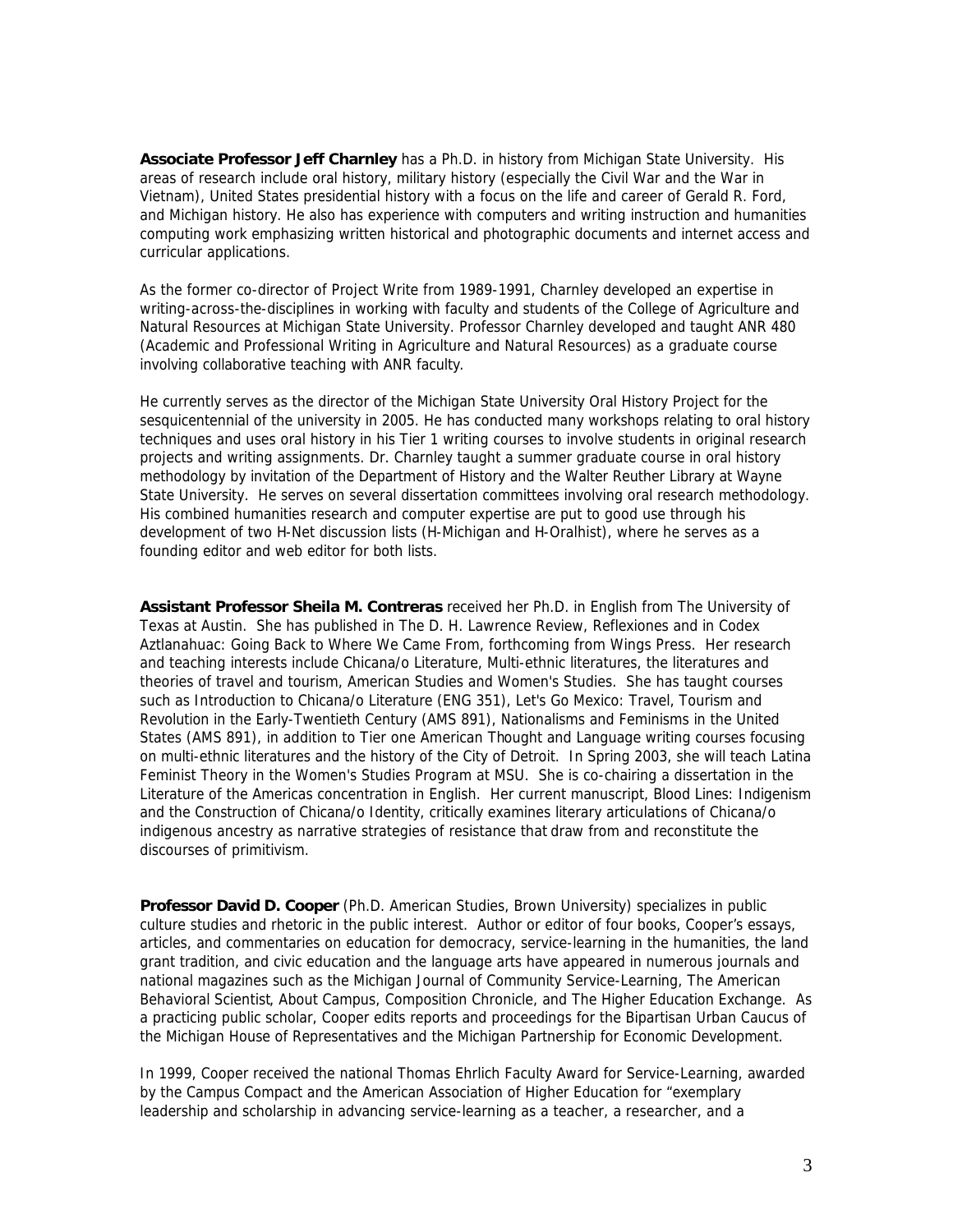community partner." He is a Research Associate for the Kettering Foundation's national seminar on Deliberative Democracy and Higher Education, and a member of the Kellogg Forum on Higher Education for the Public Good (The University of Michigan). Cooper co-edits *Fourth Genre: Explorations in Nonfiction*. His literary nonfiction has appeared in national journals and magazines, including *DoubleTake*.

**Assistant Professor Dànielle DeVoss** received her Ph.D. (2001) from Michigan Technological University in Rhetoric and Technical Communication. Her research interests include computer/technological literacies; feminist interpretations of and interventions in computer technologies; philosophy of technology/technoscience; professional and technical communication; computer technologies in writing centers; gender/identity play in online spaces; online representation and embodiment; University partnerships with K-12, community, and industry institutions; and issues of rhetoric in disciplines such as nursing and medicine.

DeVoss' work has most recently appeared in *Computers and Composition*; *Journal of Business and Technical Communication*; *Pedagogy: Critical Approaches to Teaching Literature, Language, Composition, and Culture*; *Sexuality and Culture*; *Moving a Mountain: Transforming the Role of Contingent Faculty in Composition Studies and Higher Education*, (2001, NCTE); and *Writing Center Research: Extending the Conversation* (2001, Lawrence Erlbaum Associates). DeVoss recently coedited a collection on behavioral interventions in cancer care, *Evidence-based Cancer Care and Prevention*, due out in March 2003 (Springer Publishing Corp.).

Current research projects DeVoss is working on include an exploration of images of women and representations of women's work in "office folklore"; analyses of composing in/with/through new media; and research exploring the burden family members face when providing care for cancer patients. In addition to Tier 1 writing, her teaching interests include digital rhetoric; gender issues; professional/technical writing; and technological literacies. At MSU, she has taught ATL 110: Writing Science and Technology; ATL 150: Writing Evolution of American Thought; AL 210: Introduction to Web Authoring; and AL 360: Visual Rhetoric for Professional Writers.

**Assistant Professor Ramona Fernandez** (Ph.D. in The History of Consciousness, University of California, Santa Cruz). Her teaching and research interests include cultural studies, gender and race, popular culture, women's studies, semiotics, science fiction and cultural literacy. She often teaches the Tier 1 course ATL 125: Writing: The American Ethnic and Racial Experience. Fernandez' *Imagining Literacy: Rhizomes of Knowledge in American Culture and Literature* addresses the ideological assumptions that underlie prevailing models of cultural literacy. Her continuing work cuts across disciplines, asking questions about literature, popular culture, race, gender and the reconstruction of the human body by science and science fiction. She is associate editor of the online journal *Rhizomes*.

**Associate Professor Jeff Grabill** has a Ph.D. in English from Purdue University with an emphasis in rhetoric and composition and secondary areas in professional and technical writing and literary theory. He has taught composition, technical writing, and digital rhetoric courses at Georgia State University as well as at Michigan State University, and at both institutions, Jeff has helped develop and administer professional writing programs. His research is located at the intersection of professional and technical writing, rhetorical theory, and literacy theory and focuses on the literate and technological practices of citizens, users, students, and others within communities and nonacademic institutions. He has written a book on community literacy programs (*Community Literacy Programs and the Politics of Change*, State University of New York Press 2001). He has won awards for articles published in *College Composition and Communication*, *Technical Communication Quarterly*, and *Computers and Composition*. Most recently, his work was included in a special issue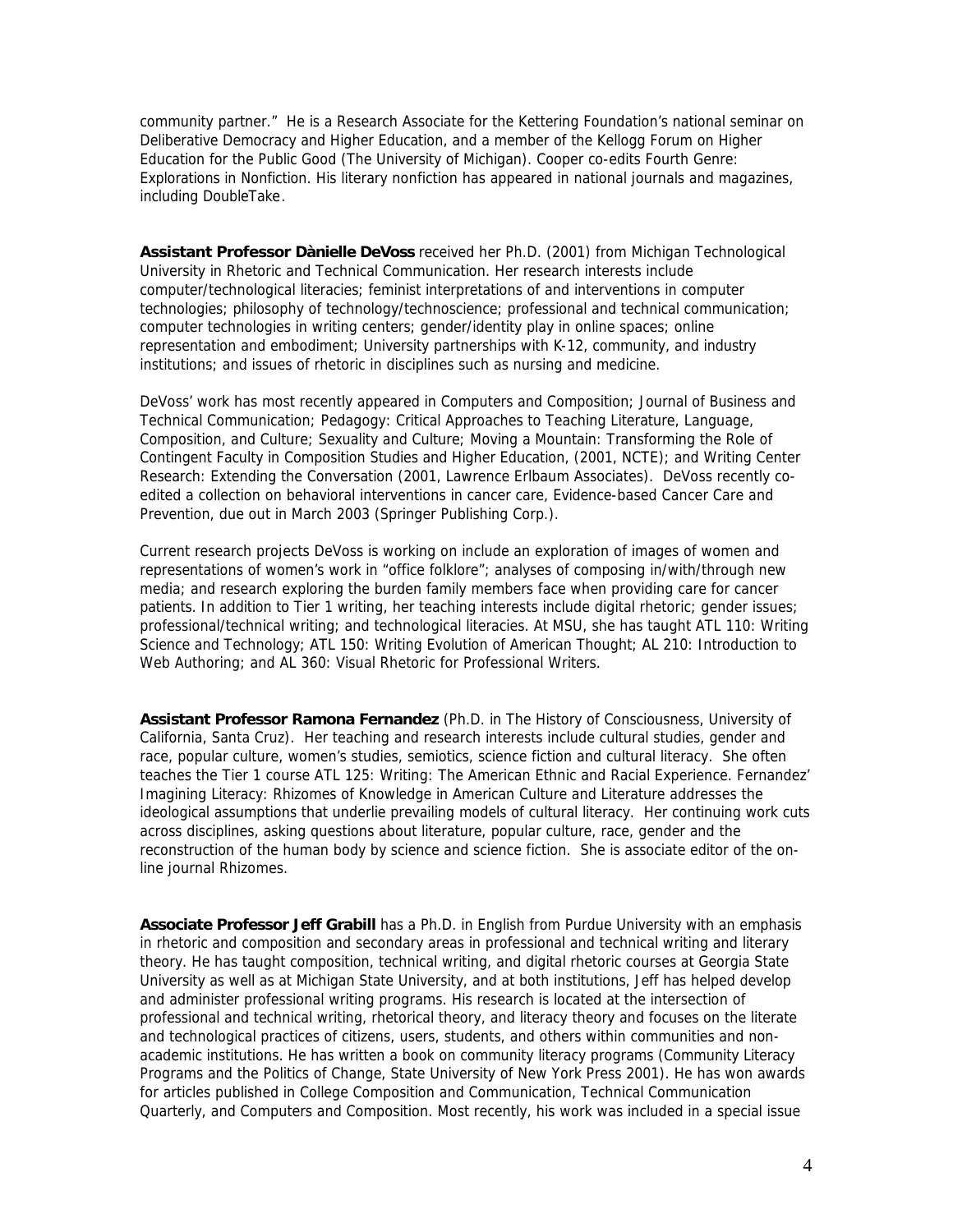of *Technical Communication Quarterly* that won the NCTE Award for Best Collection of Essays in Technical and Scientific Communication.

**Associate Professor Clarence Hooker** has a Ph.D. in history from Michigan State University. His teaching and research have recently focused on the social history of America. The emphasis has been the culture of Union and Confederate veterans of the Civil War, and the culture of assemblyline workers of the Model T Era.

During the past few years he has worked to find innovative ways to add genealogical data and methods to his Tier 1 course, which continues to have a heavy dose of historical texts. Most of the reading, as well as the writing assignments, are inspired by an exciting new project, *My History is America's History*, created by the National Endowment of the Humanities (October 1999) to mark the new millennium. While this approach to the course has been a tremendous challenge, he is gratified to find that enlisting first-year students in locating and interpreting information by interviewing their grandparents or other elders as sources of information about our history and culture engages their interest as they improve their writing.

**Professor Gary Hoppenstand** Professor Gary Hoppenstand received his Ph.D. in American Culture Studies from Bowling Green State University. At MSU, he has taught a wide variety of classes in Tier 1 writing, American Studies, Popular Culture Studies, and Film Studies. He has researched extensively in the field of Popular Culture Studies, publishing two single-authored books, three edited books, and six co-edited books. His *Popular Fiction: An Anthology* (Longman) won the 1997 Ray and Pat Browne Award for Best Textbook of the Year. He has published over forty refereed articles that have appeared in scholarly journals and as book chapters. He has also completed work on seven critical editions of famous adventure novels for the Signet Classic and Penguin Classics lines, his latest release being a Penguin Classics edition of Rafael Sabatini's *Captain Blood; His Odyssey*. He is currently writing a book-length history of popular fiction for Oxford University Press. His past editing work in the area of science fiction and fantasy has been nominated twice for the prestigious World Fantasy Award. He is President of the national Popular Culture Association, and Editor-in-Chief of The Journal of Popular Culture.

**Associate Professor Laura Julier** has a Ph.D. in English from University of Iowa. Her scholarly writing is concerned with the ways in which narrative mediates the relationship between marginality and empowerment, or explores how writing gives voice to the experiences of those who are at the edges of the social order and may see themselves as lacking the power and authority to speak. Recent publications include "Community-Service Pedagogy" in *Composition Pedagogies: A Bibliographic Guide* (Oxford UP, 2000) and "Voices from the Line: The Clothesline Project as Healing Text" in *Writing and Healing: Towards an Informed Practice* (NCTE Press, 2000). She has had chapters also included in *Feminist Cyberscapes: Mapping Gendered Academic Spaces* (Ablex, 1999); *Writing the Community: Concepts and Models for Service-Learning in Composition* (AAHE, 1997); *Voices on Voice: Perspectives, Definitions, Inquiry* (NCTE Press, 1994); and *The Critical Response to Joan Didion* (Greenwood, 1993). One ongoing research project concerns 300 years of literary and cultural representations of the captivity and escape of Hannah Duston. Her most recent writing has been a return to literary nonfiction.

Her teaching interests include literary nonfiction; American women writers; first-year composition; writing pedagogy; feminist pedagogies; American nature writing and writing about place. She has recently taught the Tier 1 writing course Writing: Women in America, and Public Life in America (service learning). Her upper level teaching includes courses in Women's Studies and American women's literature. She is a former associate director at the Writing Center and has taught Issues in Writing Consultancy and Writing Workshop for Teachers and Nature Writing. As a guest faculty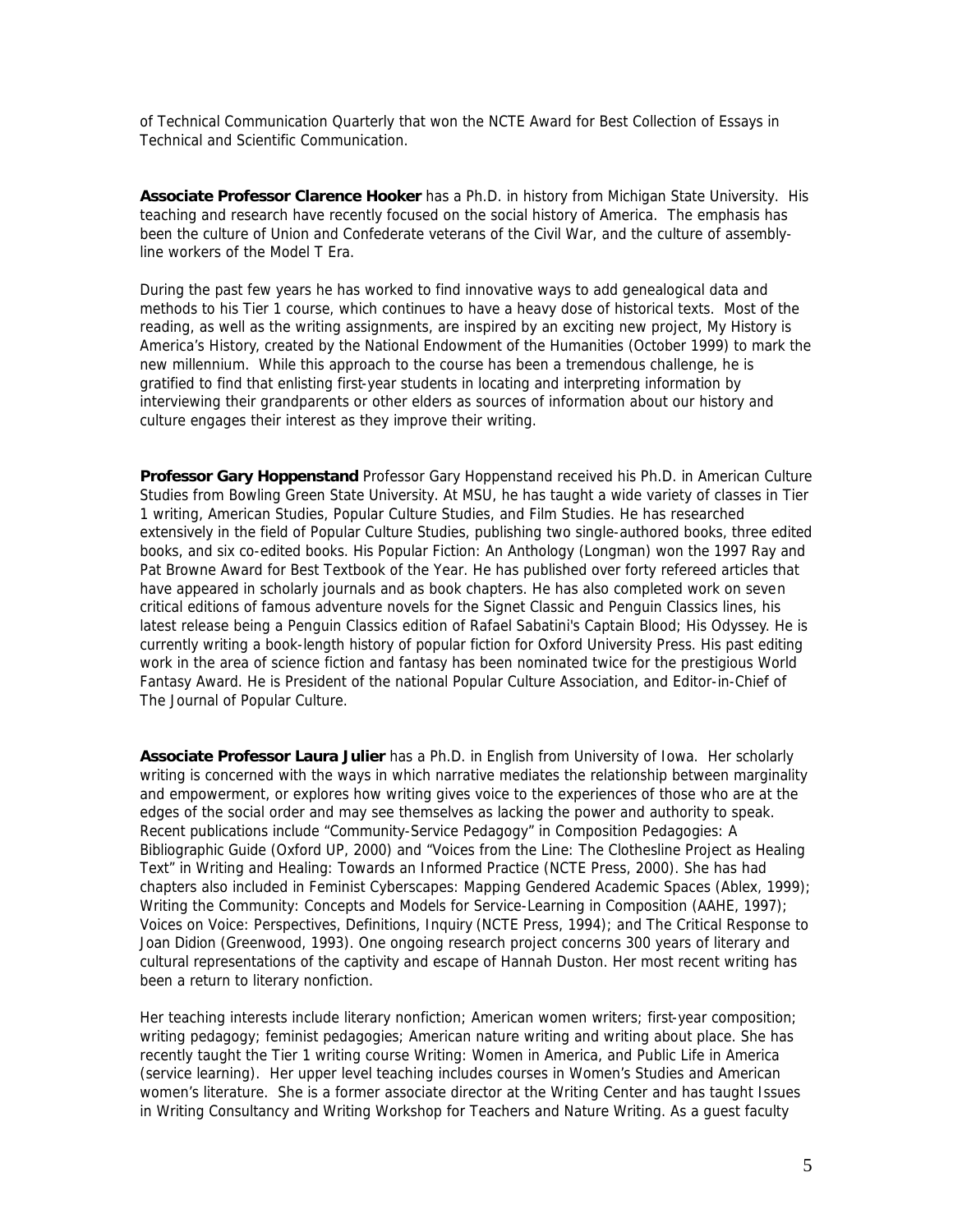member at University of Iowa, she has taught Forms of Non-Fiction, Forms of the Essay, and Nonfiction Prose by Women. She was given the Michigan Campus Compact Community Service Learning Award/ Outstanding Faculty in 1995, and was a Lilly Endowment Teaching Fellow in 1993- 1994.

**Professor Joyce Ladenson** took her Ph.D. in English at the University of Wisconsin, Madison. Her teaching experience spans from Jewish-American literature to a variety of Women's Studies courses to first-year writing. Specific courses Ladenson has taught in addition to Tier 1 writing include Women and Gender in American Life, Jewish Women's Writings and Experiences, Jewish-American Literature, the Role of Women in America, Women Writers of Gothic Horror and Science Fiction and others. She has been active in Studies Abroad, often teaching Women's Studies in London. Ladenson presided over the creation and development of the Women's Studies major at MSU and served as Coordinator and then as Director of the Women's Studies Program at Michigan State University for over 20 years.

Ladenson is a co-editor of the collection*, Doing Feminism: Teaching and Research in The Academy*; her articles have been published in a variety of collections and journals including *Ways of Knowing: Essays on Marge Piercy; The Centennial Review; Shofar; Mid America; Massachusetts Studies in English; Re-Visions*, *Muses*, and *Women's International Quarterly*. She is currently working on a collection exploring political themes in Jewish women's writing. Ladenson was the MSU representative to the AAUW; is a member of the Jewish-American and Holocaust Literature division of the American Literature Association; The National Women's Studies Association and the Michigan Women's Studies Association. She has been active in the Women's Caucus for the Modern Language Association, the Midwest Modern Language Association, and the Popular Culture Association.

**Associate Professor Ann Larabee** earned her Ph.D. in English at Binghamton University. Her teaching and research interests include disaster studies, cultural impacts of technology, cultural theory, feminism and technology, history of terrorism. She has taught Tier 1 writing in the Writing: Science and Technology and Writing: American Radical Thought courses as well as upper level and graduate courses in American and Women's Studies, including Body and Technology; Impacts of New Technologies on Women; Introduction to Women's Studies; American Studies Methodologies. She is a member of the core faculty of the American Studies Program. Recent publications include: *Decade of Disaster* (University of Illinois Press, 2000);"'Nothing Ends Here': Managing the Challenger Disaster," in *American Disasters*, ed. Steven Biel (NYU Press, 2001); "The American Hero and His Mechanical Bride: Gender Myths of the Titanic Disaster,"(*American Studies*, 1990) reprinted in *Titanic: An Anthology*, ed. John Wilson Foster (Penguin, 1999); "'The Drama of Transformation': Settlement House Idealism and the Neighborhood Playhouse." In *Performing America: Cultural Nationalism in American Theatre*. Ed. J. Ellen Gainor and Jeffrey Mason. (University of Michigan Press, 1999).

**Associate Professor Patrick Russell LeBeau** (Ph.D. American Studies from University of Michigan) is Director of the American Indian Studies Program and Associate Professor of American Thought and Language, where he teaches Tier 1 writing and Native American Studies. Courses include Writing: American Ethnic & Racial Experience; Native American Studies; Native American literature; images of Native Americans in Hollywood films; race, ethnicity, & gender in Hollywood films; Native American history; Native American contemporary issues; and Native American philosophy.

LeBeau has published several articles and made many presentations on general topics of Native American history and culture, most recently a chapter in a book on Indian mascots entitled, "The Fighting Braves of Michigamua: Adopting the Visage of American Indian Warriors in the Halls of Academia." In October of 1999, his first book of poetry, *Stands Alone, Faces and Other Poems*, was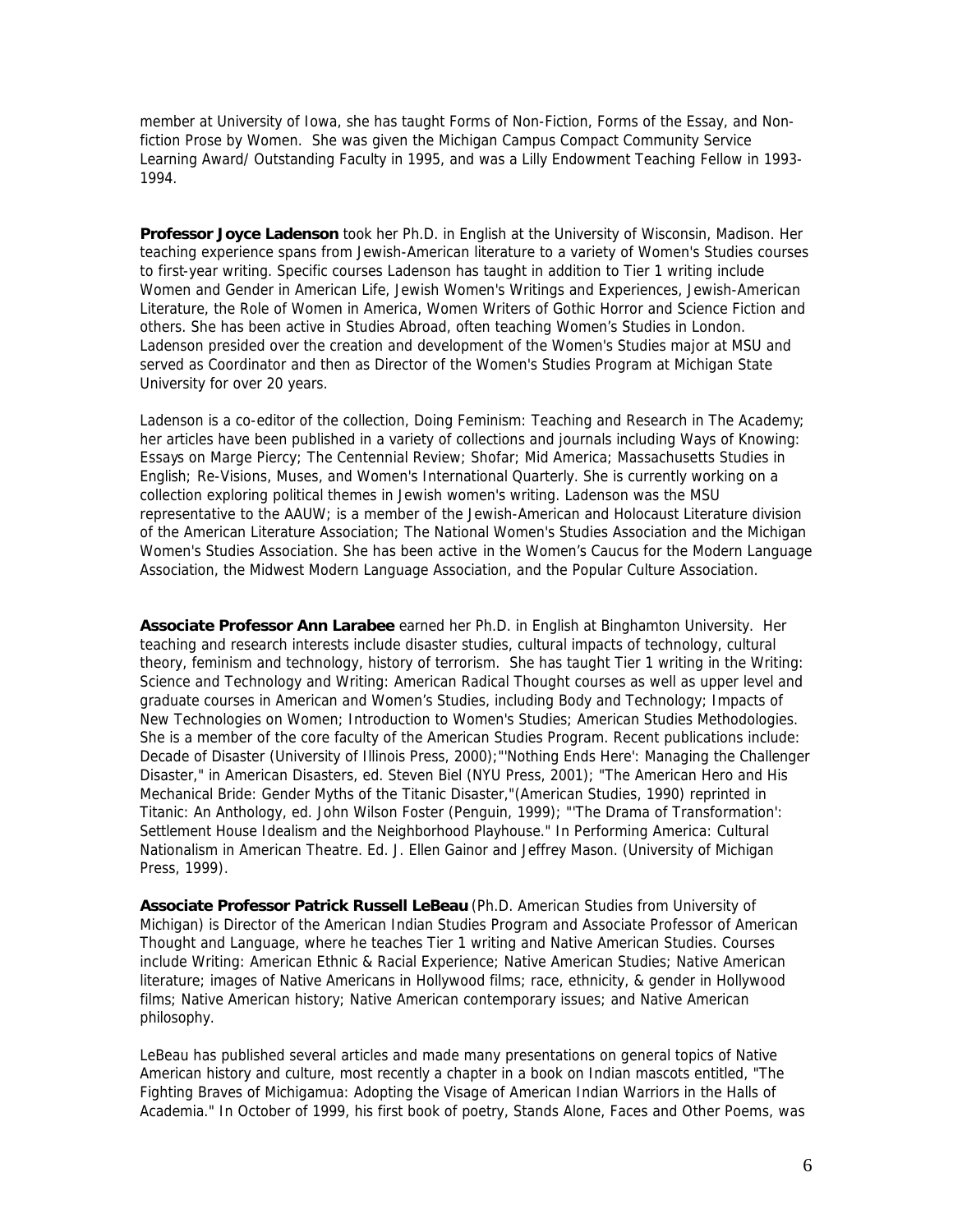published. He is currently working on a book length curriculum unit tentatively titled *Michigan Indians Yesterday and Today: A Teacher's Guide and Resource*. LeBeau is an enrolled member of the Cheyenne River Sioux Indian Reservation of South Dakota, his father's home. His mother is from Turtle Mountain Indian Reservation, North Dakota.

**Associate Professor Julie Lindquist** received her Ph.D. in English (Language, Literacy, and Rhetoric) from The University of Illinois of Chicago in 1995, and came to MSU from The University of Southern Mississippi in 2002. At USM, she directed the Writing Center and taught graduate and undergraduate courses in rhetoric, writing, cultural studies, English education, linguistics, and literacy theory. At MSU, she is currently teaching courses in first-year writing and in rhetoric, persuasion and argument. Her research works at the intersection of rhetoric, anthropological linguistics, and cultural studies. She is particularly interested in the discursive production of workingclass identity and culture, the subject of her recently published book *A Place to Stand: Politics and Persuasion in a Working Class Bar* (Oxford University Press, 2002). Her work on language, class, an culture extends to problems of adult literacy education, and she has published essays and articles in scholarly journals including *College Composition and Communication* and *Pedagogy*, as well as chapters in edited collections.

**Assistant Professor Kimberly Little** received her Ph.D. and M.A. in U.S. History from University of Wisconsin-Madison, with a minor in literature. She has taught two Tier 1 courses, Writing: The American Experience and Writing: Law and Justice, the later with two variations, one focusing on law and crime and RISE-affiliated sections with a focus on environmental law and justice. She also taught American studies courses at the graduate and introductory undergraduate level (the Arts and Letters freshman seminar) in Cold War culture as well as the introduction to women's studies. At University of Wisconsin-Madison, University of Missouri-St. Louis, and University of Central Florida, she taught the U.S. history survey from 1865 to the present and upper-level undergraduate and graduate courses in twentieth-century history (1914-1945 and 1945 to the present) and women's history.

Her research interests focus on the intersection of social and political history, specifically on Progressive-era history and twentieth-century urban environmental justice. She has special training in Civil War history, women's history, and Constitutional history. She anticipates publishing two manuscripts in the next two and a half years, the first on the woman suffrage movement and the second on urban environmental justice. She plans to complete an anthology on urban planning and environmental justice by 2005. She served more than five years' experience as a history journal editor and held positions in public history for the National Park Service and a local museum. Her work included material culture and historical architecture, two areas useful for her American studies' teaching.

**Professor Erik Lunde** has been a faculty member of the department since 1970. He is the author of *Horace Greeley* (1981) in the Twayne United States Authors Series and co-editor of *Film History* and *Film Studies* (1989). He has published book chapters on censorship and the American film industry and on Alfred Hitchcock's *Psycho*, and he is frequently consulted and quoted by the media on all aspects of the American film industry. He has also published biographical articles in such reference works as the *Biographical Dictionary of American Sports* and the *American National Biography*. He has written a series of articles on MSU Spartans in Hollywood for the *MSU Alumni Magazine* and maintains close contacts with former students who have established themselves in the film or media industry. In more than 30 years of teaching at MSU he has developed and taught courses in film history, the silent film, documentary film, film directors and genres both in the Department of English and the Telecommunication Department. For the Integrative Studies in the Arts and Humanities Program he has developed and taught numerous times a course on the regional cultures of the United States. Professor Lunde has also been a visiting professor of American history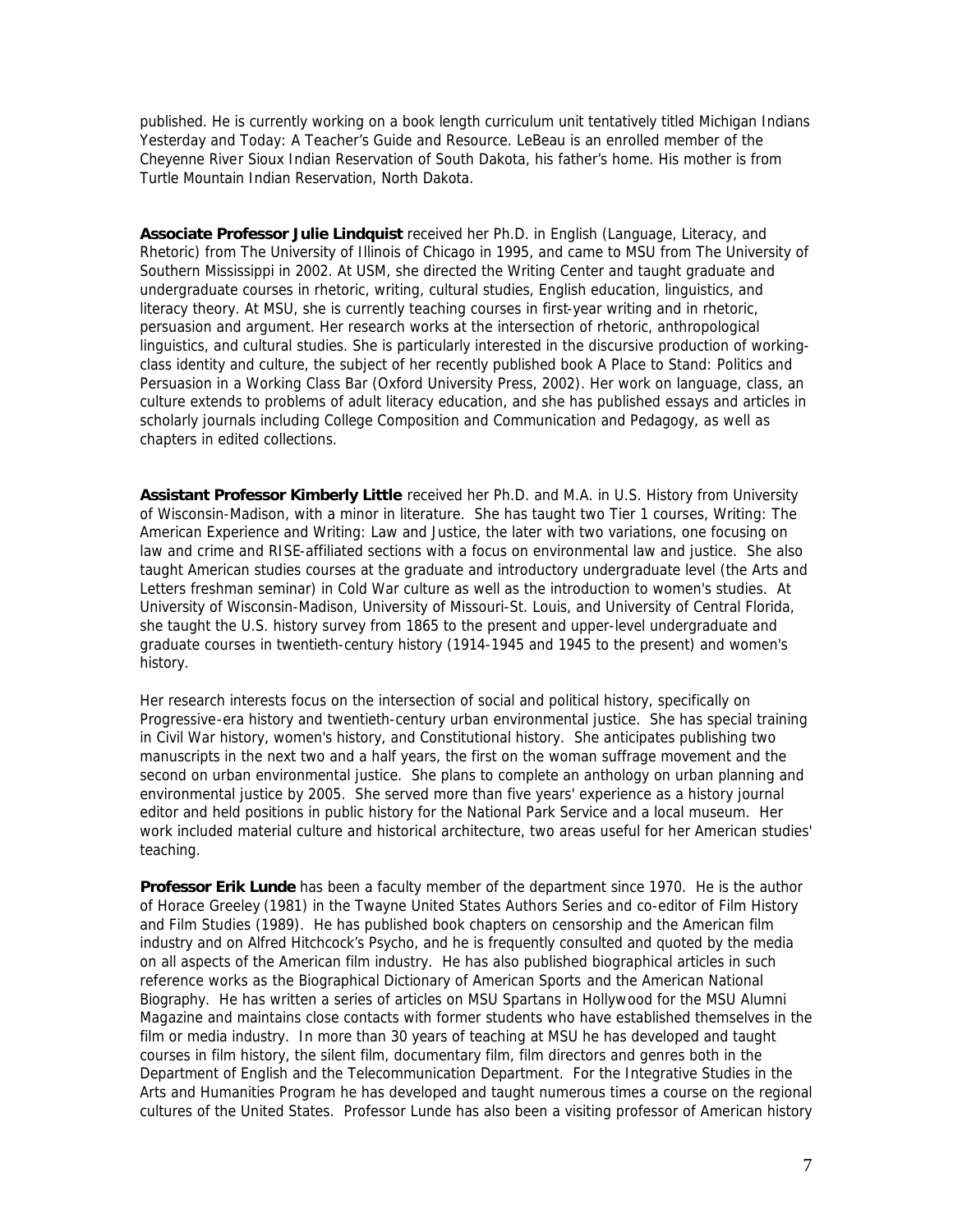during summer sessions at the University of Michigan and Kalamazoo College. He is a member of the Golden Key National Honor Society and served as a faculty advisor to the MSU Chapter of Golden Key. His current research involves a co-authored project on the films of William Wyler, a research project that has taken him to film archives at the Library of Congress and sites on the West Coast.

**Professor Douglas A. Noverr** has served as chairperson of the Department of American Thought and Language since 1995. He is the co-author or editor of books on American painting and poetry, sports history, film history and studies. He is an Associate Editor of Volumes I and II of *The Journalism* in the Collected Writings of Walt Whitman (1998, 2003) and an advisory editor of *The Guide to United States Popular Culture* (2002). His published book chapters and articles cover such areas as nineteenth-century American literature and culture; popular literature and historical fiction; sports literature and films; issues of sports and society; American film; and popular culture. He has given papers at more than ten international conferences and is currently working on issues of globalization and the internationalization of popular culture studies. He served as President of the Popular Culture Association from 1997-1999 and is the director of the organization's Endowment Fund and coordinator of its grants programs. He serves on the Advisory Board of the *Journal of Popular Culture*.

His current research project is researching and writing Volume Three of Michigan State University's Sesquicentennial Histories, covering 1968 to the present. He is a member of the core faculty of the American Studies Program and has taught American Studies graduate courses and upper-level film courses in the English Department. For the IAH program, he developed and taught a course on American regional cultures. He has recently developed curriculum for and taught the Tier 1 course Writing: Science and Technology. He also serves as the coordinator for the Department's New York Times Readership Program, now in its fifth year and involving over 300 students each semester.

**Professor James E. Porter** (Ph.D., University of Detroit, 1982) has authored or co-authored four books, including Audience and Rhetoric (1992) and Professional Writing Online (2001), a web-based textbook. His book *Rhetorical Ethics and Internetworked Writing* (1998) won the Computers & Composition Best Book award. His co-authored *book Opening Spaces: Writing Technologies and Critical Research Practices* (1997) won the NCTE book award for Excellence in Technical and Scientific Communication. And his co-authored article "Institutional Critique: A Rhetorical Methodology for Change" won the CCCC Braddock Award in 2001. Porter's research focuses on the intersections of rhetoric theory, professional/technical communication, and digital writing. He is working on a sequel to his *Audience and Rhetoric* book which will examine the conception and character of "the digital audience." Currently the Director of Rhetoric and Writing in the College of Arts & Letters at MSU, Porter has extensive experience in graduate writing program administration. From 1988-1999, he taught rhetoric theory and professional writing in the graduate rhetoric/composition program at Purdue University, where he also served as Director of Business Writing and Director of Professional Writing. From 1999-2001, he was Director of Technical and Professional Communication at Case Western Reserve University, where he helped develop a new Ph.D. concentration in "Writing History and Theory."

**Associate Professor Malea Powell** earned her Ph.D. at Miami University of Ohio in (1998, Rhetoric & Composition). Her research focuses on examining the rhetorics of survivance used by 19th century American Indian intellectuals. She has published essays in *College Composition and Communication*, *Paradoxa*, and several critical essay collections and has presented her work at the Modern Language Association Convention, the Conference on College Composition and Communication, the Mystic Lake Native American Literature Symposium, the Rhetoric Society of America Conference, and other scholarly gatherings. Powell is the editor of SAIL: *Studies in*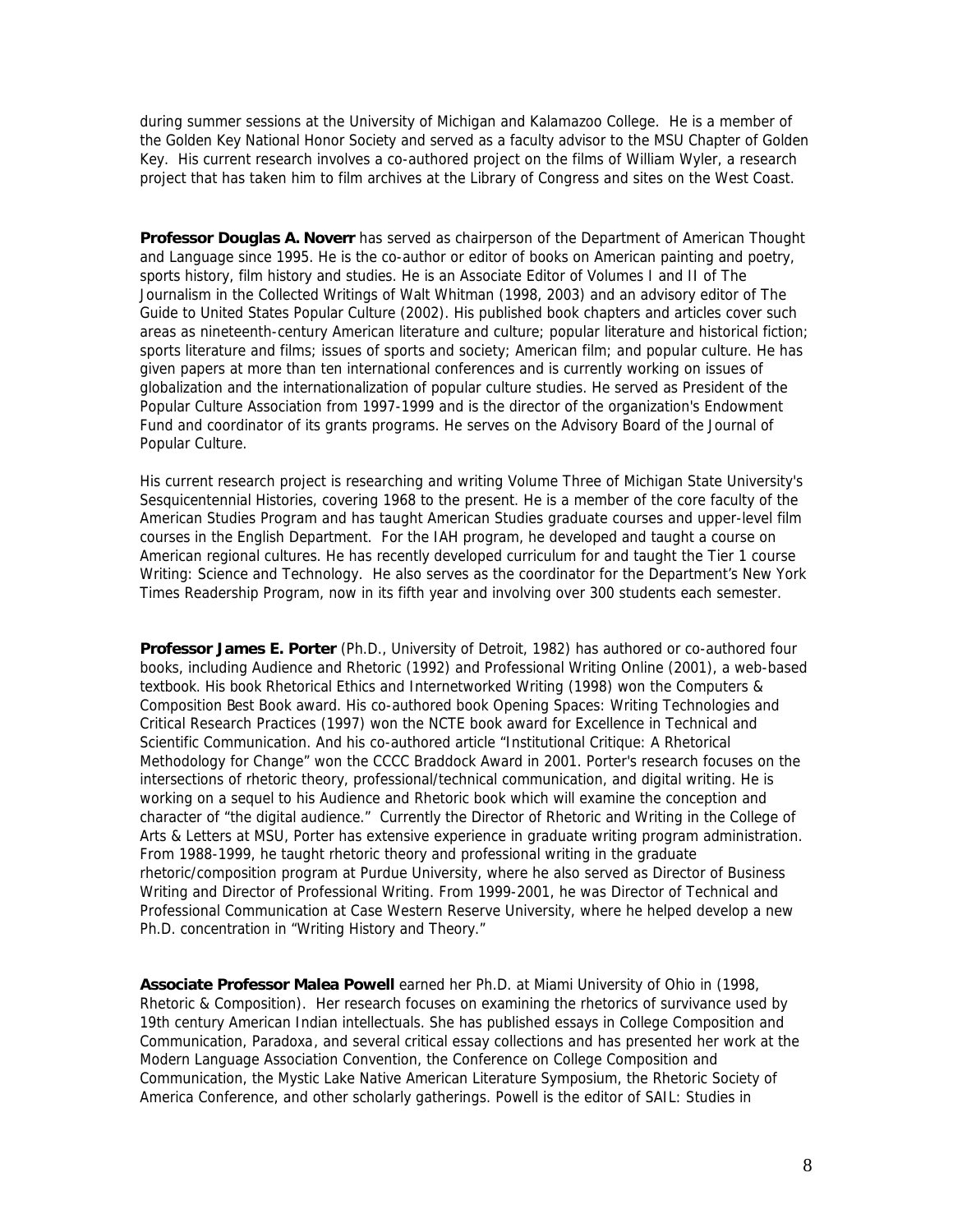*American Indian Literatures*. Last year she was awarded the University of Nebraska College of Arts and Science Distinguished Teaching Award.

She is a founding member of the National Center for the Study of Great Lakes Native American Culture—an organization dedicated to the preservation of Great Lakes indigenous history, art, and culture—and a participant in the Myaamia Project for the preservation of Miami Language and Culture (located at Miami University). In her spare time she works on applique and brick stitch beadwork projects and hopes to someday focus on Woodland beadwork traditions in her scholarship. Her teaching interests include first-year writing, American Indian rhetorics and literatures, history of rhetoric, critical theory (postcolonial and postmodern emphasis), radical pedagogy. At MSU, she has taught Writing: American Ethnic & Racial Experience; and soon plans to teach AL 491: Special Topics Writing in American Cultures (American Indian Rhetorics).

**Associate Professor Dean Rehberger** received his Ph.D. from University of Utah in a double degree program in Rhetorical Theory and American Studies. He is Associate Director of MATRIX, the Center for Humane Arts, Letters, and Social Sciences Online. Dean has been teaching with technology for over a decade. He specializes in using online technologies and developing educational resources for the World Wide Web. He has run numerous faculty technology and workshops and given presentations for educators and cultural heritage workers from local, national and international audience, recently workshops in South Africa, Italy and—on the MSU campus—for women scholars and social leaders from West African. His primary areas of research include: information design and architecture; digital libraries, museums and archives; Internet technologies in the classroom; and hybrid learning environments. He also coordinators many large grant projects for Matrix, including the National Gallery of the Spoken Word, a National Digital Library Initiative Phase II spearheaded by the National Science Foundation and the NSF/JISC grant, The Spoken Word: New Resources to Transform Teaching and Learning.

Dean teaches graduate course in American Studies (theories and methods), cultural studies, writing theory, and teaching with technology. He teaches undergraduate course in humanities computing, hypertext theory, and advanced web design and has extensive experience teaching Tier 1 writing. He has developed for the College of Arts & Letters at MSU a Humanities Computing Certificate Program for graduate students and faculty members.

**Professor Kathleen Rout** received her Ph.D. from Stanford University In English, specializing in American Literature. During her time at MSU she has taught Tier 1 courses primarily in the Writing: The American Experience and Writing: Racial and Ethnic Experience. She has also worked with Center for Integrative Studies in Arts and Humanities, where she created a course in the culture of the 1960's in America. She has also served as faculty of record for IAH 201, mentoring 6-9 graduate teaching assistants each semester, and has taught both Tier 1 and IAH courses in London. She has written a number of articles and a critical biography of author and Black Panther Party member Eldridge Cleaver. She is currently working on a monograph about Huey P. Newton, Black Panther Party founder. In her frequent conference papers and in several articles she has often focused upon the horror genre, especially the novels of Anne Rice. She is the national Area Chair for Anne Rice in the Popular Culture Association and the Area Chair for Horror and Science Fiction for the Midwest Popular Culture Association.

**Associate Professor Leonora Smith** has a dual Ph.D. in English (College of Arts and Letters) and in Curriculum (College of Education) from MSU, with emphasis on research in the teaching of writing at college level and above. She has been awarded creative writing grants from Michigan Council for the Arts (fiction); Virginia Studio Center; Atlantic Center for the Arts, Banff Centre for the Arts and from MSU (IRGP). Her poetry and fiction have appeared in many journals and anthologies,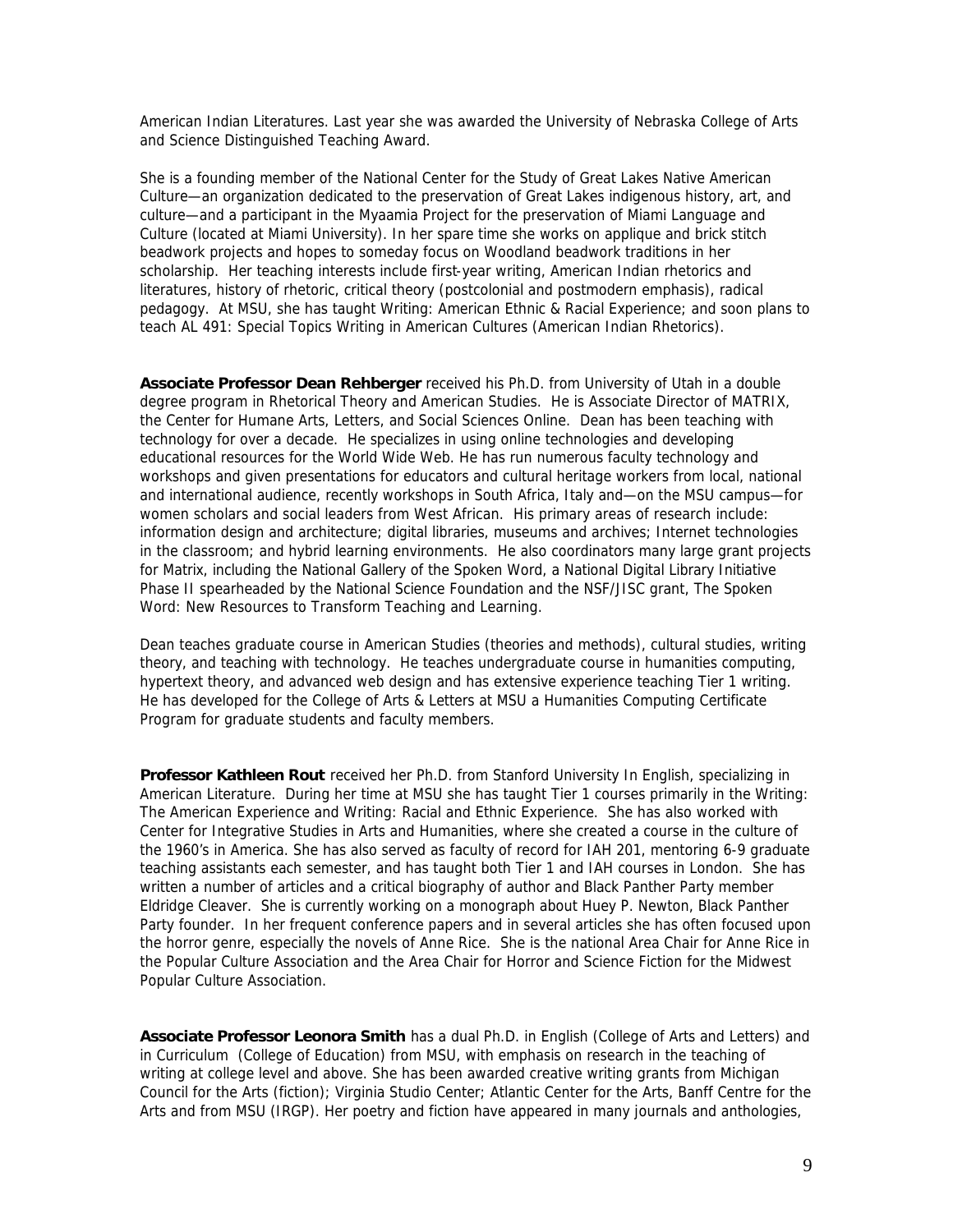including *Contemporary Michigan Poetry*, *Alaska Quarterly Review*, *Exquisite Corpse*, *Nimrod.* A collection of her poetry, *Spatial Relations*, was published in 2001. She won the 2002 Gwendolyn Brooks poetry prize (Society for the Study of Midwestern Literature) for "Purple," written with support from her 2001 IRGP grant.

Her research interests in theoretical issues related to writing are rooted in her own practice as a writer, teacher and editor: curricula and educational theory in rhetoric and writing; American poetry; American women writers. She has worked as a free-lance writer for government and industry (print and film); as editor of *Muses* (alumni magazine of Arts and Letters); and as associate editor for Years Press. She is on the editorial board of *Fourth Genre*. She has been involved in many campus writing initiatives: Project Write; the Writing Center; the FIPSE project for writing in the sciences. Her scholarly work on the teaching of writing has appeared in *English Journal, Writers in the Classroom, Writers Groups* and other places, and she has given many papers (CCCC, AWP, NCTE) on writing. She teaches the Tier 1 course Writing: Women in America; her students participate in the New York Times Readership Program. She is currently teaching AL 308, Invention in Writing. She has taught Introduction to Women's Studies and graduate courses for public school teachers, including courses in philosophy of education and creativity in education. Her teaching experience includes seminars, courses and workshops in college and in the community: fiction and poetry writing, workplace writing, life writing and writing from dream imagery. She will be teaching AL 355, Writing for Publication Workshop in Fall, 2003.

**Associate Professor David Stowe** took his Ph.D. in American Studies at Yale University. His primary research and teaching interests lie in 20th century cultural history of the United States, particularly the study of vernacular musics. His book, *Swing Changes: Big Band Jazz in New Deal America* (Harvard, 1994), was published in Japanese translation by Hosei University Press in 1999. Stowe has published a study of New York cabaret culture and politics in the 1930s and 1940s in the *Journal of American History*, where he regularly reviews books. He has also written articles on whiteness studies, copyright and fair use for academic authors, and church conflict during the Great Awakening. His article, "Jazz in the West: Cultural Frontier and Region During the Swing Era," received the Bert M. Fireman Prize from the Western History Association for the best article by a graduate student published in 1992.

Stowe is currently writing a transnational history of American sacred music, tracing the migrations and intersections of religious music from Europe, Africa, Asia and North America, also for Harvard University Press. While on leave from Michigan State University Stowe taught at Doshisha University's Graduate School of American Studies in Kyoto, Japan, where he also served as associate dean. Courses included American Civilization, American Thought, history of American religious music, and a variety of research workshops.

As part of his interest in the globalization of American Studies he has participated in international conferences of American Studies scholars in Japan, Korea and Singapore. Stowe was invited to attend the final annual conference of the NYU-OAH project on internationalizing American history, which met in July 2000 in Italy to draft a report to the profession. He is a core faculty member of the Asian Studies Center and on the advisory board of the American Studies Program at MSU, where is working to develop a graduate level American studies exchange program between MSU and Doshisha's Graduate School of American Studies. At Michigan State, he teaches Tier 1 writing as well as graduate courses in American Studies theory and methodology, and IAH courses on music and culture in American religion. He is currently teaching a course on jazz history for the new program in jazz studies, of which he is a faculty member.

**Professor F. Richard Thomas** (Ph.D. English, Indiana University) has published two full-length collections of poetry (*Frog Praises Night* and *Death at Camp Pahoka*), six chapbooks of poetry, and a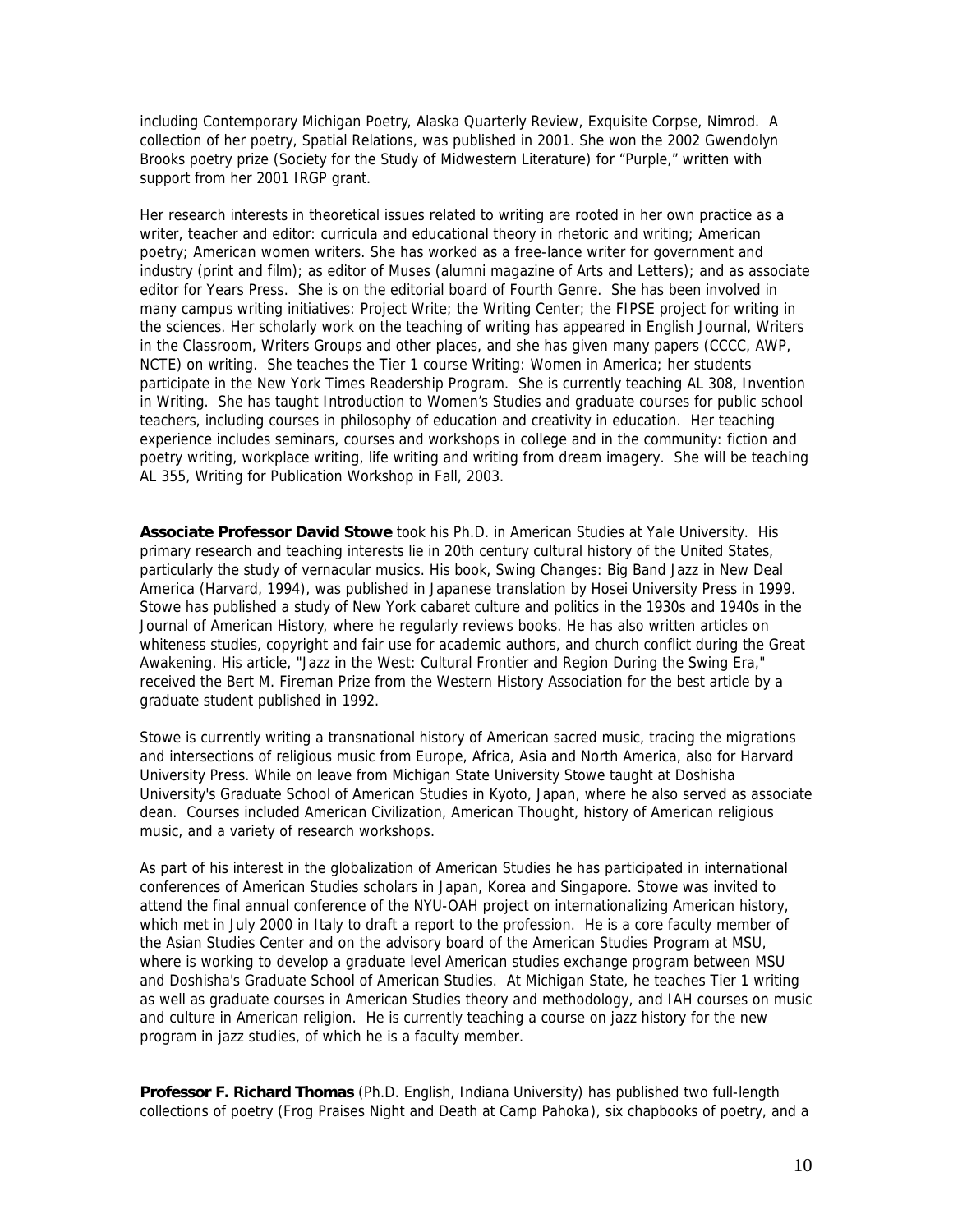short novel (*Prism: The Journal of John Fish*), in addition to publications of individual poetry and fiction in many journals and anthologies. He has edited an anthology of poetry, *The Landlocked Hear*t (a collection of Indiana "place" poems), and an anthology of essays in a book titled Americans in Denmark. His scholarly book on the relationship of poetry and fiction to photography is *Literary Admirers of Alfred Stieglitz.* 

He has received Michigan Council for the Arts awards for his poetry, an MSU grant to complete a work of fiction, and two Fulbright awards to Denmark. He has been editor/publisher of *Centering*  Magazine and Years Press chapbooks of poetry between 1973 and 1990. In his teaching of writing he focuses on the role of the student/citizen in a democracy and the student/citizen's understanding and use of educational resources on the MSU campus.

**Associate Professor Sharon Thomas** has her Ph.D. in Language Arts from Michigan State University and has taught in K-12 and university settings in both the United States and Denmark. She has an M.A. in Teaching English to Speakers of Other Languages (TESOLD). She has been Associate Director and Acting Director of the MSU Writing Center and Associate Chair of the ATL Department. She is the co-founder of the Red Cedar Writing Project, a site of the National Writing Project (1992), funded by grants from the U.S. Department of Education. She received a Fulbright Award to teach in Denmark in 1982-1983 and a Fund for the Improvement of Post-Secondary Education (FIPSE) grant (with an MSU zoology professor) to develop professional writing groups in the sciences (1997-2000).

Thomas' recent publications include contributions to the new Bedford Bibliography of Basic Writing (2002); two pieces on professional writing groups in the sciences ("Using the Peer Response Model for Graduate Student Writing Groups in the Sciences" with Renate Snider and Teresa Trupiano Barry in the *Michigan Academician*, XXI (1999) and "Shaping Writing Groups in the Sciences," with Leonora Smith and Teresa Trupiano Barry in *Writing Groups*, to be published as part of a new series by Lawrence Erlbaum Associates. She also co-authored a book chapter on a study of the writing students do during their undergraduate years at MSU ("The Portfolio Project: Sharing Our Stories" with Julie Bevins and Mary Ann Crawford *in Centered Research: The Making of Knowledge in Writing Centers*, 2002). Thomas is currently working on a case study of one of the professional writing groups in the sciences that was part of the FIPSE project.

**Associate Professor Denise Troutman** has a Ph.D. degree in Linguistics from Michigan State University and has a joint appointment with Linguistics. She is winner of the 2001-2002 Fulbright Award (CHECK DETAIL). Her teaching and research interests include developmental and first-year writing, language and society, discourse analysis, women and language, African American women's discourse patterns, African American English. Troutman has published in a variety of collections and journals, including *Centering Ourselves: African American Feminist and Womanist Studies in Discourse* (2001, Hampton Press), *Sociocultural and Historical Contexts of African American English* (2001, John Benjamins), *The Workings of Language: From Prescriptions to Perspectives* (1999, Praeger), the *Middle Atlantic Writers Association*, the *Journal of Negro Education*, and more. She has taught ATL 125: Writing American Ethnic & Racial Experience; LIN 225: Women and Language; LIN 891: Special Topics (African American Speech Community) as well as other courses. Recently, Troutman has presented papers at the Conference on College Composition and Communication, New Ways of Analyzing Variation in English, the International Pragmatics Conference, and the National Council of Teachers of English.

**Professor Arthur Versluis** holds a doctorate from the University of Michigan, Ann Arbor, and has published numerous books and articles. Among his books are *The Esoteric Origins of the American Renaissance* (Oxford University Press, 2001); *Wisdom's Book: The Sophia Anthology* (Paragon House, 2000); *Island Farm* (MSU Press, 2000); *Wisdom's Children: A Christian Esoteric Tradition*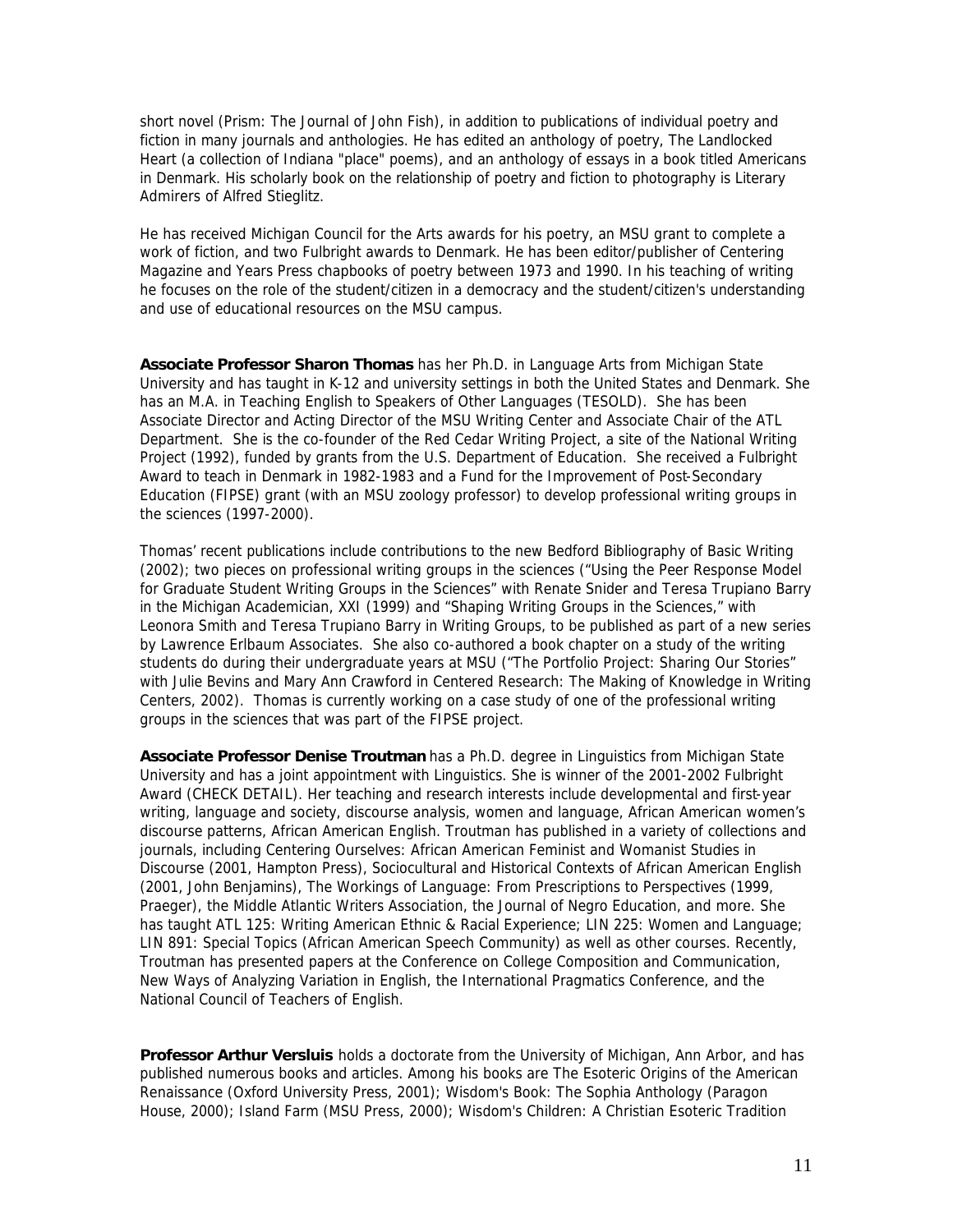(State University of New York Press, 1999); and *American Transcendentalism and Asian Religions* (Oxford University Press, 1993).

Versluis has written on and taught a wide range of topics, from American agrarianism and Christian esotericism to contemplative traditions and practices. He is very interested in the philosophy of teaching and in the contemporary plight of the humanities, as well as in the central role that freshmen writing courses play in university education. In Tier 1, he ha s taught Writing: American Radical Thought and honors courses, as well as other versions of first year writing at other institutions. Versluis has lectured on such subjects as American Transcendentalism and Asian religions, esotericism, mysticism, and mythology at the University of Dusseldorf, Germany, the Sorbonne, France, in London, and in Australia. He has also taught creative writing and a variety of courses that integrate the study of religion and writing. He developed an innovative course in Religious Studies at Michigan State—the first survey of Western esotericism taught in the United States.

Versluis has been awarded a Fulbright scholarship to Germany, and is the editor-in-chief of *Esoterica*, an electronic journal available at http://www.esoteric.msu.edu and devoted to the academic study of esotericism. His family owns a multi-generational farm on the west side of Grand Rapids, Michigan, (about which he has published a book entitled *Island Farm*), and he is deeply interested in contemporary agricultural issues as well as agricultural history.

**Associate Professor Ned Watts** has a Ph.D. in American Studies from Indiana University. He is the author of two books—*Writing and Postcolonialism in the Early Republic* (University Press of Virginia, 1998) and *An American Colony; Regionalism and the Origins of Midwestern Culture* (Ohio University Press, 2002). The latter won the Society for the Study of Midwestern Literature Book Prize. He has also co-edited *The First West: Writing from the American Frontier, 1776-1860* (with David Rachels, Oxford University Press, 2002) and *Messy Beginnings: Postcolonial Early American Studies* (co-edited with Malini Johar Schueller, under contract to Rutgers University Press, 2003 publication scheduled). His articles have appeared in a variety of publications, including *Studies in American Fiction* and the *Journal of Commonwealth Literature*.

Watt's research focuses on the development of writing and expression in "settlement colonies," such as various American regions, Australia, New Zealand or Canada. Issues of authority, legitimacy, indigeneity, and the role of print culture stand at the center of most of his work. His current project is a book manuscript entitled Cooper in the Colonies. It will explore the difficult model of American independence in the development of local, colonial, or nationalist identity in other settlement colonies, focusing specifically on the pervasive imitation of the novels of James Fenimore Cooper, an oft-noted influence in the literary histories of each former colony.

His teaching interests include content-based first-year writing courses; American Studies; early American culture; postcolonial theory. At MSU, he has taught Tier one courses: Writing: Law and Justice in American Life; Writing: Evolution of American Thought as well as AMS 891-3 Region and Nation in American Studies (a content-based writing seminar in the American Studies Graduate Program.

**Professor Lawrence E. Ziewacz** received his Ph.D. in history from Michigan State University. Over his career, Ziewacz has taught a variety of courses at Edinboro University (Edinboro, PA), Lansing Community College and at Michigan State University, including Michigan history, American history survey courses, general education humanities, IAH 211C (regional studies in the American West and Midwest), and writing the research paper, as well as the Tier 1 Writing: Evolution of American **Thought**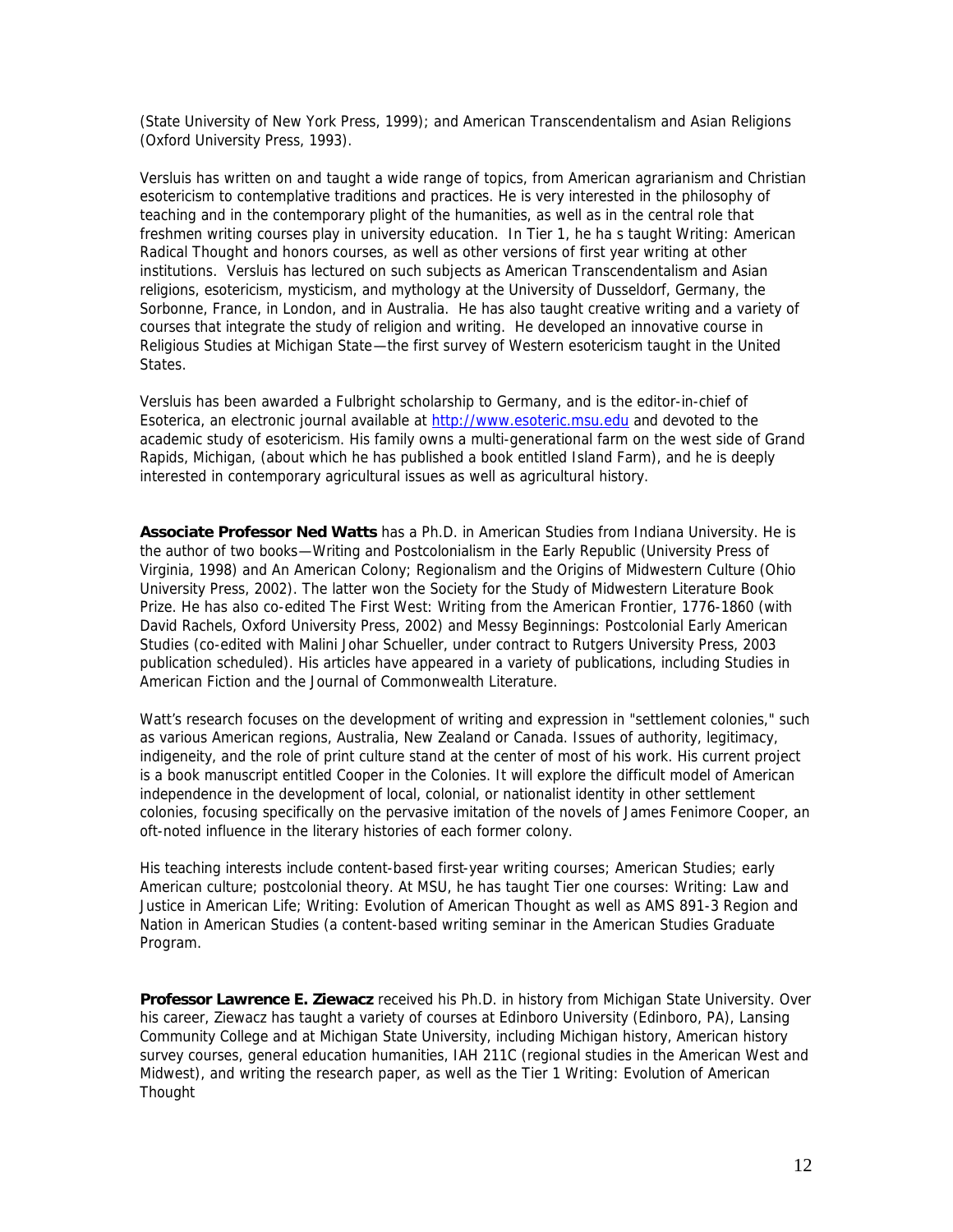He has delivered papers at such professional meetings as the Great Lakes History Conference, the Duquesne History Forum, the Organization of American Historians, and the American Culture and Popular Culture Associations. Articles he has authored or co-authored have been published in such journals as *Michigan History*, the *Michigan Historical Review*, the *Sport Sociology Bulletin*, *Country Music Annual*, the *Journal of the Great Lakes History Conference*, *Midwestern Miscellany*, and *History Reviews of New Books*. He co-authored, with Douglas A. Noverr, *The Games They Played: Sports in American History: 1865-1980*. He has also co-authored, with Bruce A. Rubenstein of the University of Michigan in Flint, *Michigan: A History of the Great Lakes State*, *Three Bullets Sealed His Lips*, and Payoffs in the Cloakroom: The Greening of the Michigan Legislature, 1938-1946--the latter a Choice selection as one of the "outstanding academic books of 1995."

Currently, Ziewacz is working on another book with Rubenstein on Michigan lumbermen during the Gilded Age. He also serves as consultant for the National Endowment for the Humanities and is listed in *Who's Who in the Midwest* and the *Directory of American Scholars.*

1/27/03 12:40 PM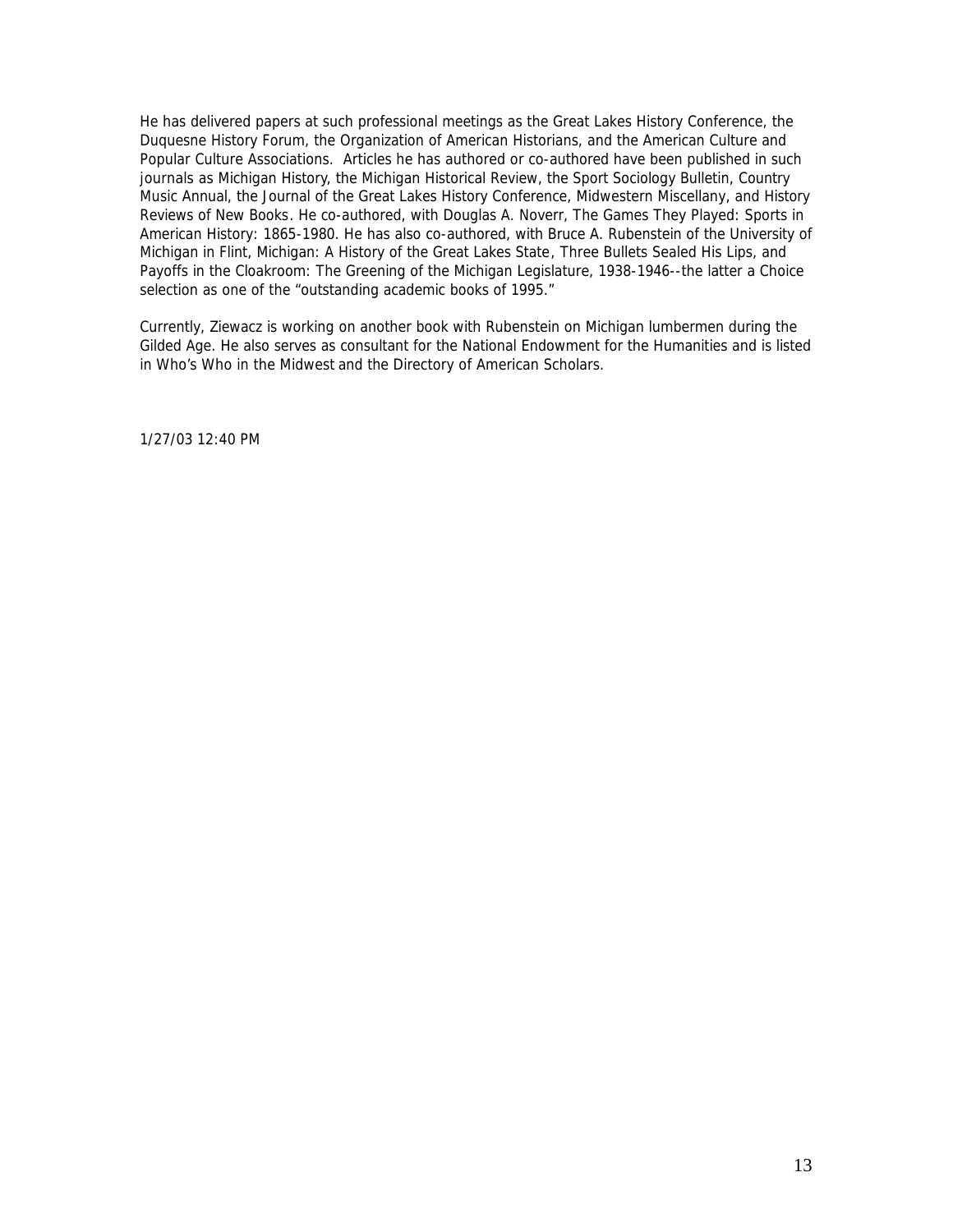# profess **onal<br>ritin**d @ msu

The BA in Professional Writing is a new major in the College of Arts & Letters for students interested in specializing in writing as an area of expertise. This major helps students develop advanced writing skills, with emphasis on writing in digital environments (e.g., web authoring, multimedia writing); on writing for/in diverse disciplines, communities, and cultures; and on editing and publishing.

The major prepares students for careers in professional editing and publishing, technical writing, information development, and web authoring. It also prepares students for graduate work in rhetoric, writing, technical writing, the teaching of writing, and the study of culture. This writing degree program emphasizes the organizational, disciplinary, and cultural contexts for writing.

Majors must take 16 credit hours of required course work, an additional 9 credits in one of three specialty tracks (Digital and Technical Writing; Writing in Communities and Cultures; Writing, Editing, and Publishing), and 9 elective credits.

# **BA in Professional Writing (34 credit hours)**

| <b>CORE COURSES</b>                                                                                                                                                                                               |                                                                                                                                                                                                                                                                                                                                                                                                                                        |                                                                                                                                                                                                |                                                                                                                                                                                                                                                                                                                                                                                                                                                                                                                                                                                |                                                                                                                                                                                                                                          |  |  |  |  |
|-------------------------------------------------------------------------------------------------------------------------------------------------------------------------------------------------------------------|----------------------------------------------------------------------------------------------------------------------------------------------------------------------------------------------------------------------------------------------------------------------------------------------------------------------------------------------------------------------------------------------------------------------------------------|------------------------------------------------------------------------------------------------------------------------------------------------------------------------------------------------|--------------------------------------------------------------------------------------------------------------------------------------------------------------------------------------------------------------------------------------------------------------------------------------------------------------------------------------------------------------------------------------------------------------------------------------------------------------------------------------------------------------------------------------------------------------------------------|------------------------------------------------------------------------------------------------------------------------------------------------------------------------------------------------------------------------------------------|--|--|--|--|
| 16 credits<br>minimum                                                                                                                                                                                             | AL 202 Introduction to Professional Writing (3)<br>AL 210 Introduction to Web Authoring (3)<br>AL 260 Rhetorics of American Cultures (3)<br>AL 360 Visual Rhetoric (4)<br>#<br>3 credits in a senior-level writing workshop or internship: AL 455, AL 493E, AL 493D (Note:<br>Students in the "Writing, Editing, and Publishing" track cannot use AL 493D to fulfill this core<br>requirement)                                         |                                                                                                                                                                                                |                                                                                                                                                                                                                                                                                                                                                                                                                                                                                                                                                                                |                                                                                                                                                                                                                                          |  |  |  |  |
| <b>REQUIRED COURSES</b>                                                                                                                                                                                           |                                                                                                                                                                                                                                                                                                                                                                                                                                        |                                                                                                                                                                                                |                                                                                                                                                                                                                                                                                                                                                                                                                                                                                                                                                                                |                                                                                                                                                                                                                                          |  |  |  |  |
| 9 credits<br>minimum<br>within a<br>selected<br>track                                                                                                                                                             | <b>Digital and Technical Writing</b><br>AL 320 Technical Writing (3)<br>AL 410 Advanced Web<br>Authoring (3) or<br>AL 417 Multimedia Writing (4)<br>AL 415 Digital Rhetoric (3)                                                                                                                                                                                                                                                        | <b>Writing in Communities and</b><br><b>Cultures</b><br>AL 331 Writing in the Public<br>Interest (3)<br>AL 444 Writing in American<br>Cultures (3)<br>AL 453 Grant and Proposal<br>Writing (3) |                                                                                                                                                                                                                                                                                                                                                                                                                                                                                                                                                                                | <b>Writing, Editing and Publishing</b><br>AL 355 Writing for Publication<br>Workshop (3)<br>AL 370 Editing and Style in<br>Professional Writing (3)<br>AL 493D Internship in Professional<br>Editing and Publishing (3) or<br>equivalent |  |  |  |  |
| <b>ELECTIVES</b>                                                                                                                                                                                                  |                                                                                                                                                                                                                                                                                                                                                                                                                                        |                                                                                                                                                                                                |                                                                                                                                                                                                                                                                                                                                                                                                                                                                                                                                                                                |                                                                                                                                                                                                                                          |  |  |  |  |
| 9 credits, at<br>least ONE of<br>which (3<br>credits) is at<br>the 400 level;<br>students may<br>use their<br>elective<br>options toward<br>meeting the<br>requirements<br>for a second<br>concentration<br>above | AL 308 Invention in Writing (3)<br>AL 320 Technical Writing (3)<br>AL 331 Writing in the Public Interest (3)<br>AL 341 Writing Nature and the Nature of Writing<br>(3)<br>AL 355 Writing for Publication Workshop (3)<br>AL 361 Rhetoric, Persuasion, and Argument (3)<br>AL 370 Editing and Style in Professional Writing<br>(3)<br>AL 410 Advanced Web Authoring (3)<br>AL 415 Digital Rhetoric (3)<br>AL 417 Multimedia Writing (4) |                                                                                                                                                                                                | AL 420 Advanced Technical Writing (3)<br>AL 444 Writing in American Cultures (3)<br>AL 445 Rhetoric and Music (3)<br>AL 451 Coordinating Large-Scale Publications (3)<br>AL 453 Grant and Proposal Writing (3)<br>AL 455 Portfolio Seminar (3)<br>AL 493E Internship in Professional Writing (3-6)<br>AL 493D Internship in Editing and Publishing (2-3)<br>AMS 265 Transcultural Perspectives (3)<br>one or two 200-, 300-, or 400-level ENG<br>#<br>creative writing courses<br>#<br>one or two 300- or 400-level STA graphic<br>design courses (with consent of instructor) |                                                                                                                                                                                                                                          |  |  |  |  |